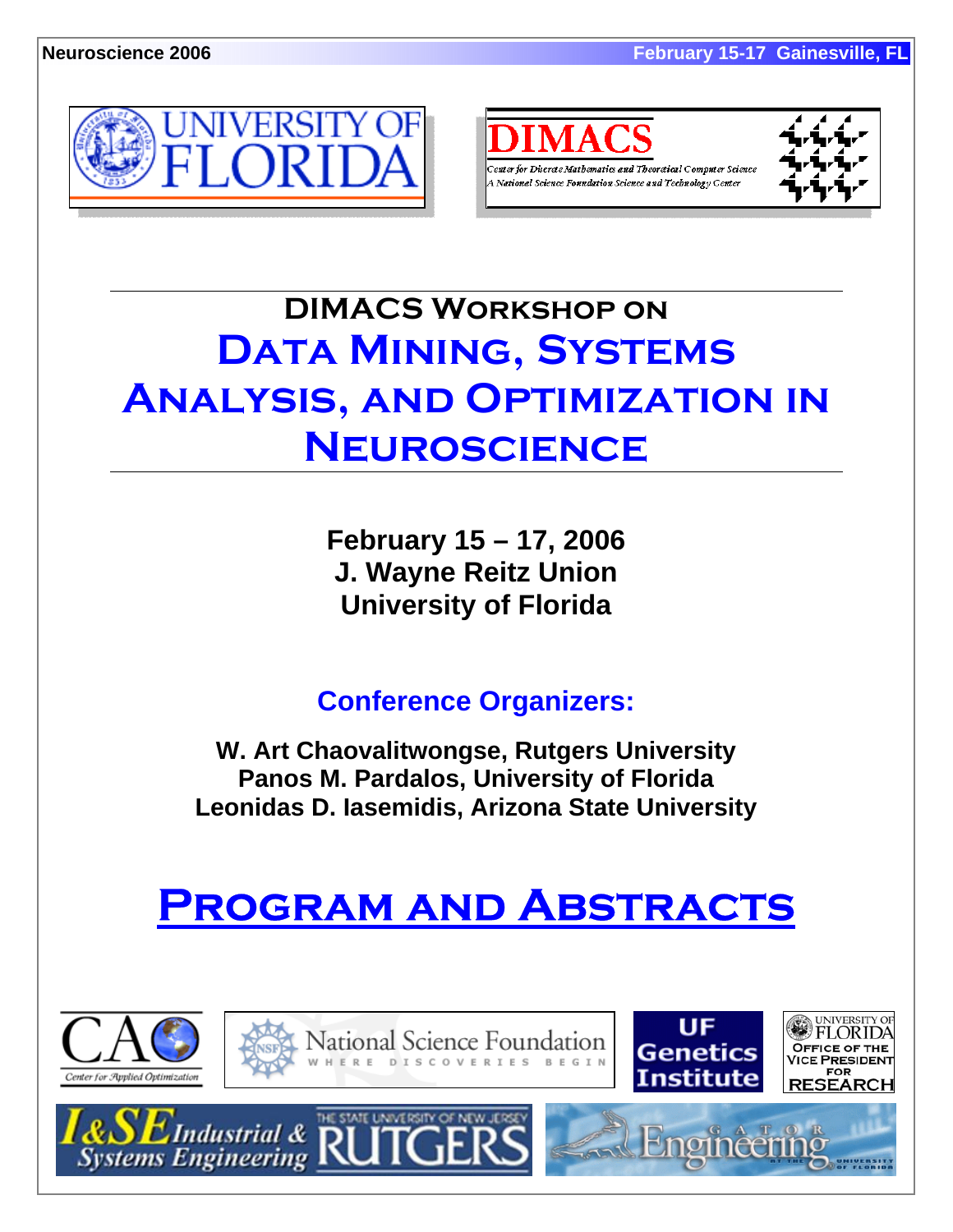# **Local Organizers:**

**Onur Seref (Chair) Wichai Sudharitdamrong Stanislav Busygin Chang-Chia (Jeff) Liu Alla Kammerdiner** 

# **Advisory Committee:**

**Sergiy Butenko, Texas A&M University Paul R. Carney, University of Florida Mingzhou Ding, University of Florida Ding-Zhu Du, University of Texas at Dallas Stanley Dunn, Rutgers University Mohsen Jafari, Rutgers University Pando Georgiev, University of Cincinnati Kenneth Harris, Rutgers University Carlos Oliveira, Oklahoma State University Haesun Park, Georgia Institute of Technology José Carlos Príncipe, University of Florida Hoang Pham, Rutgers University Win Phillips, University of Florida Oleg A. Prokopyev, University of Florida Fred Roberts, DIMACS Rajesh C. Sachdeo, St. Peter's University Hospital J. Chris Sackellares, University of Florida Justin C. Sanchez, University of Florida Deng S. Shiau, University of Florida Onur Seref, University of Florida Weili Wu, University of Texas at Dallas**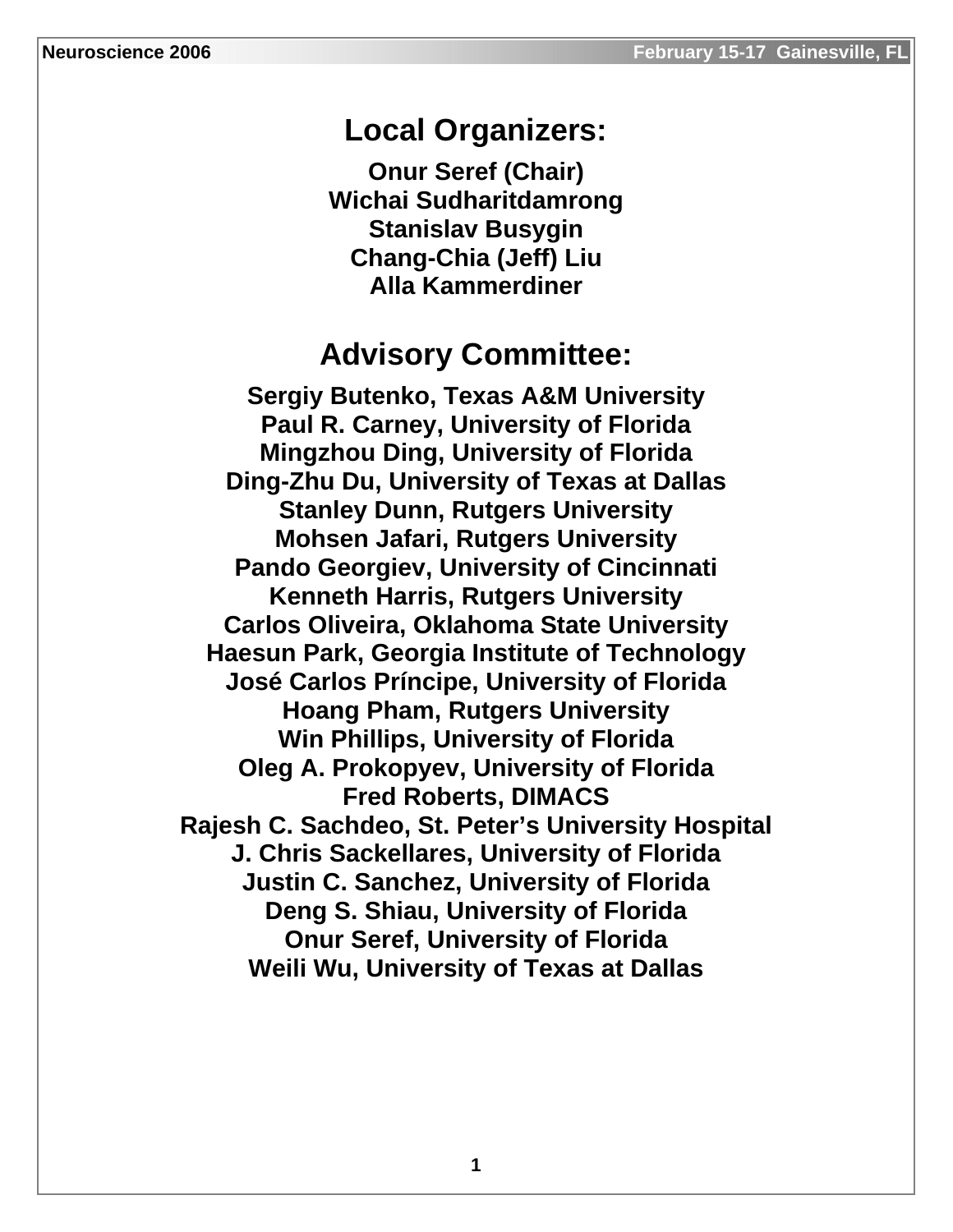# **WEDNESDAY, FEBRUARY 15**

| $8:00 - 1:00$        | <b>Registration</b><br><b>Conference Registration Desk</b>                                                                                              |
|----------------------|---------------------------------------------------------------------------------------------------------------------------------------------------------|
| 8:45                 | Opening Remarks from the Conference Organizers                                                                                                          |
| <b>Session W1</b>    | Chairman: Panos M. Pardalos                                                                                                                             |
| 9:00                 | <b>KEYNOTE SPEAKER: Walter J. Freeman</b><br>Sourcing Organizing Concepts for Neocortical Dynamic Data from Many-Body<br><b>Physics</b>                 |
| 10:00                | <b>Kostas Tsakalis</b><br>A Feedback Control Systems View of Epileptic Seizures                                                                         |
|                      | 10:30 - 10:50 Coffee Break                                                                                                                              |
|                      | <b>Session W2</b> Chairman: W. Art Chaovalitwongse                                                                                                      |
| 10:50                | <b>Justin C. Sanchez</b><br>Choosing the Appropriate Level of Abstraction for Brain Machine Interfaces: Data<br><b>Collection and Analysis Insights</b> |
| 11:15                | Kay A. Robbins<br>Visual Analysis for Comparing Structure, Timing and Synchronization Properties<br>of Neural Populations                               |
| 11:40                | Paul R. Carney<br>Dynamical EEG Properties in the Limbic Epilepsy Rat Model                                                                             |
| 12:05                | Sandeep P. Nair<br>Dynamical State Dependent Electrical Stimulation for Seizure Control in a<br>Chronic Limbic Epilepsy Model                           |
| $12:30 - 2:00$ Lunch |                                                                                                                                                         |
|                      | <b>Session W3</b> Chairman: Leonidas D. lasemidis                                                                                                       |
| 2:00                 | <b>Aparna Gupta</b><br>Online Analysis of Device-Tissue Interactions - Modeling Tissue Impedance<br>Spectra                                             |
| 2:25                 | <b>David Rosenbluth</b><br>Group Sensing with Electroencephalograms (EEG)                                                                               |
| 2:50                 | <b>Michael Bewernitz</b><br>A Novel In-Vivo Model of Basal Frontal Forebrain Origin Seizures in Anolis<br>Lizards                                       |
| 3:15                 | <b>Jeff Knisley</b><br>Neural Networks, Monte Carlo Methods, and Real-world Neurons                                                                     |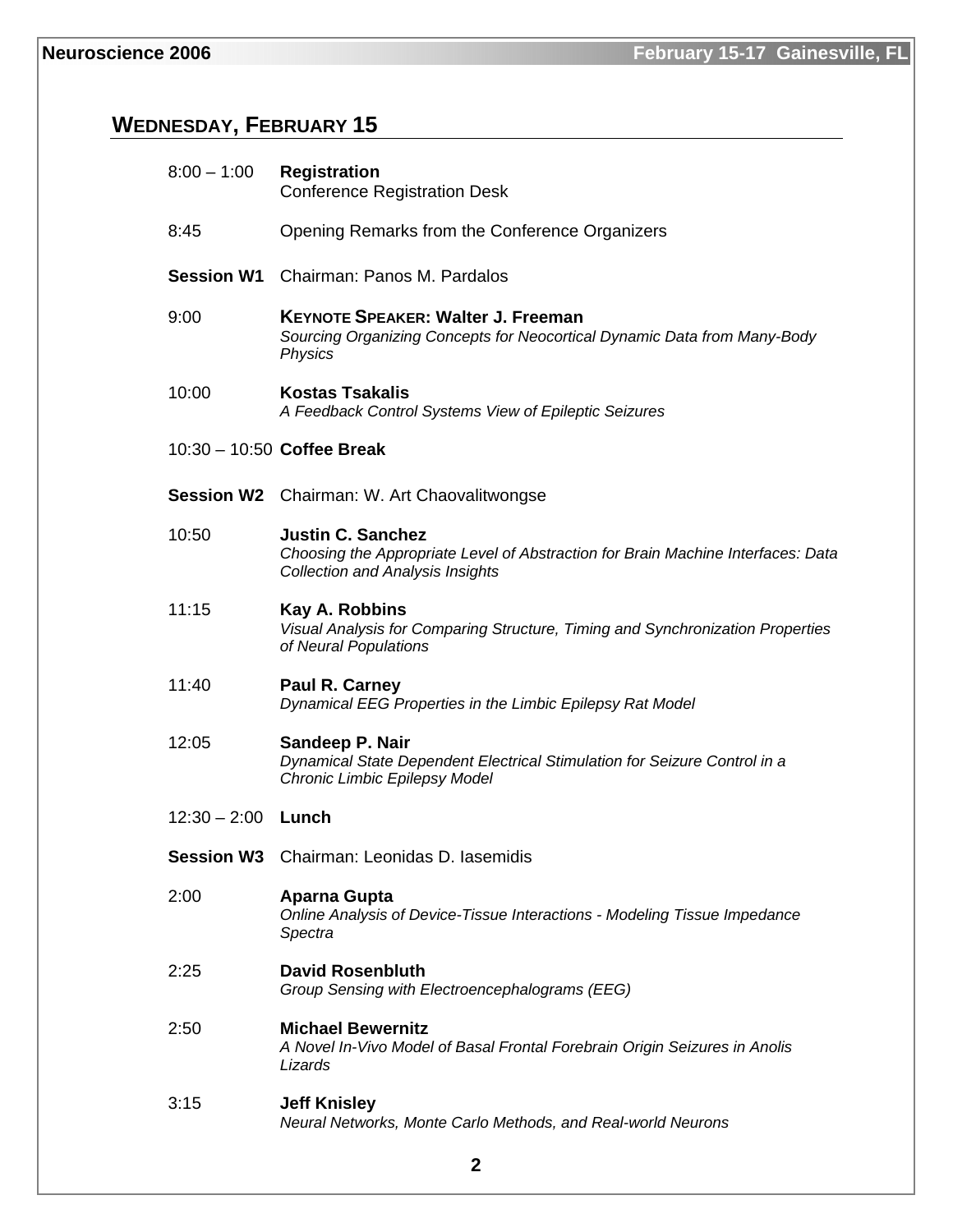|      | $3:40 - 4:00$ Coffee Break                                                                                                                                            |
|------|-----------------------------------------------------------------------------------------------------------------------------------------------------------------------|
|      | <b>Session W4</b> Chairman: Onur Seref                                                                                                                                |
| 4:00 | Maya Maimon<br>A Simulation Tool Using Discrete Integrate and Fire Neurons: Modeling the<br>Influence of Anatomy on Information Flow in Very Large Simulated Networks |
| 4:25 | Monica K. Hurdal<br>Shape Analysis for Automated Sulcal Classification and Parcellation of MRI Data                                                                   |
| 4:50 | Nadia Mammone<br>A New Brain Mapping Based on the Visualization and Modeling of the Short<br>Term Maximum Lyapunov Exponent                                           |

# **THURSDAY, FEBRUARY 16**

| $8:00 - 1:00$     | <b>Registration</b><br><b>Conference Registration Desk</b>                                                                                                                       |
|-------------------|----------------------------------------------------------------------------------------------------------------------------------------------------------------------------------|
| <b>Session T1</b> | Chairman: Panos M. Pardalos                                                                                                                                                      |
| 8:30              | <b>KEYNOTE SPEAKER: Andreas Ioannides</b><br>Probing Brain Function Across Different Spatial and Temporal Scales with<br>Tomographic Analysis of Magnetoencephalographic Signals |
| 9:30              | <b>Mingzhou Ding</b><br>Statistical Modeling of Neurobiological Data                                                                                                             |
|                   | $10:00 - 10:20$ Coffee Break                                                                                                                                                     |
| <b>Session T2</b> | Chairman: Leonidas D. lasemidis                                                                                                                                                  |
| 10:20             | Linda Hermer-Vazquez<br>Adaptations of Stationary Analytics Techniques to Understand the Nonstationary<br>Neural Activity Underlying Performance of a Complex Cognitive Task     |
| 10:45             | Kevin K.W. Wang<br>Differential Proteomic Analysis of Traumatic Brain Injury Biomarker Study                                                                                     |
| 11:10             | <b>Anant Hegde</b><br>Tracking Spatio-Temporal Changes in ECOG                                                                                                                   |
| 11:35             | <b>Su-Shing Chen</b><br>Probability Distribution Function and Optimal Strategy for Natural Selection                                                                             |
| $12:00 - 1:30$    | Lunch                                                                                                                                                                            |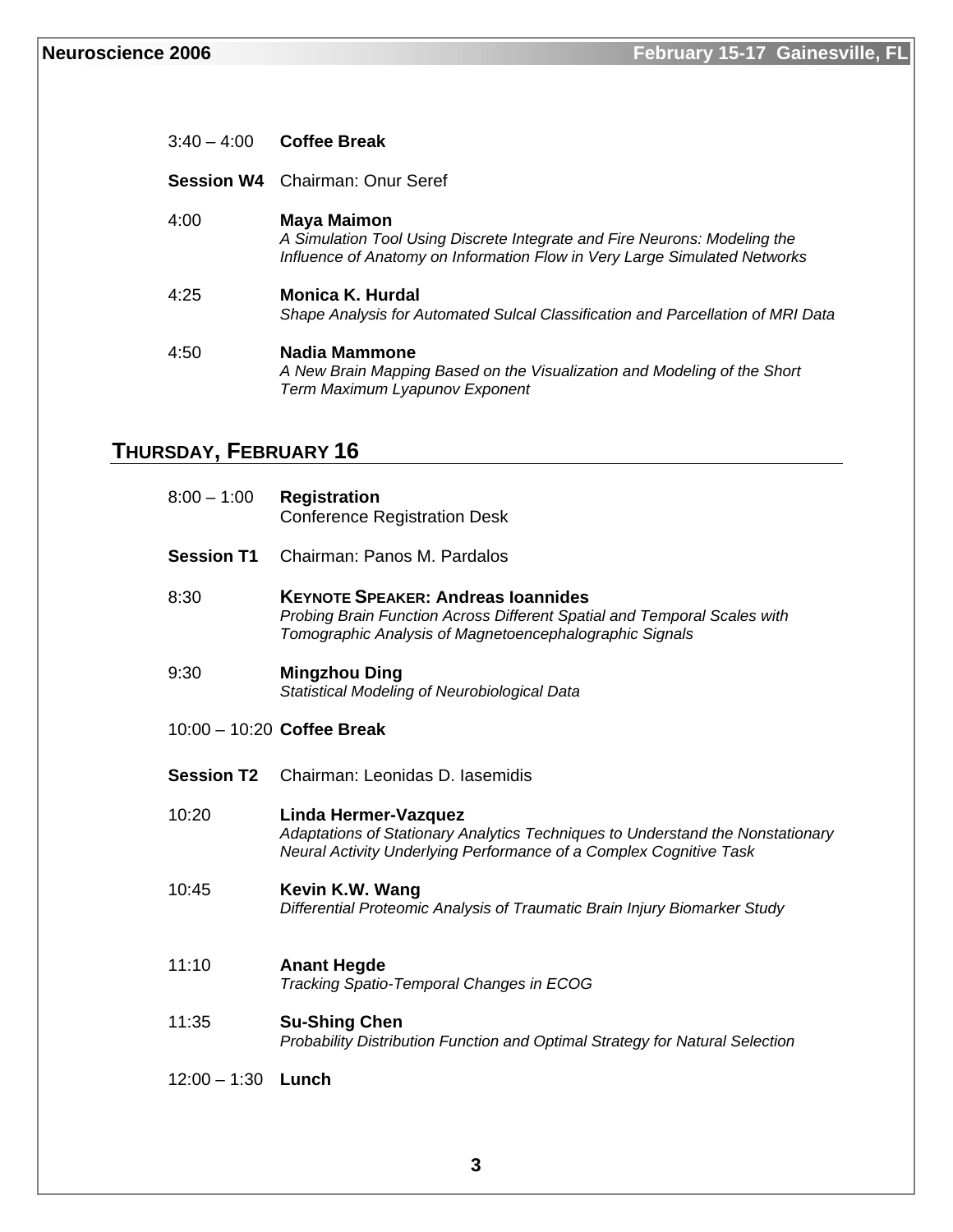# **Neuroscience 2006 February 15-17 Gainesville, FL**

| <b>Session T3</b>        | Chairman: W. Art Chaovalitwongse                                                                                                                                           |
|--------------------------|----------------------------------------------------------------------------------------------------------------------------------------------------------------------------|
| 1:30                     | <b>Fred Glover</b><br>Discrimination and Classification by Mixed Integer Programming                                                                                       |
| 1:55                     | <b>Fang Liang</b><br>Computational Evaluation of Mixed Integer Programming Models for<br><b>Discrimination and Classification</b>                                          |
| 2:20                     | <b>Michele Samorani</b><br>Hyperplane-Based Decision Trees and Their Optimization                                                                                          |
| 2:45                     | <b>Larry Manevitz</b><br>Reading the Mind: fMRI Analysis Via One-Class Machine Learning Techniques                                                                         |
| $3:10 - 3:30$            | <b>Coffee Break</b>                                                                                                                                                        |
|                          |                                                                                                                                                                            |
| <b>Session T4</b>        | Chairman: Wichai Suharitdamrong                                                                                                                                            |
| 3:30                     | <b>Xue Bai</b><br>Tabu Search Enhanced Graphical Models for Classification of High Dimensional<br>Data                                                                     |
| 3:55                     | <b>Kevin Kelly</b><br>Development of a Rodent Seizure Control System Using Intracerebroventricular<br>Injections of Midazolam                                              |
| 4:20                     | <b>Chang-Chia Liu</b><br>Distinguishing Independent Bi-Temporal from Unilateral Onset in Epileptic<br>Patients by the Analysis of Nonlinear Characteristics of EEG Signals |
| <b>Conference Dinner</b> |                                                                                                                                                                            |

# **FRIDAY, FEBRUARY 17**

|       | <b>Session F1</b> Chairman: Panos M. Pardalos                                                                  |
|-------|----------------------------------------------------------------------------------------------------------------|
| 8:30  | <b>KEYNOTE SPEAKER: Dmitri Chklovskii</b><br>Evolution as the Blind Engineer: Wiring Minimization in the Brain |
| 9:30  | Leonidas D. Iasemidis<br>Resetting of Brain Dynamics by Epileptic Seizures                                     |
|       | $10:00 - 10:20$ Coffee Break                                                                                   |
|       | <b>Session F2</b> Chairman: Onur Seref                                                                         |
| 10:20 | <b>Andrew K. Ottens</b><br>Biomarker Discovery in Ischemic Stroke - A Neuroproteomic Study                     |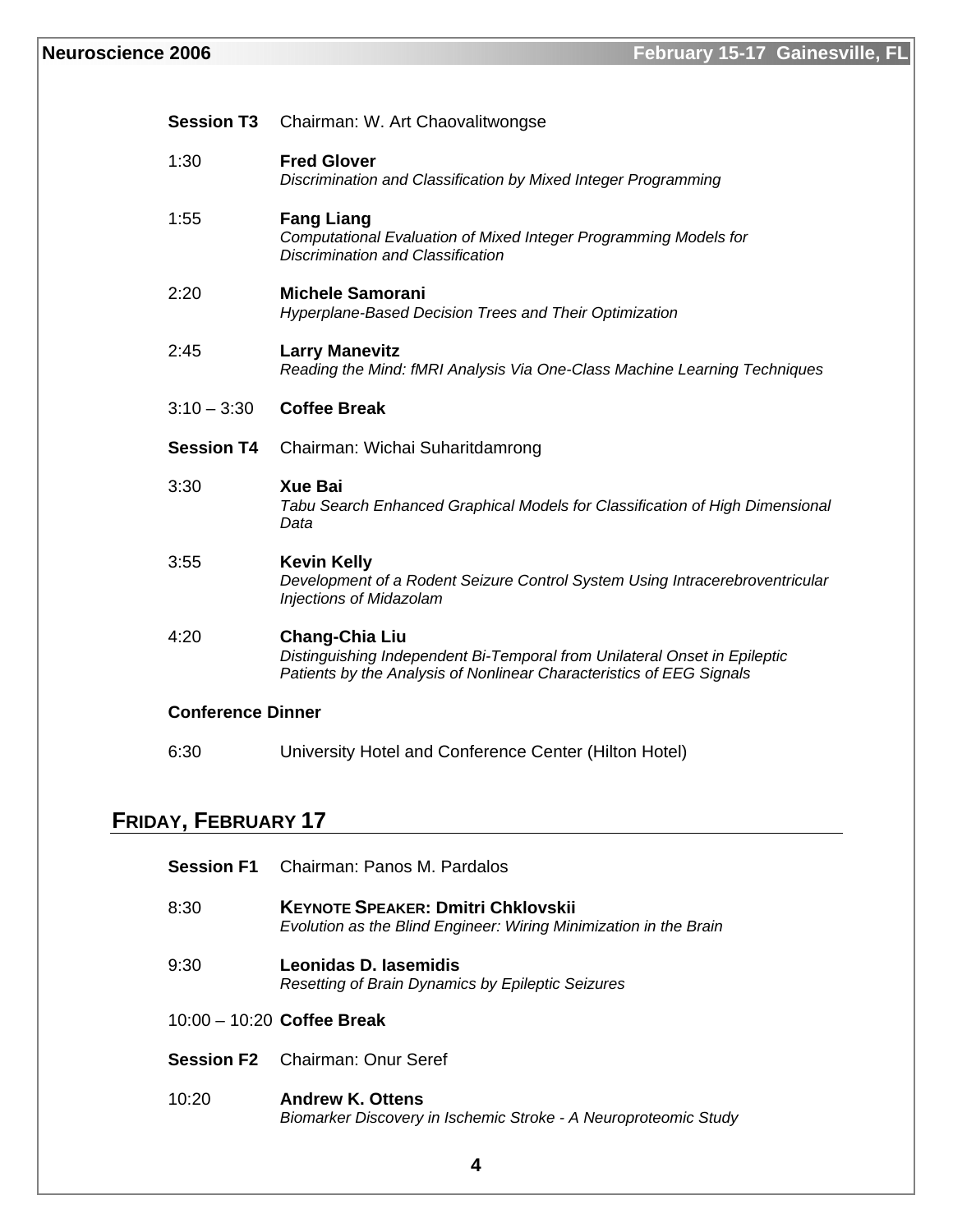| 10:45                | <b>Mukesh Dhamala</b><br>Current Source Density Analysis of Ongoing Neural Activity: Theory and<br>Applications            |
|----------------------|----------------------------------------------------------------------------------------------------------------------------|
| 11:10                | <b>Alexander Hartemink</b><br><b>Neural Information Flow Networks in Songbirds</b>                                         |
| 11:35                | <b>Pando Georgiev</b><br>Fuzzy Hyperplane Clustering Algorithm and Applications to Sparse<br>Representations               |
| $12:00 - 1:30$ Lunch |                                                                                                                            |
| <b>Session F3</b>    | Chairman: W. Art Chaovalitwongse                                                                                           |
| 1:30                 | <b>W. Art Chaovalitwongse</b><br>Quadratic Programming Approach for Clustering Epileptic Brain                             |
| 1:55                 | Moongu Jeon<br>Parallel Image Clustering using Level Set Methods                                                           |
| 2:20                 | <b>Richard E. Frye</b><br>Dyslexia: An Example of Natural Variation in Large-Scale Neural Network<br>organization          |
| 2:45                 | <b>Onur Seref</b><br>Kernel Based Methods Applied to Single Trial Neural Signals                                           |
| $3:10 - 3:30$        | <b>Coffee Break</b>                                                                                                        |
| <b>Session F4</b>    | Chairman: Chang-Chia Liu                                                                                                   |
| 3:30                 | <b>Yan Zhang</b><br>MEG in Dyslexia: A Power and Coherence Study                                                           |
| 3:55                 | Wichai Suharitdamrong<br>Graph Theory-Based Data Mining Techniques to Study Brain Similarity Network<br>of Epileptic Brain |
| $4:20 - 4:45$        | <b>Closing Remarks</b>                                                                                                     |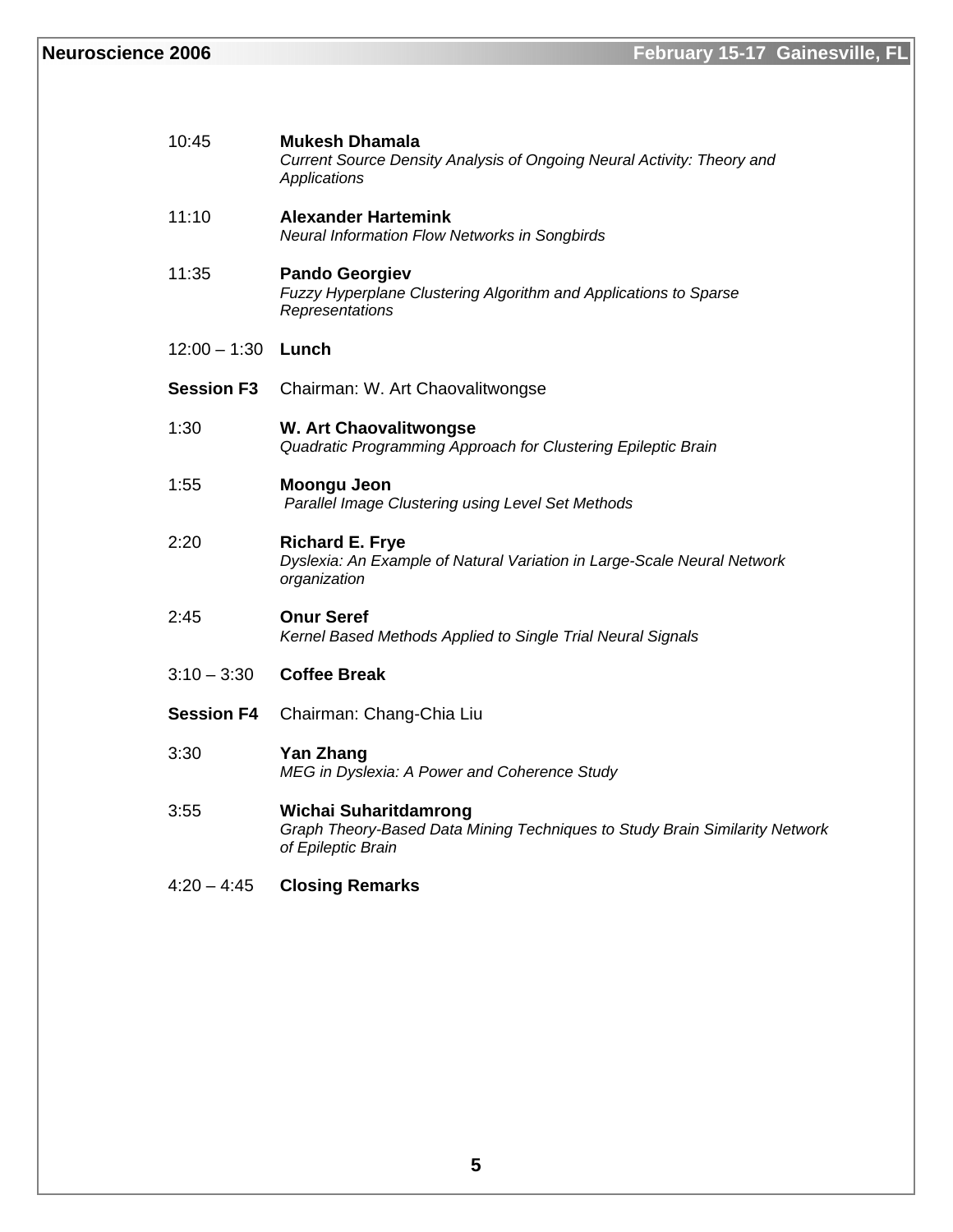# **Plenary Talks:**

- **1. Evolution as the Blind Engineer: Wiring Minimization in the Brain**  Dmitri Chklovskii (Cold Spring Harbor Laboratory)
- **2. Sourcing organizing concepts for neocortical dynamic data from many-body physics**  Walter J. Freeman (University of California, Berkeley)
- **3. Probing Brain Function Across Different Spatial and Temporal Scales with Tomographic Analysis of Magnetoencephalographic Signals**  Andreas Ioannides (Brain Science Institute, RIKEN, Japan)

#### **Invited and Contributed Talks:**

- **4. Tabu Search Enhanced Graphical Models for Classification of High Dimensional**  Xue Bai (Carnegie Mellon University)
- **5. A Novel In-Vivo Model of Basal Frontal Forebrain Origin Seizures in Anolis Lizards 1** Michael Bewernitz (University of Florida)
- **6. Dynamical EEG Properties in the Limbic Epilepsy Rat Model**  Paul R. Carney (University of Florida)
- **7. Cluster Analysis of Epileptic Brains**  W. Art Chaovalitwongse (Rutgers University)
- **8. Probability Distribution Function and Optimal Strategy for Natural Selection**  Su-Shing Chen (University of Florida)
- **9. Current Source Density Analysis of Ongoing Neural Activity: Theory and Applications**  Mukesh Dhamala (University of Florida)
- **10. Statistical Modeling of Neurobiological Data**  Mingzhou Ding (University of Florida)
- **11. Dyslexia: An Example of Natural Variation in Large-Scale Neural Network Organization**  Richard E. Frye (University of Florida)
- **12. Fuzzy Hyperplane Clustering Algorithm and Applications to Sparse Representations**  Pando Georgiev (University of Cincinnati)
- **13. Discrimination and Classification by Mixed Integer Programming**  Fred Glover (University of Colorado)
- **14. Online Analysis of Device-Tissue Interactions Modeling Tissue Impedance Spectra**  Aparna Gupta (Resselaer Polytechnic Institute)

 $\overline{a}$ 

 $<sup>1</sup>$  See page 37</sup>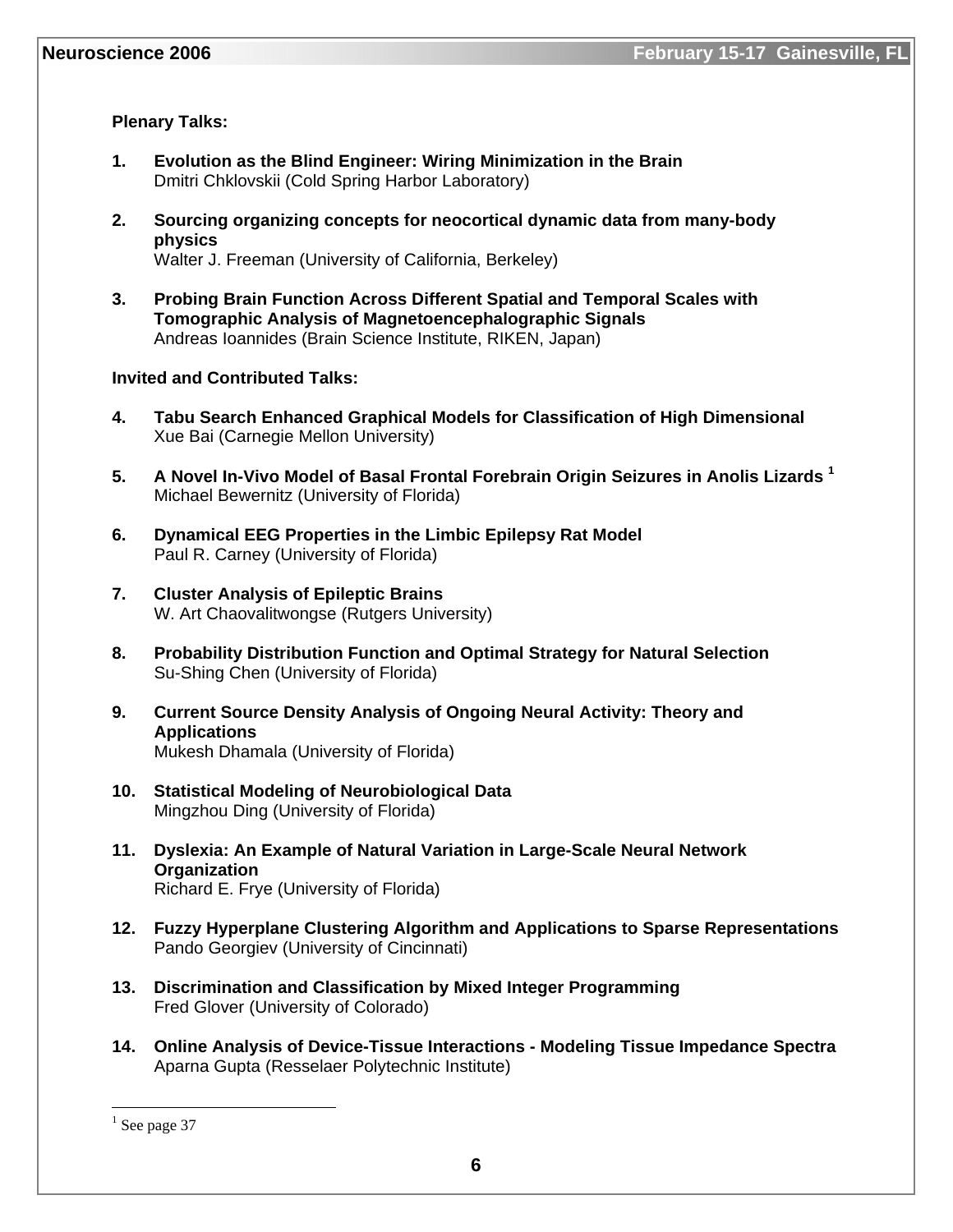- **15. Reading the Mind: fMRI Analysis Via One-Class Machine Learning Techniques**  Larry Manevitz (University of Haifa, Israel)
- **16. Neural Information Flow Networks in Songbirds**  Alexander Hartemink (Duke University)
- **17. Tracking Spatio-Temporal Changes in ECOG**  Anant Hegde (University of Florida)
- **18. Adaptations of Stationary Analytics Techniques to Understand the Nonstationary Neural Activity Underlying Performance of a Complex Cognitive Task**  Linda Hermer-Vazquez (University of Florida)
- **19. Change Detection of Synchrony in Oscillatory Neurophysiologic Signals**  Qiang Huang (University of South Florida)
- **20. Shape Analysis for Automated Sulcal Classification and Parcellation of MRI Data**  Monica K. Hurdal (Florida State University)
- **21. Resetting of Brain Dynamics by Epileptic Seizures**  Leonidas D. Iasemidis (Arizona State University)
- **22. Parallel Image Clustering using Level Set Methods**  Moongu Jeon (Gwangju Institute of Science and Technology, Korea)
- **23. Development of a Rodent Seizure Control System using Intracerebroventricular Injections of Midazolam**  Kevin M. Kelly (Drexel University)
- **24. Neural Networks, Monte Carlo Methods, and Real-world Neurons**  Jeff Knisley (East Tennessee University)
- **25. Computational Evaluation of Mixed Integer Programming Models for Discrimination and Classification**  Fang Liang (University of Colorado)
- **26. Distinguishing Independent Bi-Temporal from Unilateral Onset in Epileptic Patients by the Analysis of Nonlinear Characteristics of EEG Signals**  Chang-Chia Liu (University of Florida)
- **27. A New Brain Mapping Based on the Visualization and Modeling of the Short Term Maximum Lyapunov Exponent**  Nadia Mammone (Reggio Calabria, Italy)
- **28. A Simulation Tool Using Discrete Integrate and Fire Neurons: Modeling the Influence of Anatomy on Information Flow in Very Large Simulated Networks**  Maya Maimon (University of Haifa, Israel)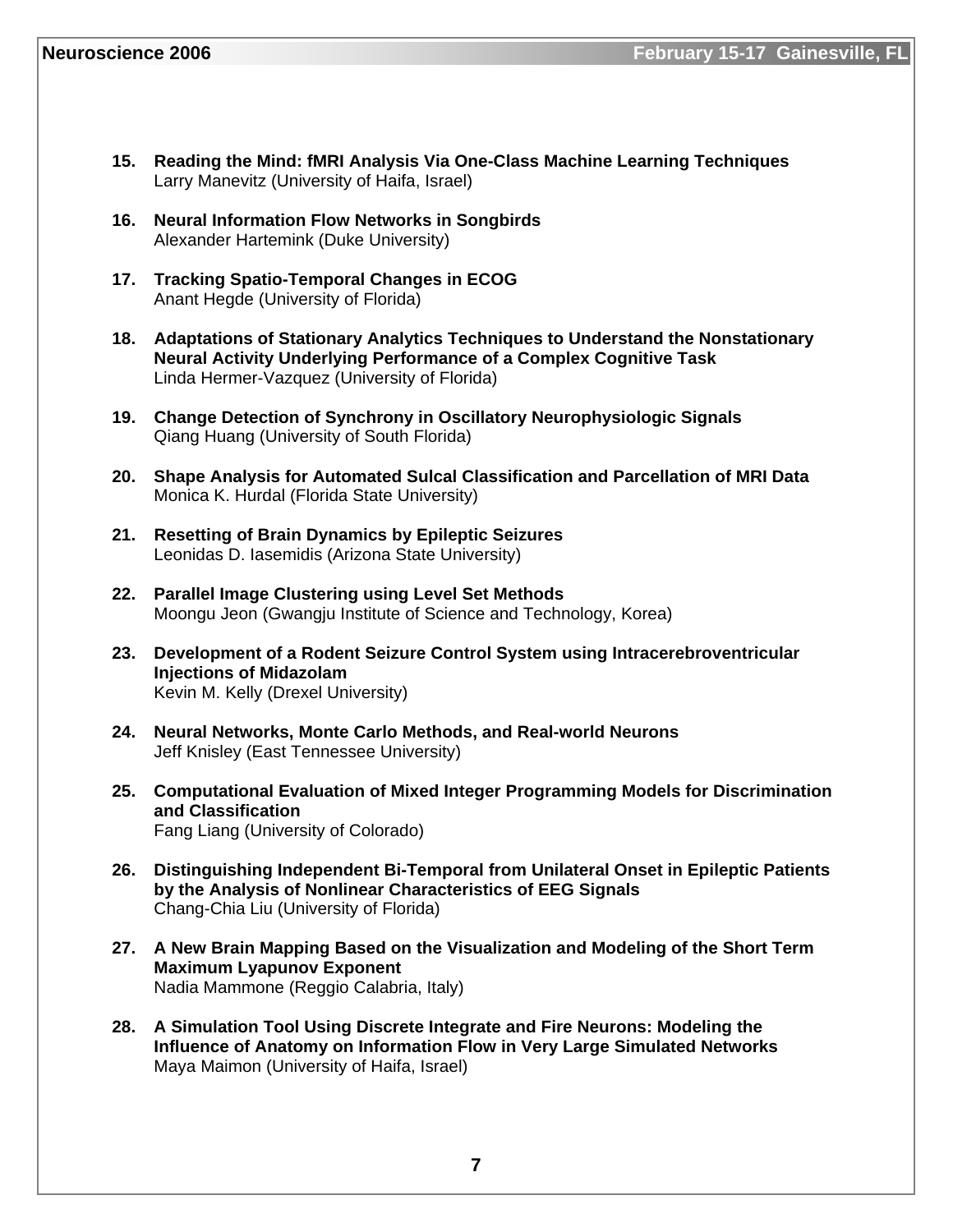- **29. Dynamical State Dependent Electrical Stimulation for Seizure Control in a Chronic Limbic Epilepsy Model**  Sandeep P. Nair (University of Florida)
- **30. Biomarker Discovery in Ischemic Stroke A Neuroproteomic Study**  Andrew K. Ottens (Univesity of Florida)
- **31. Visual Analysis for Comparing Structure, Timing and Synchronization Properties of Neural Populations**  Kay A. Robbins (Univsersity of Texas at San Antonio)
- **32. Group Sensing with Electroencephalograms (EEG)**  David Rosenbluth (Telecordia)
- **33. Hyperplane-Based Decision Trees and Their Optimization**  Michele Samorani (Università degli Studi di Bologna, Italy)
- **34. Choosing the Appropriate Level of Abstraction for Brain Machine Interfaces: Data Collection and Analysis Insights**  Justin C. Sanchez (University of Florida)
- **35. Kernel Based Methods Applied to Single Trial Neural Signals**  Onur Seref (University of Florida)
- **36. Graph Theory-Based Data Mining Techniques to Study Similarity of Epileptic Brain Network**  Wichai Suharitdamrong (University of Florida)
- **37. A Feedback Control Systems View of Epileptic Seizures**  Kostas Tsakalis (Arizona State University)
- **38. Differential Proteomic Analysis of Traumatic Brain Injury Biomarker Study**  Keving K.W. Wang (University of Florida)
- **39. MEG in Dyslexia: A Power and Coherence Study**  Yan Zang (University of Florida)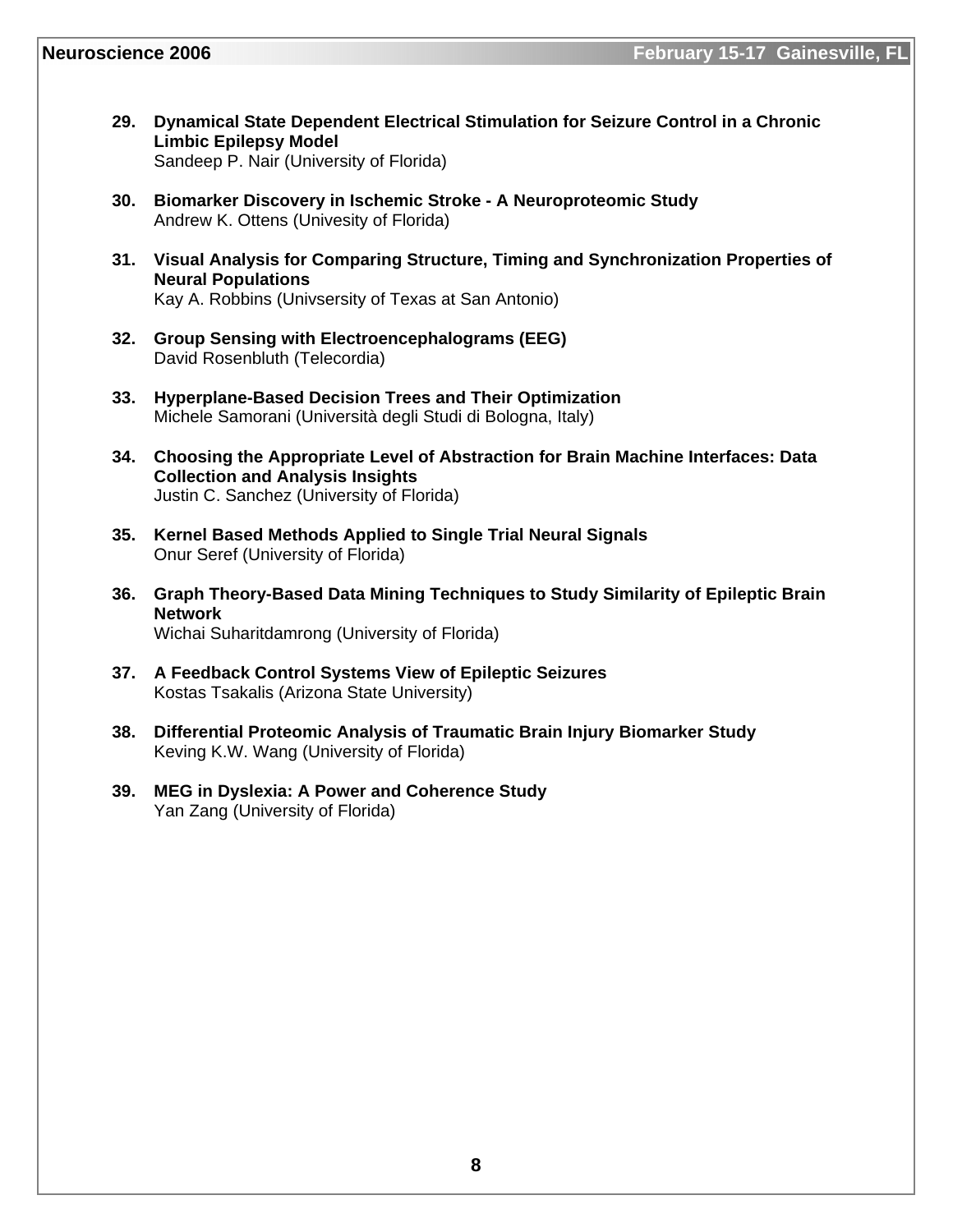# **Tabu Search Enhanced Graphical Models for Classification of High Dimensional Data**

#### **Xue Bai** and **Rema Padman**

Heinz School of Policy, Management, and Information Management Carnegie Mellon University

Data sets with many discrete variables and relatively few cases arise in health care, ecommerce, information security, text mining, and many other domains. Learning effective and efficient prediction models from such data sets is a challenging task. In this paper, we propose a Tabu Search enhanced Markov Blanket (TS/MB) procedure to learn a graphical Markov Blanket classifier from data. The TS/MB procedure is based on the use of restricted neighborhoods in a general Bayesian Network constrained by the Markov condition, called Markov Blanket Neighborhoods. Computational results from real world data sets drawn from several domains indicate that the TS/MB procedure is able to find a parsimonious model with substantially fewer predictor variables than in the full data set, and provides comparable prediction performance when compared against several machine learning methods.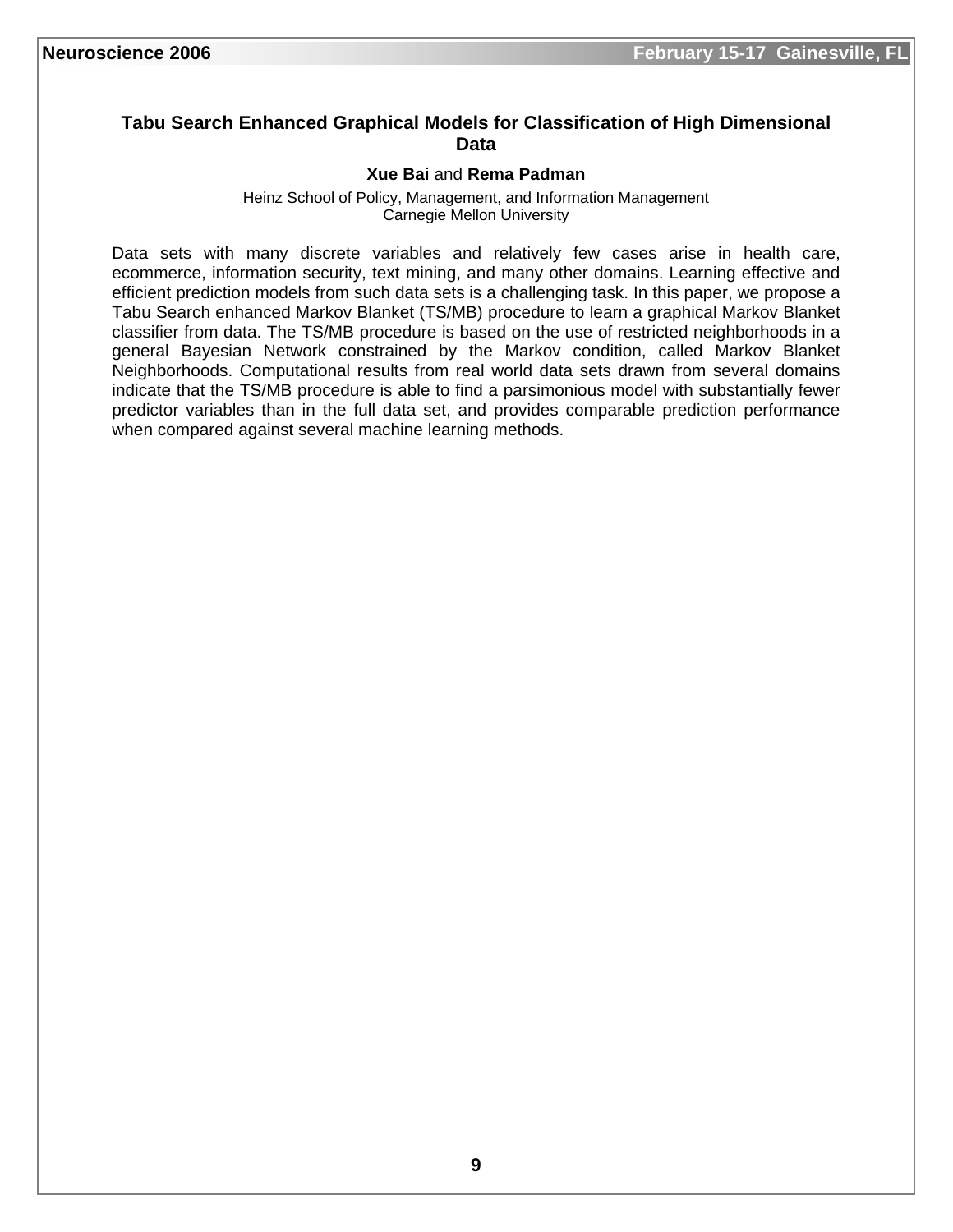# **Dynamical EEG Properties in the Limbic Epilepsy Rat Model**

**P.R. Carney**1,2,6,9,10, **S.P. Nair**2,10,11, **D-S. Shiau** 2,5,10,11, **W.M. Norman<sup>1,10</sup>, P.M. Pardalos**<sup>2,3,4,9,10</sup>, Z. Liu<sup>1,6,10</sup>, **J. Principe**2,8,10, **J.C. Sackellares**1,2,5,6,7,10,11

<sup>1</sup>Pediatrics, <sup>2</sup>Biomedical Engineering, <sup>3</sup>Industrial and Systems Engineering, <sup>4</sup>Computer and Information Science and Engineering, <sup>5</sup>Neuroscience, <sup>6</sup>Neurology, and <sup>7</sup>Psychiatry, <sup>8</sup>Electrical Engineering, University of Florida, Gainesville, FL 32611, USA

<sup>9</sup>Center for Applied Optimization, <sup>10</sup>McKnight Brain Institute, University of Florida, Gainesville, FL 32611<br><sup>11</sup>Malcolm Randall V.A. Medical Center, Gainesville, FL 32611, USA

We have previously reported preictal transitions, detectable in the spatiotemporal characteristics of the EEG signal in human mesial temporal lobe epilepsy (MTLE) using short term largest Lyapunov exponent (STL*max*) and average angular frequency (Ω ). These results have prompted us to apply the quantitative nonlinear methods to a chronic limbic epilepsy rat (CLE) model, as this model has several important features of human MTLE. The present study tests the *hypothesis* that the rat EEG is being generated by a nonlinear system and that the preictal dynamical changes, similar to those observed in humans, exist in the CLE model. Test data sets include twenty-eight, 2-hr data sets from 4 CLE rats (mean seizure duration 78±21 sec) are analyzed, each containing a seizure and intracranial data beginning 1 hr before the seizure onset, and twenty-eight 2-hr epochs far away from each seizure analyzed. The signal was tested for the presence of nonlinearities using the correlation integral measure falsified with surrogate datasets. Two measures, the short term largest Lyapunov exponent and average angular frequency, are used to study dynamical state changes in the model. Short term largest Lyapunov exponent values show a significant drop and average angular frequency values show a significant peak during the ictal period. Convergence of these indices among electrode sites is

also observed in both STL*max* and Ω values before seizure onset. Results indicate that there are characteristic spatiotemporal changes in the EEG signal that precede and accompany seizures in rat CLE.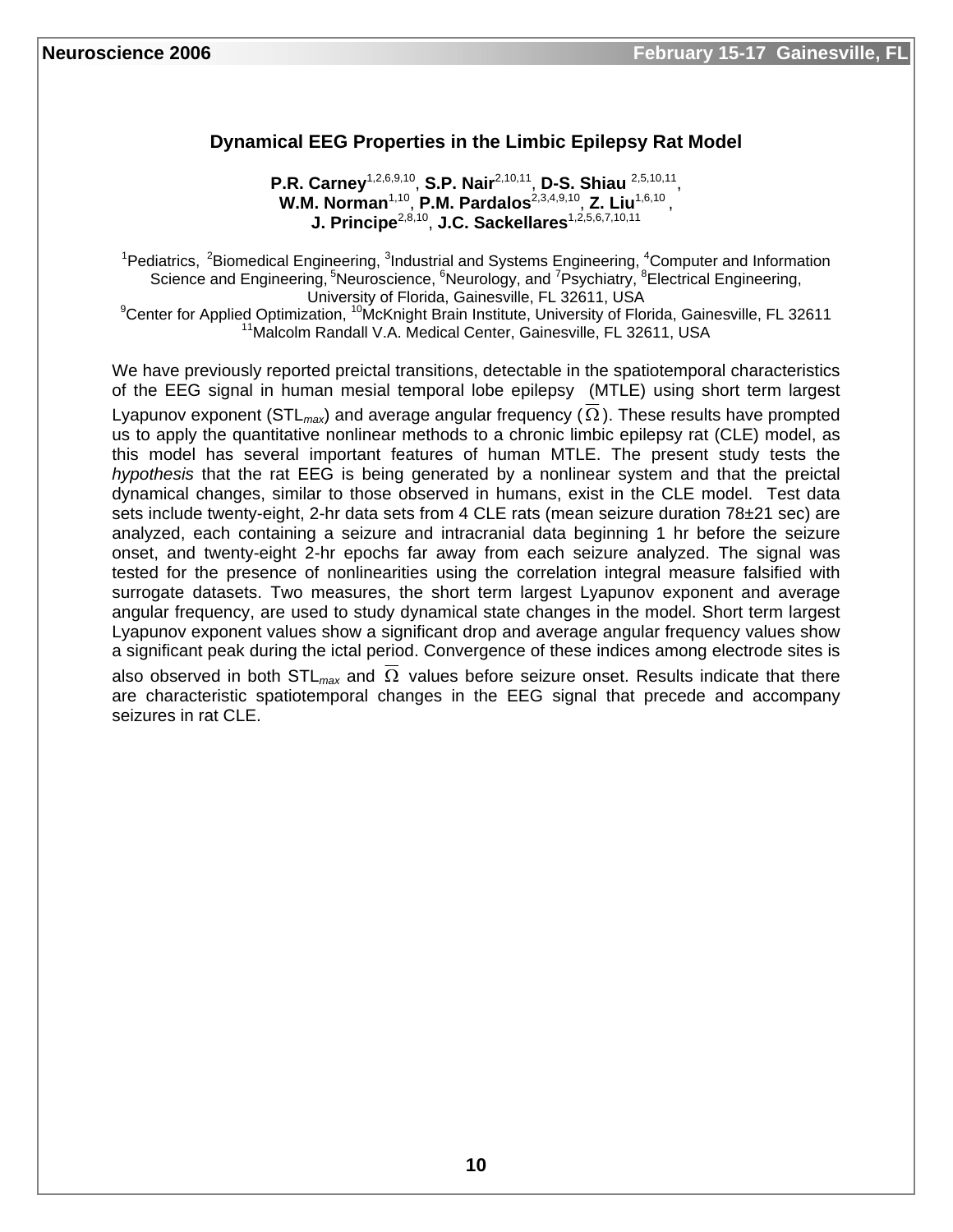# **Cluster Analysis of Epileptic Brains**

#### **W. Art Chaovalitwongse**

Department of Industrial and Systems Engineering Rutgers University

We attempt to extract insightful characteristics of the brain dynamical connectivity preceding epileptic seizures through an optimization-based cluster analysis of electroencephalogram (EEG) data. The brain clustering problem can be formulated as a quadratic program. The experimental results in this study suggest that the proposed cluster analysis may be able to differentiate normal and abnormal (pre-seizure) EEGs.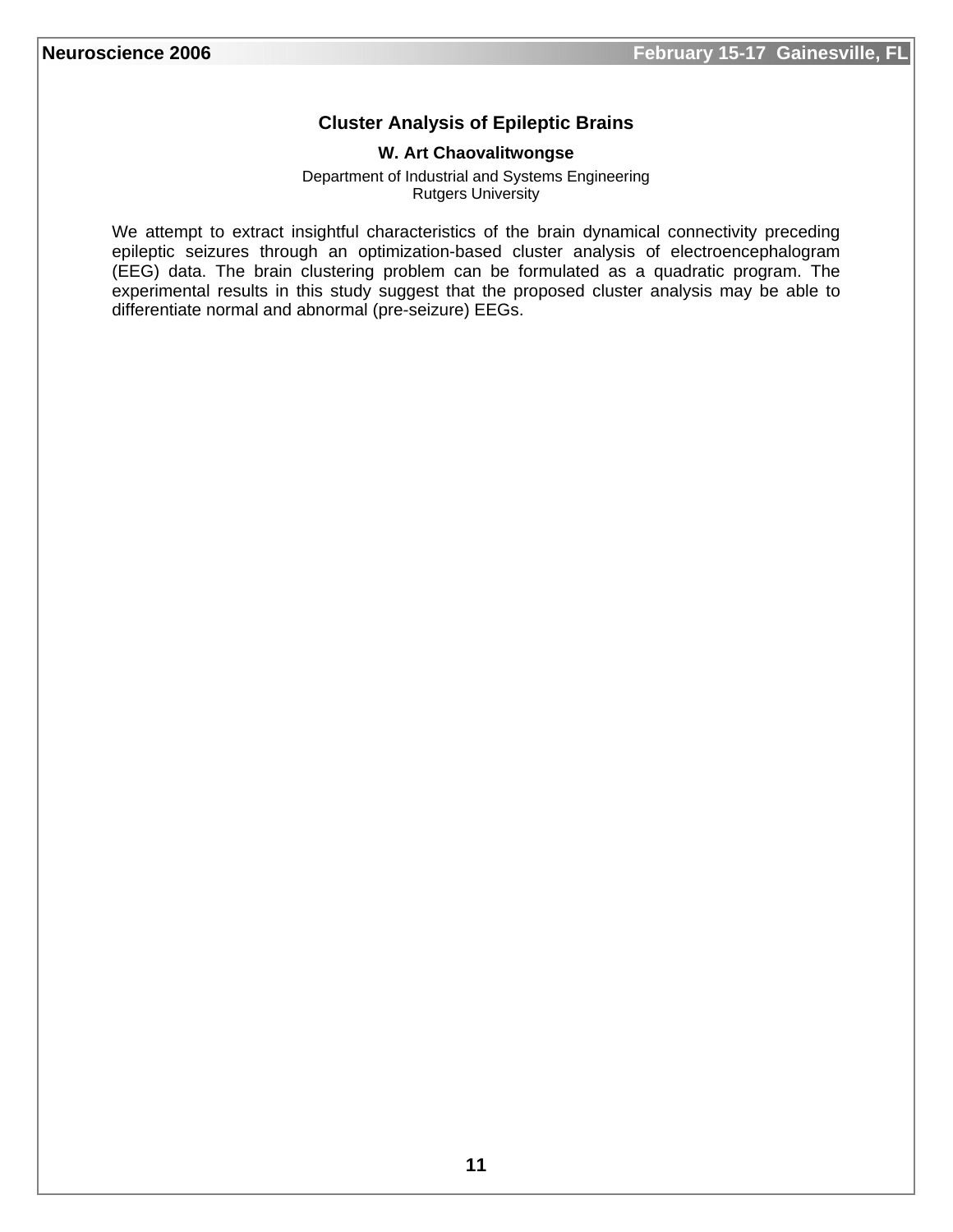# **Probability Distribution Function and Optimal Strategy for Natural Selection**

#### **Su-Shing Chen**

Computer and Information Science and Engineering University of Florida

The probability distribution function of optimal score of global alignment of biomolecular sequences will be shown to be a three-parameter gamma function. Thus the natural selection search can be described by a simulated annealing process with the temperature as one parameter of the gamma function.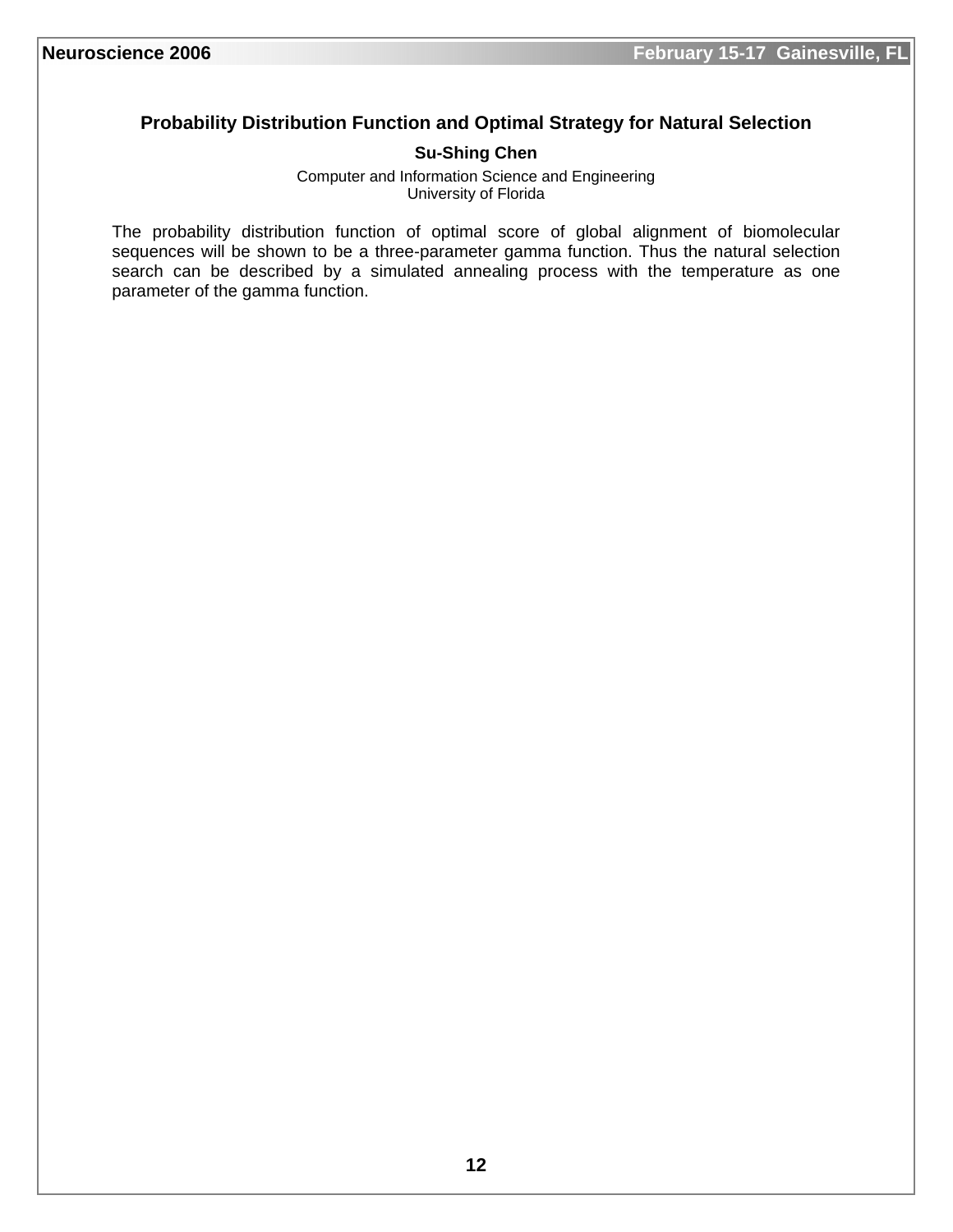# **Evolution as the Blind Engineer: Wiring Minimization in the Brain**

#### **Dmitri Chklovskii**

Cold Spring Harbor Laboratory

The human brain is a network containing hundred billion neurons, each communicating with several thousand others. Neuronal communications are implemented by biological wiring, which draw on limited resources such as space, time and energy. This suggests that evolution must have solved optimal design problems. We analyzed multiple features of brain architectures, from neuronal placement to neuronal shape, and found that they could be explained as solutions to optimal design problems. Such an approach leads to a systematic view of the brain architecture, which should help understand brain function.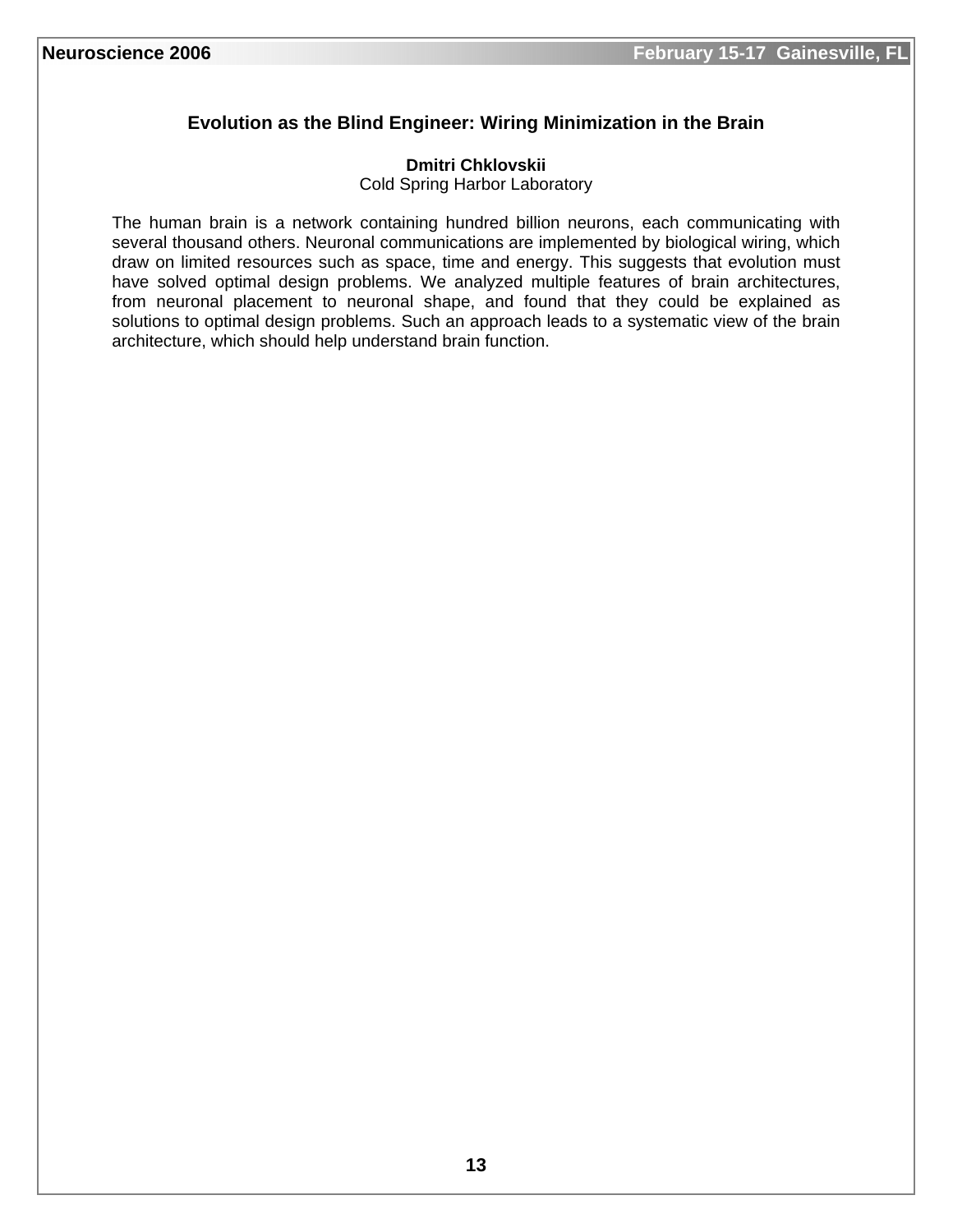# **Current Source Density Analysis of Ongoing Neural Activity: Theory and Applications**

#### **Mukesh Dhamala**

Department of Biomedical Engineering University of Florida

Current source density (CSD) analysis of spatial local field potentials provides information about the local neural activity in terms of current sources and sinks. The signal-to-noise ratio in an evoked response potential (ERP) can be enhanced simply by averaging of repeated measurements. However, averaging suppresses the underlying ongoing or spontaneous neural activity in the average evoked response. Ongoing oscillations require a different treatment to estimate the overall activity. We propose a technique to perform CSD analysis from the trials of ongoing neural activity. Our method employs estimation of phases and amplitudes from single trials by a least squares fit to sinusoidal waveforms. CSD profiles are estimated from phaserealigned trials and also from reconstructed average waveforms. We test these methods on simulated data and also on an experimental dataset consisting of intra-cortical local field potentials recorded on multicontact depth electrodes from monkeys performing intermodal selective attention task.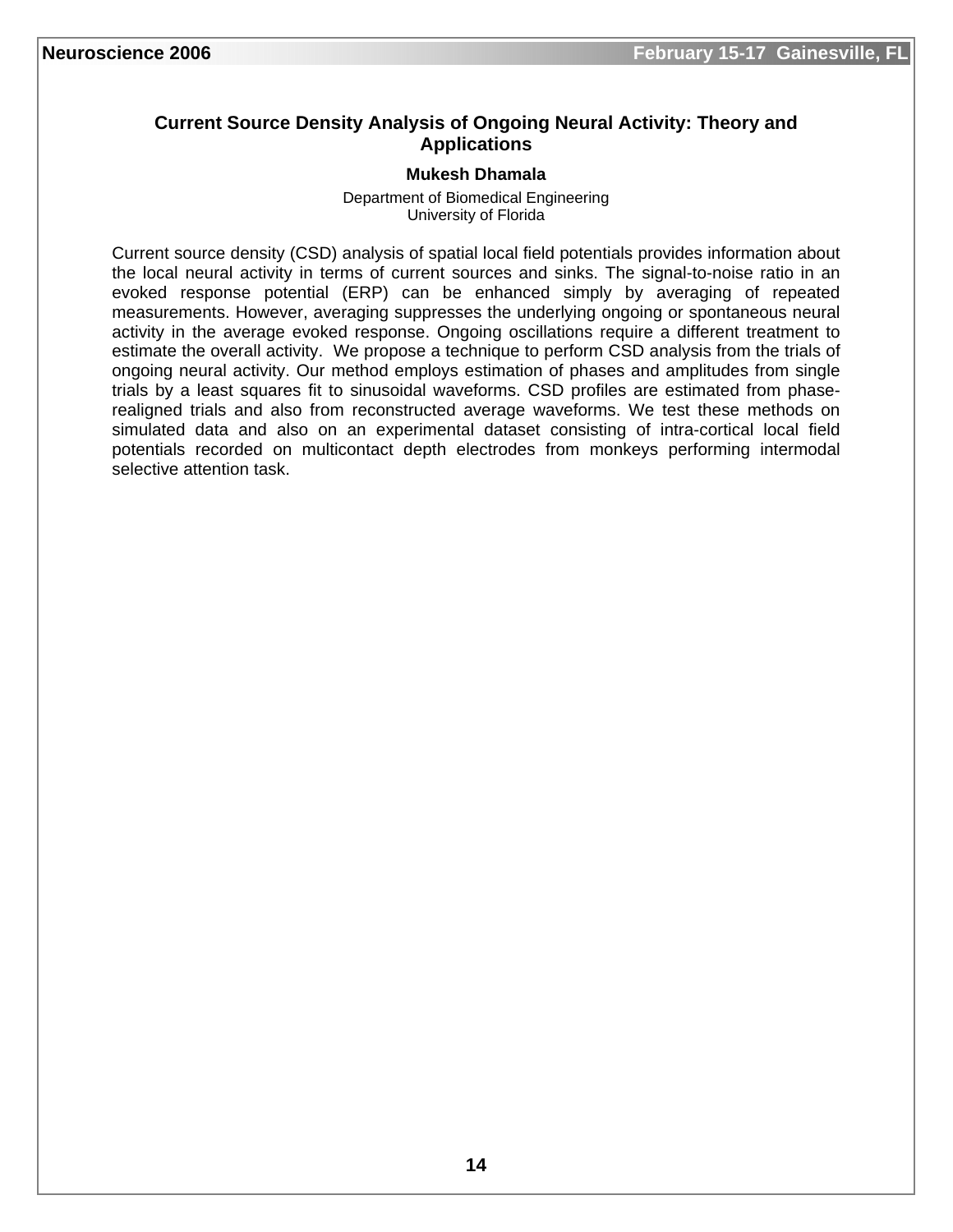# **Statistical Modeling of Neurobiological Data**

#### **Mingzhou Ding**

Department of Biomedical Engineering University of Florida

Neural data are complex. Understanding this complexity lies at the center of contemporary neuroscience research. In this talk I will discuss modeling multi-channel neural data in typical cognitive paradigms. A generative data model is presented first which includes ongoing neural activities and acknowledges trial to trial variability of evoked responses. Then a statistical procedure is introduced that deals with various aspects of this generative model. Examples of neural recordings from monkeys performing cognitive tasks will be used to illustrate the approach.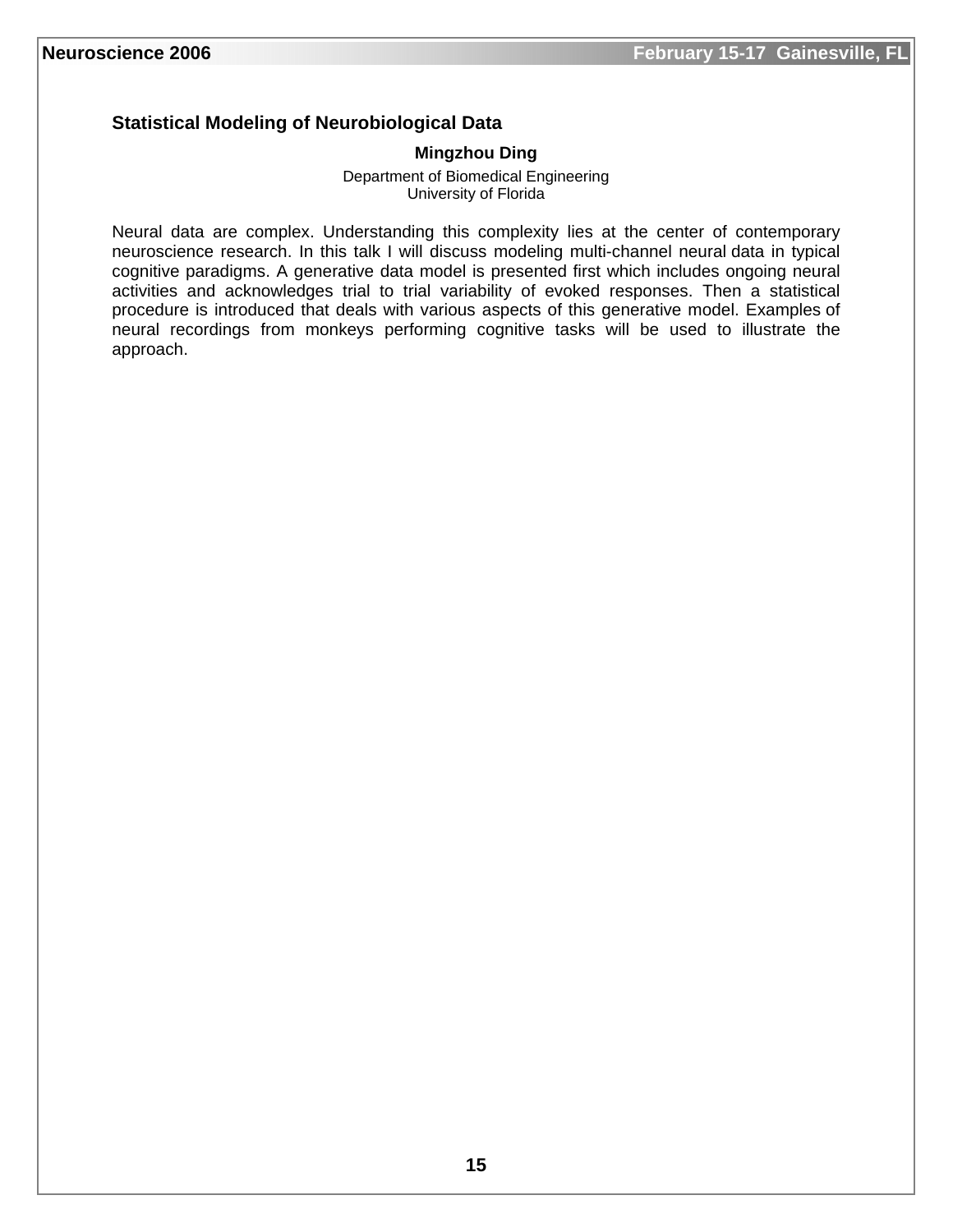# **Sourcing Organizing Concepts for Neocortical Dynamic Data from Many-Body Physics**

#### **Walter J. Freeman**

Department of Molecular & Cell Biology University of California, Berkeley CA 94720-3206 USA http://sulcus.berkeley.edu

#### **Giuseppe Vitiello**

Dipartimento di Fisica "E.R.Caianiello" Universita' di Salerno, 84100 Salerno, Italia http://www.sa.infn.it/giuseppe.vitiello/vitiello/

Neural activity patterns related to behavior occur at all scales in time and space from the atomic and molecular to the whole brain. Patterns form through interactions in both directions, so that the impact of transmitter molecule release can be analyzed upwardly through synapses, dendrites, neurons, populations and brain systems to behavior, and control of that release can be described step-wise through top-down transformations. We explore the feasibility of organizing and interpreting neurophysiological data in the context of many-body physics by using tools that physicists have devised to analyze comparable hierarchies in other fields of science. We focus on a mesoscopic level that offers a multi-step pathway between the microscopic functions of neurons and the macroscopic functions of brain systems revealed by hemodynamic imaging. We apply the Hilbert transform to electroencephalographic (EEG) recordings from high-density electrode arrays fixed on epidural surfaces of primary sensory and limbic areas in rabbits and cats trained to discriminate conditioned stimuli in the various modalities. The resulting high spatiotemporal resolution of EEG signals gives evidence for diverse intermittent spatial patterns of amplitude (AM) and phase modulations (PM) of carrier waves that repeatedly re-synchronize in the beta and gamma ranges at near zero time lags over long distances. The dominant mechanism for neural interactions by axodendritic synaptic transmission should impose distance-dependent delays on the EEG oscillations owing to finite propagation velocities. It does not. EEGs instead show evidence for anomalous dispersion: the existence in neural populations of a low velocity range of information and energy transfers, and a high velocity range of the spread of phase transitions. This distinction labels the phenomenon but does not explain it. We explore the this and related phenomena using concepts of energy dissipation, the maintenance by cortex of multiple ground states corresponding to AM patterns, and the exclusive selection by spontaneous breakdown of symmetry of single states in cinematographic sequences.

- Freeman W.J. (2005) Origin, structure, and role of background EEG activity. Part 3. Neural frame classification. Clin. Neurophysiol. 116 (5): 1118-1129. http://authors.elsevier.com/sd/article/S1388245705000064
- Freeman, W.J. (2005) A field-theoretic approach to understanding scale-free neocortical dynamics. Special Issue on "Nonlinear spatio-temporal neural dynamics – experiments and theoretical models". Biol. Cybern. 92/6: 350-359.
- Freeman WJ, Holmes MD (2005) Metastability, instability, and state transition in neocortex. Neural Networks. http://authors.elsevier.com/sd/article/S0893608005001085
- Kozma R, Puljic M, Balister P, Bollabás B, Freeman WJ. (2005) Phase transitions in the neuropercolation model of neural populations with mixed local and non-local interactions. Biol. Cybern. 92: 367-379.
- Freeman WJ, Vitiello G (2005) Nonlinear brain dynamics and many-body field dynamics. http://www.arxiv.org/find [Freeman] q-bio.OT/0511037
- Freeman WJ, Vitiello G (2005) Nonlinear brain dynamics as macroscopic manifestation of underlying many-body field dynamics. http://www.arxiv.org/find [Freeman] q-bio.OT/0511037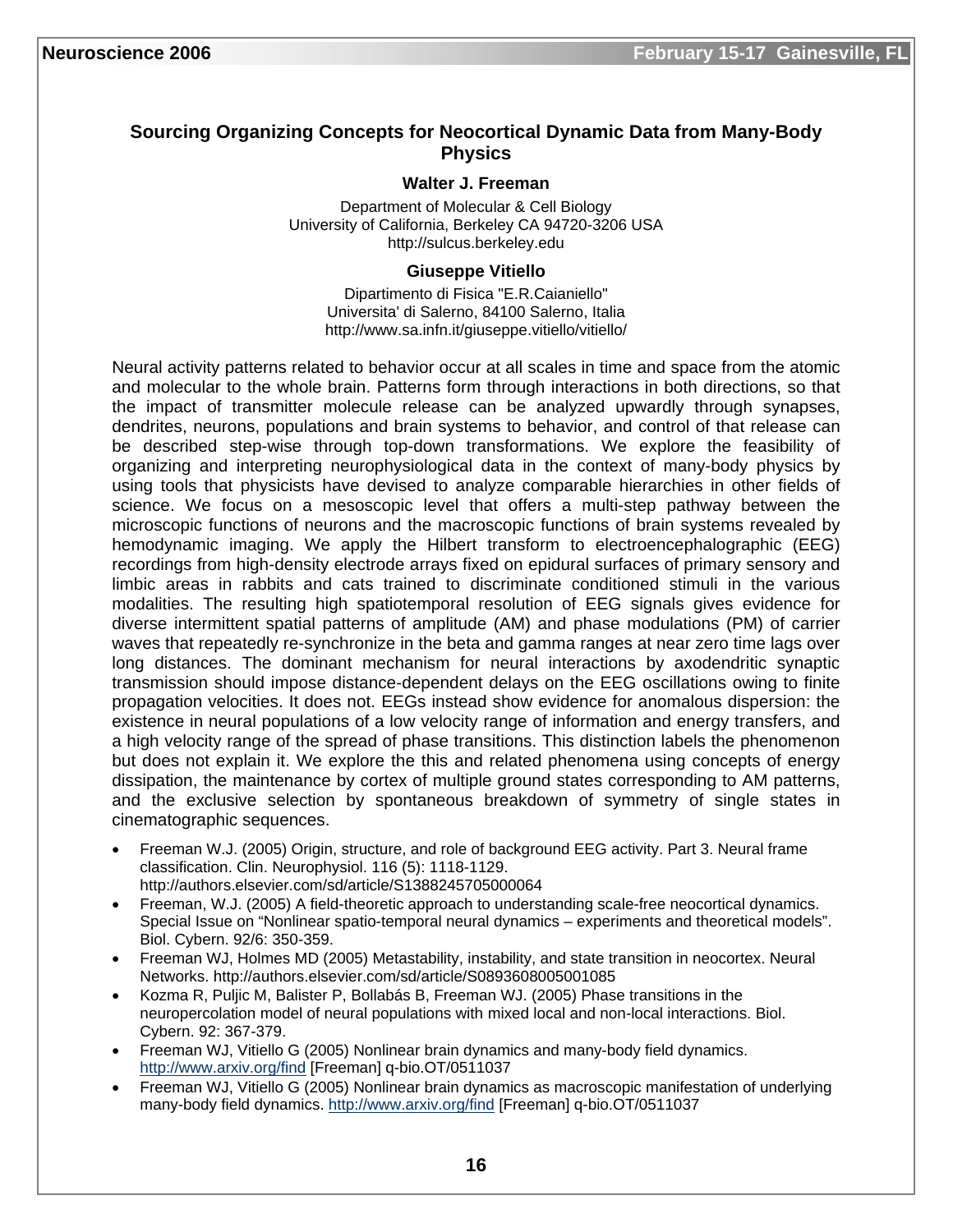#### **Dyslexia: An Example of Natural Variation in Large-Scale Neural Network Organization**

#### **Richard E. Frye**

Department of Neurology, College of Medicine University of Florida

#### **Janet McGraw Fisher**

Department of Psychology, Boston University

#### **Seppo Ahlfors, Athinoula A. Martinos**

Center for Biomedical Imaging, Charlestown, MA

#### **Eric Halgren**

University of California at San Diego

#### **Jacqueline Liederman**

#### Department of Psychology, Boston University

The decoding, production and understanding of oral and written language are some of the most complex cognitive processes. Such processes involve the rapid integration and coordination of neural activity in widely distributed cortical areas. The organization and dynamics of the brain's language processing system is still being investigated, although the basic large scale structure of the system is well known in individuals without language deficits. However, the neural basis of language processing maybe fundamentally different in individuals with developmental language disorders such as dyslexia. Functional neuroimaging studies over the past two decades have demonstrated differences in the distribution and connectivity between important cortical areas involved in reading in individuals with developmental phonological dyslexia as compared to normal readers. A recent functional MRI (fMRI) study suggests that different patterns of large-scale neural system organization in developmental phonological dyslexic individuals are dependent on the eventual ability of such individuals to acquire adequate reading skills (Shaywitz et al., Biol Psychiatry 54:25, 2004). However, fMRI primarily provides information pertaining to where the brain is activated but not how neural activity dynamically changes on a millisecond time scale. Thus, in order to better understand patterns of large-scale neural organization in dyslexia, we have used magnetoencephalography (MEG) to study the evolution of spatiotemporal patterns of neuronal activity and the dynamics that occur between important cortical areas in normal and dyslexic individuals during a visual phonological decoding task. Different patterns of large-scale neural network organization are revealed in dyslexics as compared to normal readers. For example, whereas normal readers tend to lateralize cortical interactions to the left hemisphere after a short time, the neural activity in some dyslexic individuals tends to oscillate between the two hemispheres for an extended period of time. However, not all dyslexic readers activate the brain in the same manner. In addition, our MEG results suggest that these differences may go beyond the organization of the large-scale neural networks. It appears that some dyslexic individuals may have a fundamental difference in the type of communication that occurs between different cortical areas. Some dyslexic individuals demonstrate stepwise linear activation of cortical areas with restricted interactions between activated areas, whereas normal individuals tend to demonstrate simultaneous activation of widely distributed areas with multiple interactions between activated areas. At this point we are still investigating and understanding individual variation in large scale-scale organization of neural activation patterns in individuals with normal and abnormal language abilities. MEG is a tool that can provide this information and dyslexia provides a well studied model of abnormal language processing that can be utilized to understand the potential natural variations in neural organization.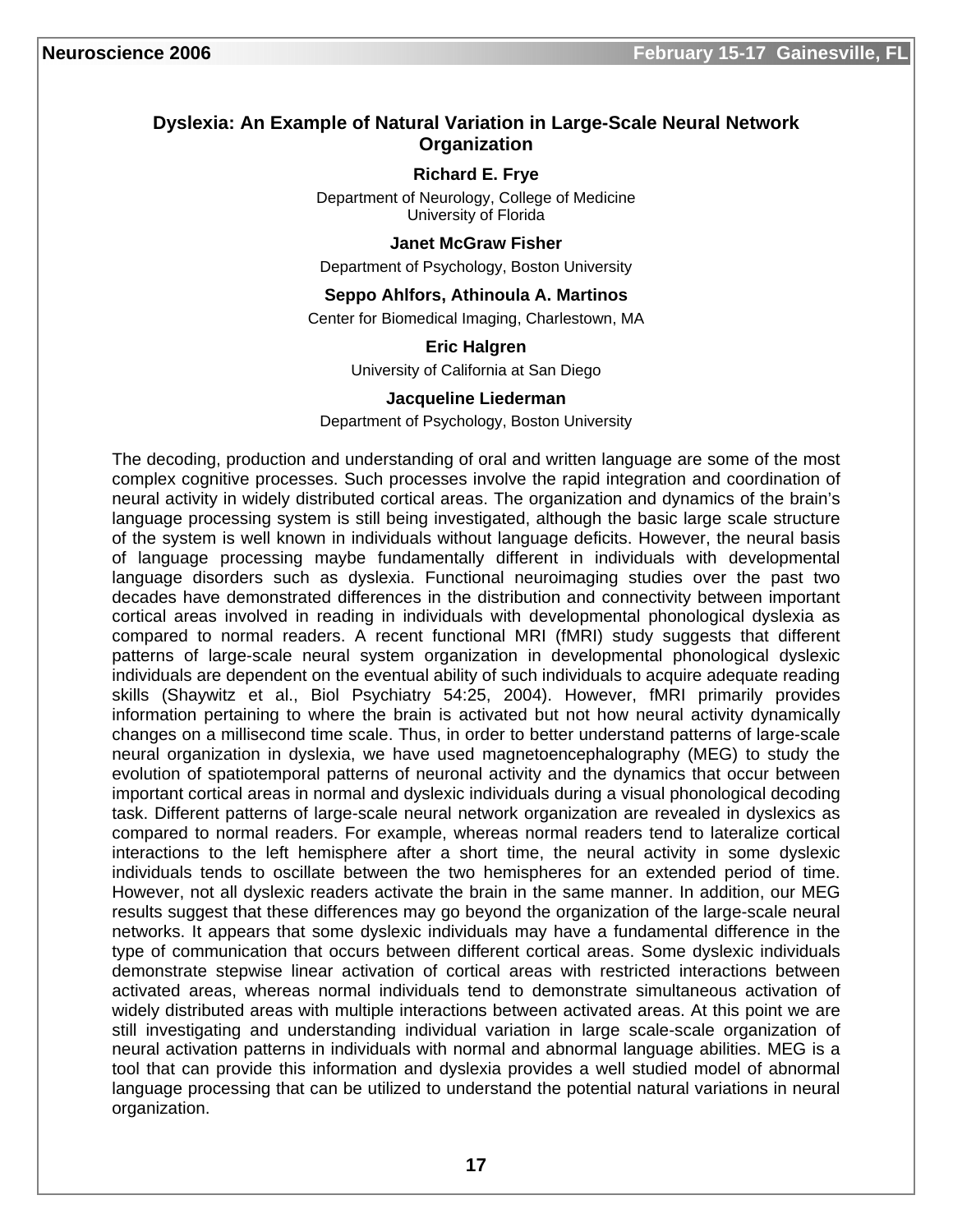#### **Fuzzy Hyperplane Clustering Algorithm and Applications to Sparse Representations**

#### **Pando Georgiev** and **Anca Ralescu**

ECECS Department University of Cincinnati E-mail: {pgeorgie,aralescu}@ececs.uc.edu

We develop a fuzzy hyperplane clustering algorithm based on finding a skeleton (a union of hyper-planes) of a given set of data points. The resulting algorithm has a direct application to the following sparse representation problem: represent a given data matrix  $\mathbf{X} \in \mathbb{R}^{m \times N}$  in the form  $\mathbf{X} = \mathbf{AS}$ , where  $\mathbf{A} \in \mathbb{R}^{m \times n}$ ,  $\mathbf{S} \in \mathbb{R}^{n \times N}$ , as a priori is known that such a representation exists and the matrix S is sparse in the sense that each column of it has at least  $n - m + 1$ zeros. Applications to fMRI data analysis are considered.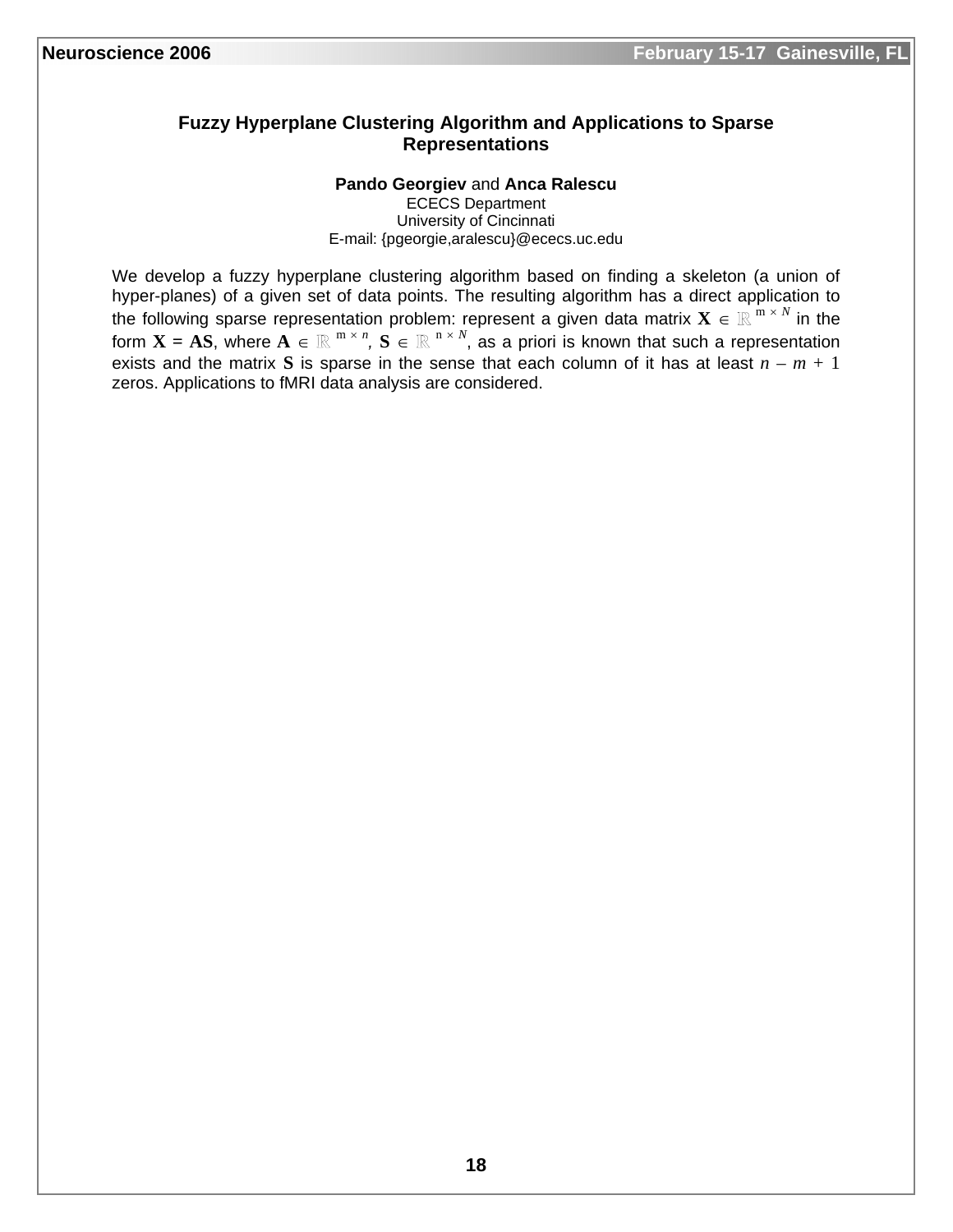# **Discrimination and Classification by Mixed Integer Programming**

#### **Fred Glover**

Leeds School of Business University of Colorado, Boulder

#### **Gary Kochenberger**

Business School University of Colorado, Denver

Several mixed integer programming models have been proposed for discrimination and classification based on the objective of minimizing the number of misclassified points. Two recent models by Glen (2003,2005), respectively involving single and multiple hyperplane separations, embody the computational state-of-the-art. We analyze Glen's models and show that a superior single hyperplane model results from an earlier formulation by Glover (1993), which reduces the set of weight variables by half and further eliminates discrete specialordered-set restrictions applicable to these variables. By extension, we provide a new model for multiple hyperplane classification that not only has comparable advantages but also handles more general problem structures by removing an implicit "partial convexity" assumption required by Glen's model. Computational implications of these new models are explored in a companion paper.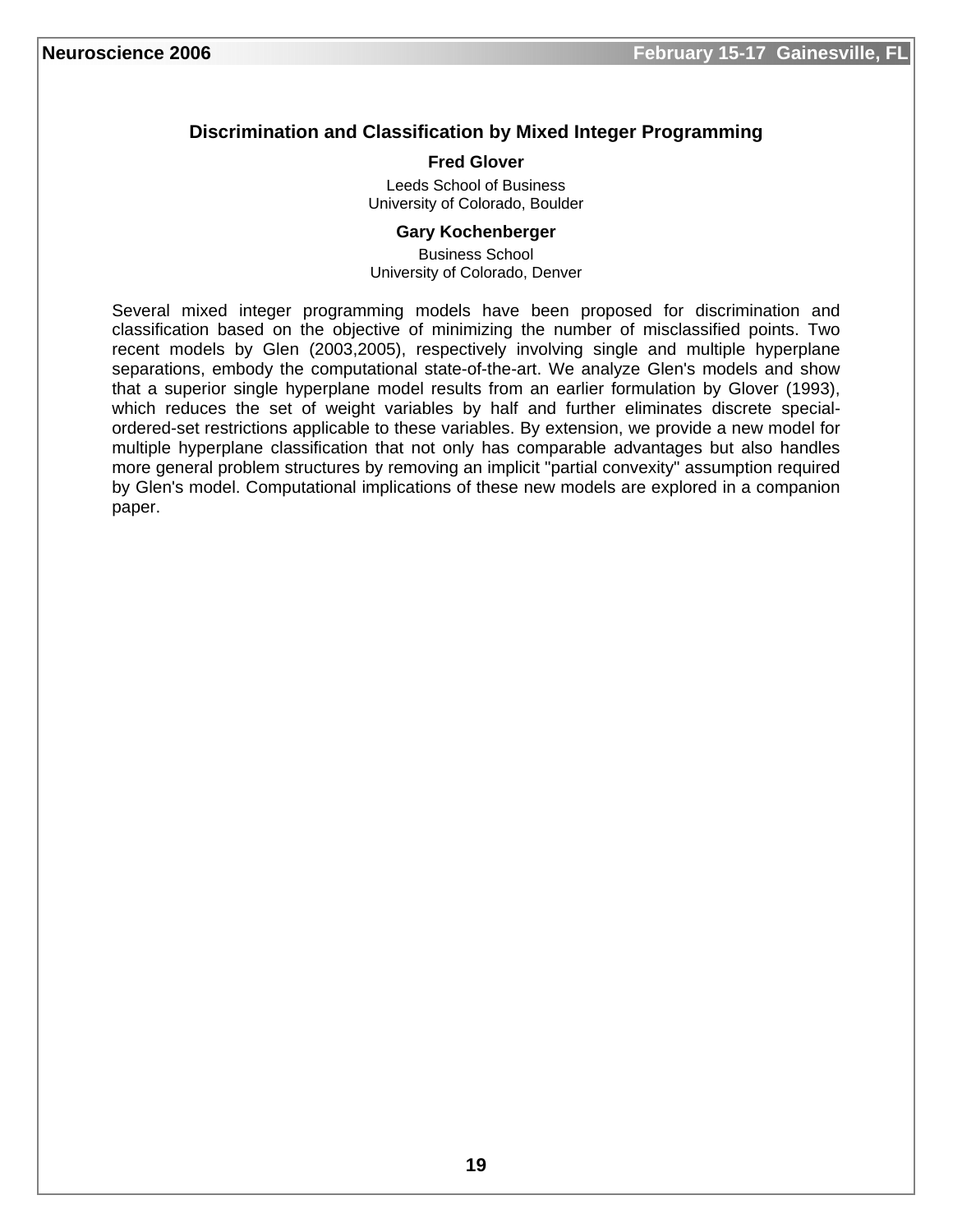#### **Online Analysis of Device-Tissue Interactions - Modeling Tissue Impedance Spectra**

#### **Aparna Gupta**

Department of Decision Sciences and Engineering Systems Rensselaer Polytechnic Institute

#### **W. Shain**

Wadsworth Center, Albany, NY

#### **J. William**

Department of Biomedical Engineering University of Wisconsin, Madison, WI

#### **K.L. Smith** and **C.S. Bjornsson**

Wadsworth Center, Albany, NY

Effectiveness of implanted neural prosthetic devices is governed by the level of continued access the devices maintain with targeted neurons in the brain. One major cause for lack of long-term function is the development of reactive responses around the implanted devices. Development of these biological responses coincides with changes in the electrical properties of the tissue adjacent to the inserted devices, often results in increased resistivity compared to normal tissue. For successful recording and stimulation of neural tissue using prosthetic devices, an understanding of the tissue-electrode impedance properties as reactive responses progress around the implanted device is necessary. This understanding of correlations between changes in device-tissue impedance will lead to developing on-line methods for modulating stimulation parameters or controlling drug delivery intervention strategies, thus help improving effectiveness of the devices. In this research, we develop finite-element method (FEM) based models for different initial cell and vascular geometries obtained from in-vivo tissue slices. The FEM models are used to assess the impedance spectrum due to change in initial geometries. Based on an initial geometry, we develop modified cell and vascular configuration geometries for 1 to 20 days after device insertion. FEM analysis is conducted of the impedance spectrum for the modified geometries. A validation of initial and modified impedance spectra is done with experimental data.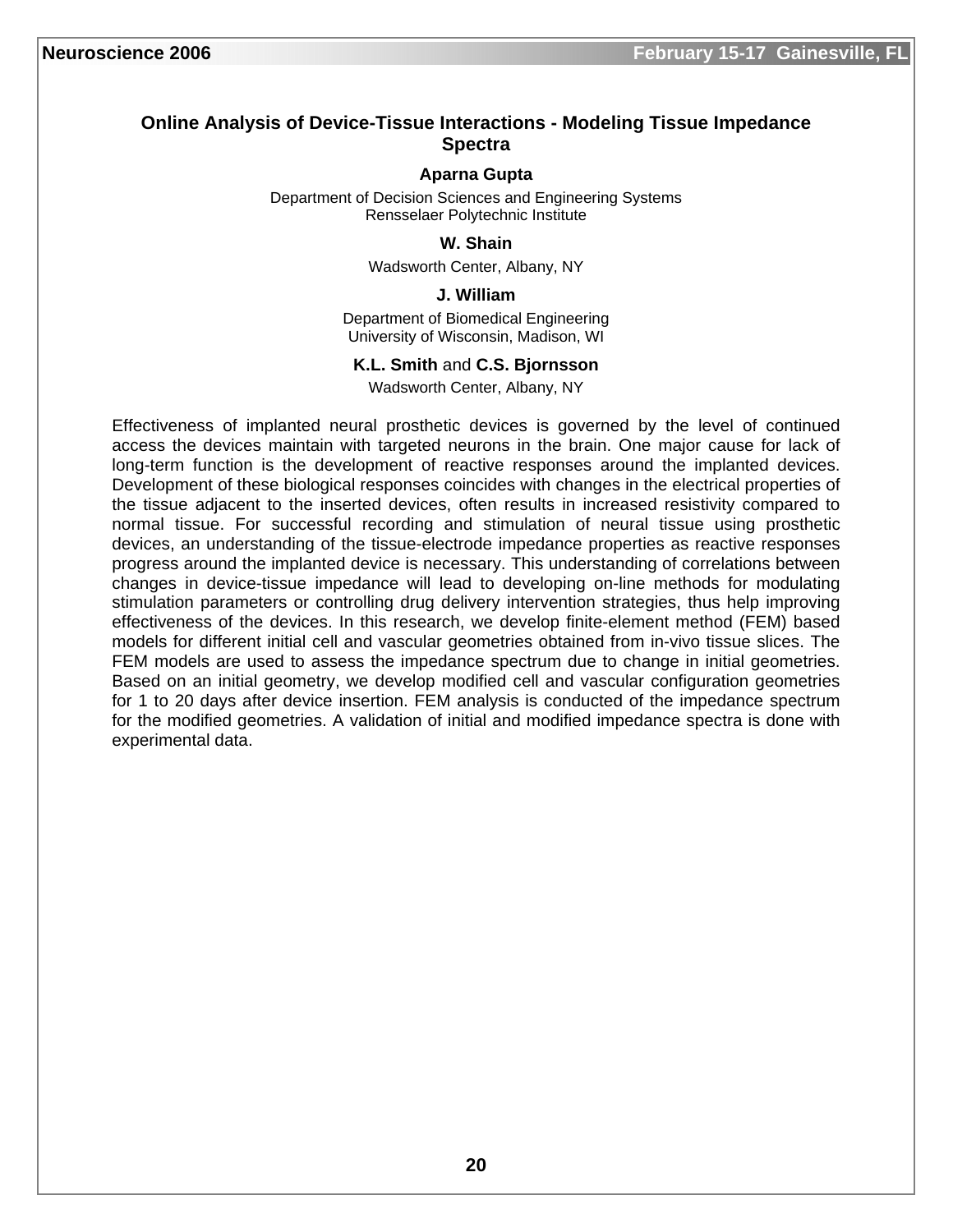# **Reading the Mind: fMRI Analysis Via One-Class Machine Learning Techniques**

# **David R. Hardoon**

School of Electronics and Computer Science South-Hampton University

# **Larry M. Manevitz**

Department of Computer Science University of Haifa

One-Class Machine Learning techniques (i.e. "bottleneck" neural networks and one-class support vector machines (SVM)) are applied to classify whether a subject is performing a cognitive task or not by looking solely at the raw fMRI slices of his brain. "One-class" means that during training the system only has access to positive (i.e. task performing) examples. "Twoclass" means it has access to negative examples as well. Successful classification of data by a system trained under either of the one-class systems was accomplished at close to the 60% level. (In contrast, an implementation of a standard two class SVM succeeds at around the 70% level.) These results were stable over repeated experiments and for both motor and visual tasks. Since the one-class neural network technique is naturally related to dimension reduction, it is possible that this mechanism may also be used for feature selection.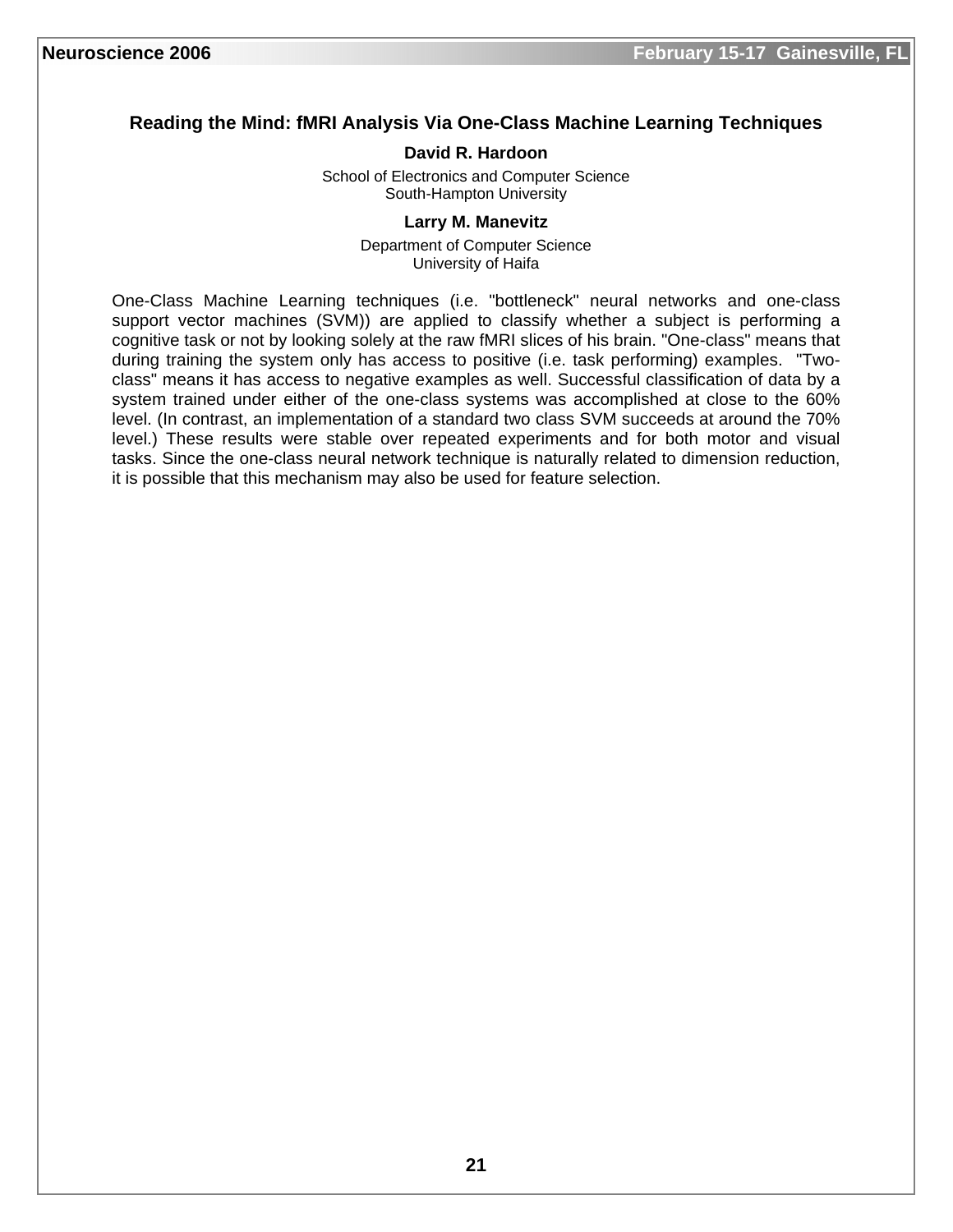# **Neural Information Flow Networks in Songbirds**

#### **Alexander Hartemink**

Department of Computer Science Duke University

Songbirds are one of very few organisms to exhibit vocal learning: the ability of an organism to learn to produce new utterances on the basis of what it hears in its environment. As such, they make an excellent model system for understanding human language acquisition and use. Vocal learning involves the auditory cortex for processing of sensory input, the motor cortex for generation of new vocal output, and interconnections between the two. In collaboration with Erich Jarvis in Duke's neurobiology department, we are starting an effort to map out how various regions of the auditory and motor cortices are communicating with one another to enable vocal learning to arise in the songbird. While much of traditional computational neuroscience has focused on the behavior of and interactions between single neurons, we are trying to work at a slightly higher level of brain organization, investigating how collections of neurons in certain brain regions, taken together, are communicating with collections of neurons in other brain regions, taken together. We are using multi-unit electrophysiological recordings and network inference algorithms to reverse-engineer these neural information flow networks; I will show fairly preliminary results revealing the kinds of things we can learn through this approach.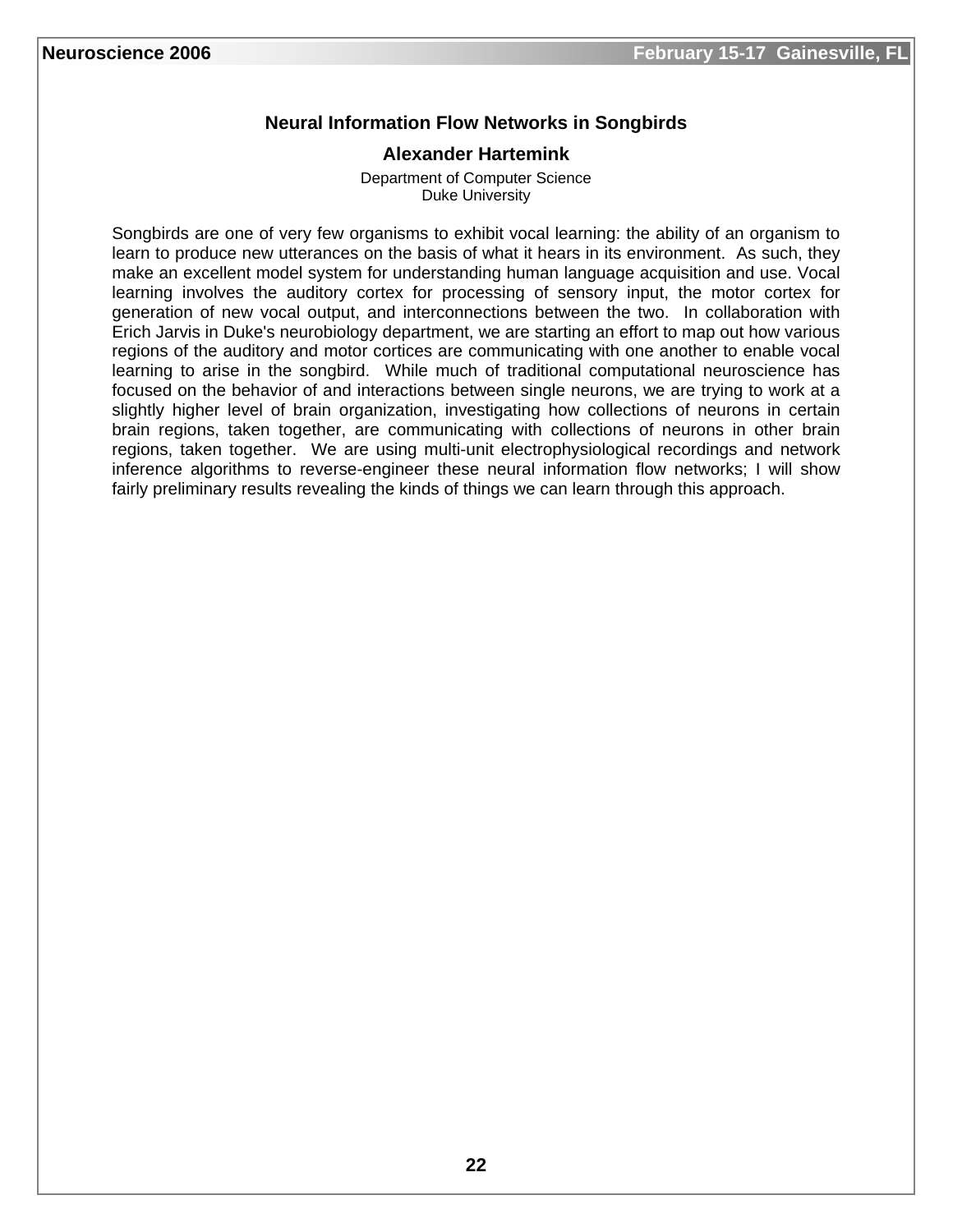# **Tracking Spatio-Temporal Changes in ECOG**

#### **Anant Hegde** and **Jose C. Principe**

Department of Electrical Engineering University of Florida

It is widely believed that the dynamics of the brain are characterized by continual temporal changes in its spatial organizations. Such spatio-temporal changes could eventually lead to certain clinical manifestations. For an epileptic brain, in particular, changes associated with epileptic events could possibly be reflected in their overall spatial connectivities. Therefore, tracking the ongoing temporal changes in spatial networks of an epileptic ElectroEncephalogram (ECOG) might provide useful clinical insights on the occurrence of seizures.

In this study, we propose a simple statistical approach to quantify the temporal changes in spatial patterns of an ECOG. Previously, we developed a non-linear synchronization measure, called the SOM-Similarity Index, to quantify mutual associations between various brain regions. We propose to apply the mantel test statistics on the SOM-similarity indices to track the temporal changes of the spatial patterns. Statistical comparisons between inter-ictal and preictal states suggest significant changes in the spatial connectivity prior to a seizure. Results confirm 5 out of 6 complex-partial seizures exhibited significant changes, anywhere between 1.5 hours before seizure and the seizure.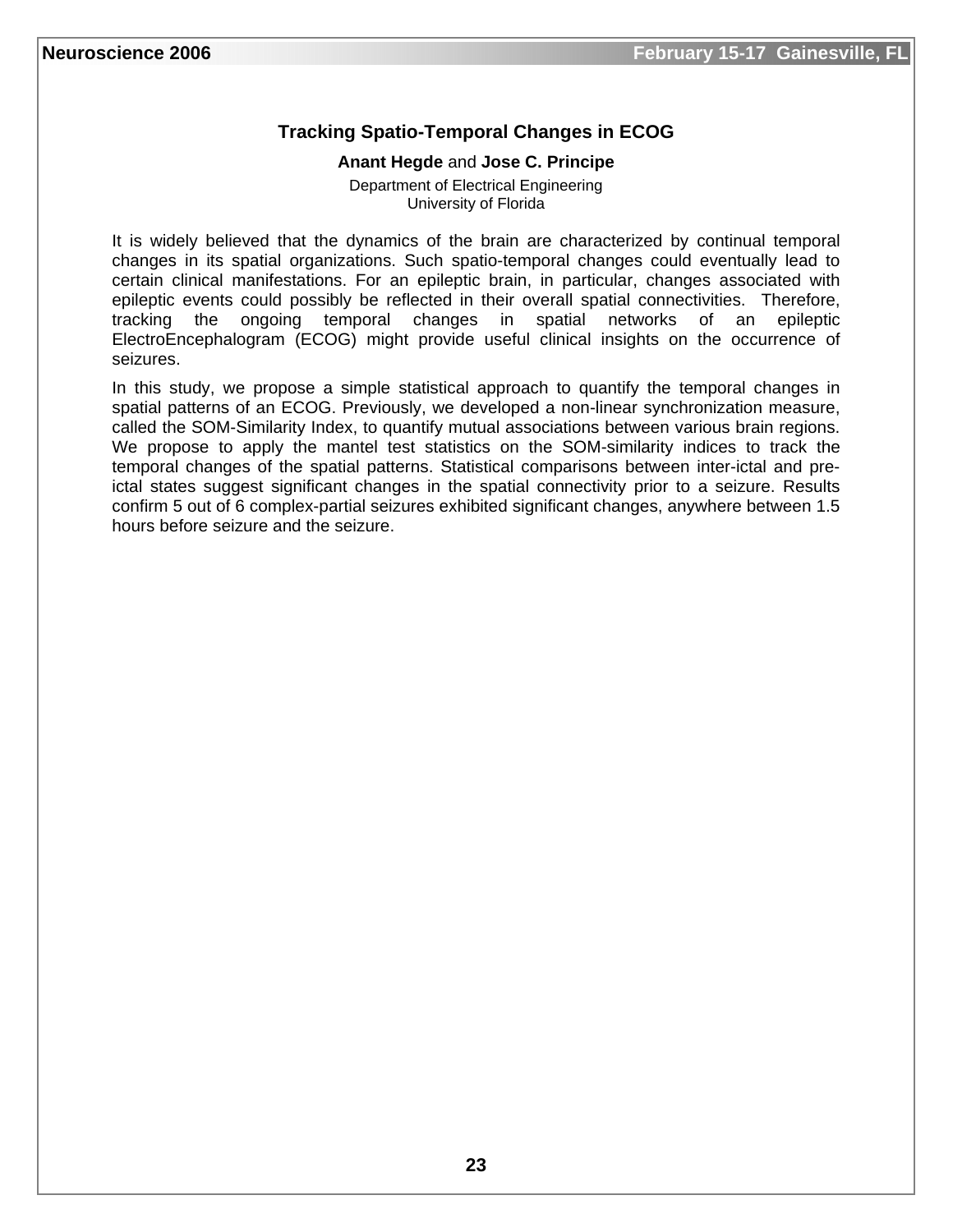# **Adaptations of Stationary Analytics Techniques to Understand the Nonstationary Neural Activity Underlying Performance of a Complex Cognitive Task**

#### **Linda Hermer-Vazquez**

Behavioral Neuroscience Program, Dept. of Psychology University of Florida

One of the main goals of our lab is to understand the flow of information across task-related, cortical and subcortical brain sites during the performance of decision-making and other executive tasks. With multisite, multielectrode recordings of action potentials and local field potentials, we have extensively studied an olfactory GO/NO-GO task that rats perform in <350 ms/trial. During each trial's brief, ~340 ms duration, we have found that at least 5 task phasespecific and brain area-specific firing rate modulations occur, indicating a high degree of nonstationarity in the neural spike data underlying task performance. Our adaptations of stationary analysis techniques applied to the spike and LFP data have revealed the following types of neural modulation leading to successful task performance: (1) Upon recognition of the GO cue, a subpopulation of neurons in each task-related, olfactory or motor brain area undergoes transient spike firing inhibition just prior to the initiation of the voluntary move; (2) at the same time, task-related cortical and subcortical sites display cross-area coordination in the form of transient, broadband coherence in their LFPs and increased beta-frequency (12-30 Hz) spiking in a different subpopulation of units; (3) task-related brain areas perform convergent roles upon recognizing the GO cue, and then perform divergent processing roles during motor execution; and (4) during performance of the motor sequence, cortical areas guide the activity of subcortical motor execution systems involved in obtaining the reward, likely maintaining crossarea coordination.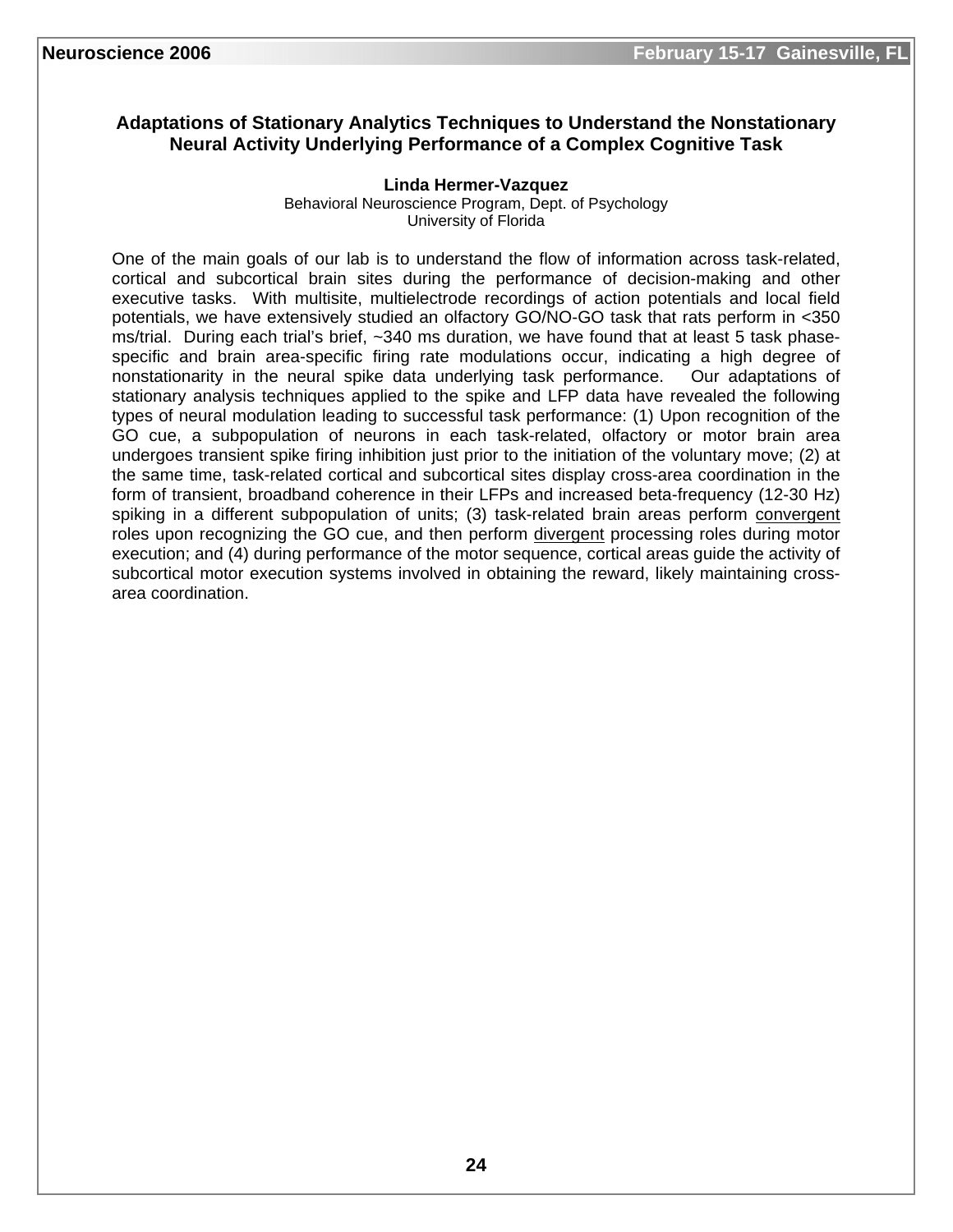# **Change Detection of Synchrony in Oscillatory Neurophysiologic Signals**

# **Qiang Huang**

Department of Industrial and Management Systems Engineering University of South Florida

Synchronization, a phenomenon describing the adjustment of rhythms of interacting oscillatory objects like that of neurons, has been related to several central issues of neuroscience. In this study, we focus on detecting the changes of synchrony (rather than the synchrony itself) among oscillatory neurophysiologic signals.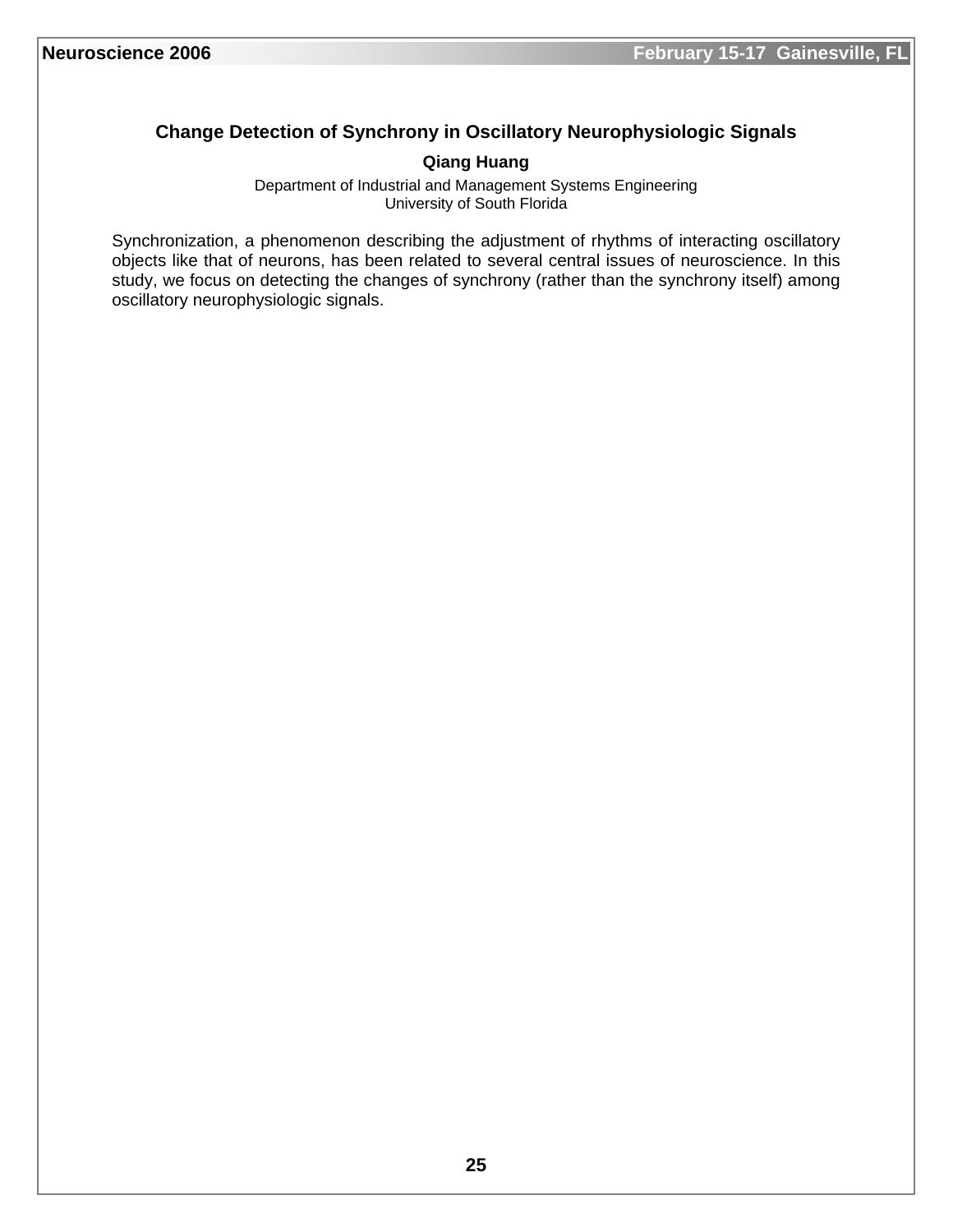# **Shape Analysis for Automated Sulcal Classification and Parcellation of MRI Data**

#### **Monica K. Hurdal**

Department of Mathematics Florida State University mhurdal@math.fsu.edu

Parcellation and labeling of cortical features are important, often manually intensive processes in visualization and interpretation of neuroimaging data. Labeling cortical structures is critical for cartography and conveying pertinent information to compare individual subjects or different populations. As the number of subjects in studies increases and larger data sets are acquired, it is critical to have automated tools. Large sample sizes mandate the use of automated procedures that are sensitive to relevant anatomical features. Additionally, such automated procedures can be used as valuable tools in teaching and training medical students. Due to the variability in folding patterns of each individual cortex, it is often a challenging task for the novice (and sometimes expert!) to identify and label cortical features.

Mathematically, properties of the shape of curves and surfaces in 3D space can be described by features such as their velocity fields, writhe, extremal length, principal curvatures, and Gaussian curvatures. For parcellation, additional information such as the location of cortical features is also of interest; these can be described by simpler features such as position and mathematical moments. We present a variety of geometric invariants to quantify properties of the shape of the cortical surface on a global as well as local level.

In our preliminary studies, topologically correct cortical surfaces representing the white matter and gray matter have been reconstructed using freeware software that is available to the neuroscience community (for example, FreeSurfer (Fischl et al., 1999) and BrainVisa (Mangin et al., 2001)). Curves of maximal and minimal principal curvature have been traced on 15 cortical surfaces. A user identifies a start and end point of a sulcus or gyrus and dynamic programming methods are used to automatically compute the path of principal curvature between these two points, thus tracking the ridge of a gyrus of the fundus of a sulcus. Five curves on each hemisphere, resulting in 150 curves from 15 subjects have been traced. Kernel Optimal Component Analysis was applied to moments, writhe invariants and their higher order analogues to extract features for parcellation and labeling. We were able to classify sulcal and gyral curves into left and right hemispheres, as well as distinguish the type of curve (i.e. central sulcus, occipital sulcus). These results indicate that the selected features vectures represent promising characteristics for automatically parcellating sulcal curves.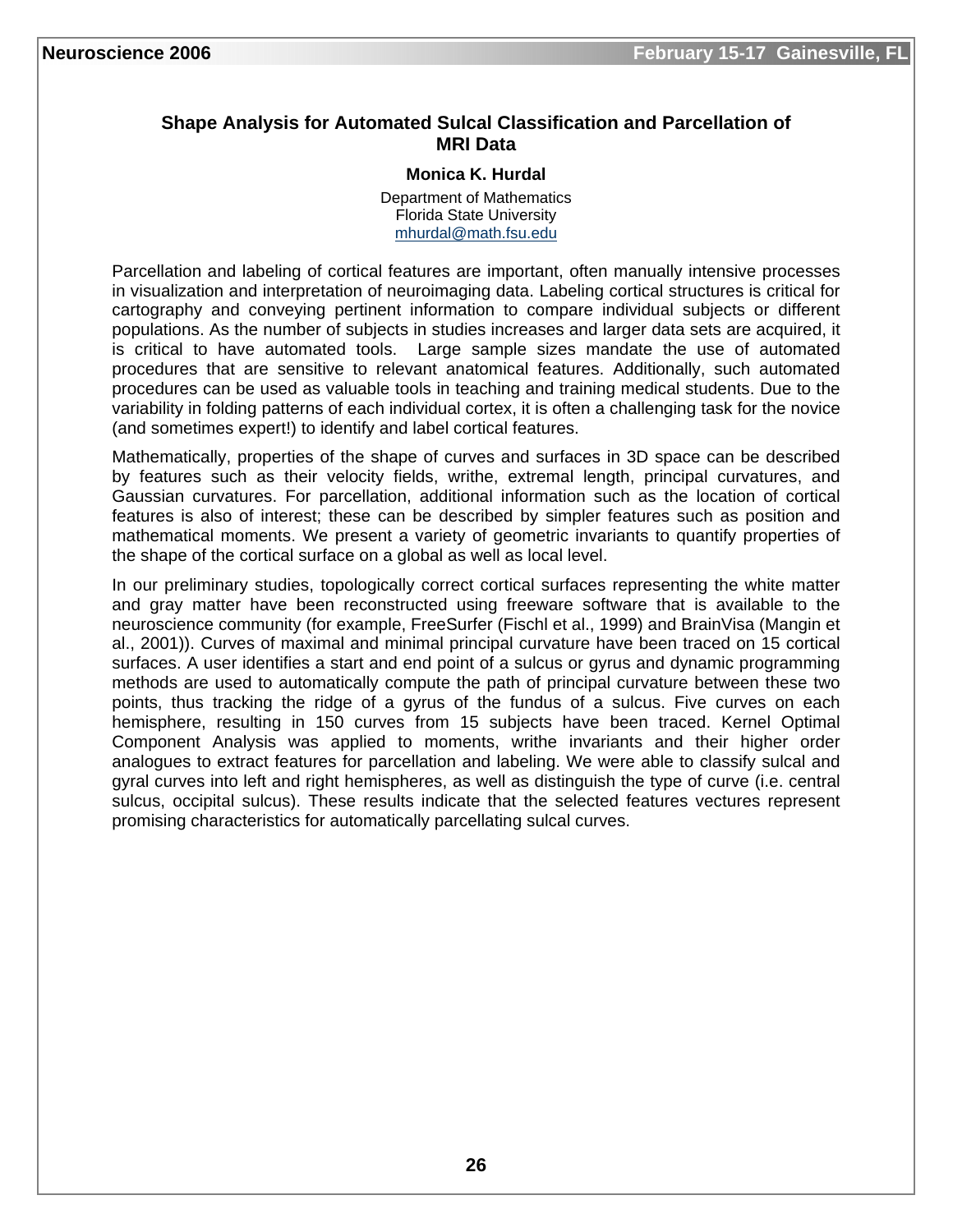# **Probing Brain Function Across Different Spatial and Temporal Scales with Tomographic Analysis of Magnetoencephalographic Signals**

**Andreas A. Ioannides** 

Lab for Human Brain Dynamics Brain Science Institute (BSI), RIKEN, Japan

Magnetoencephalography (MEG) has always been associated with excellent temporal resolution. It is now becoming apparent that tomographic analysis of MEG signals can provide accurate localization, at least for places a few centimeters away from the center of the head [1]. It is therefore becoming possible to explore brain function by accurately mapping activity over the entire cortical mantle and probing interactions between areas across timescales ranging from milliseconds to minutes in the same run, for example when a piece of music is played [2]. Longer timescales can also be probed by repeating experiments, days, months or years apart. Recent MEG results will be used to demonstrate a variety of methods, each designed to highlight different aspects of brain function across different spatial and temporal scales.

In the first experiment the MEG signal was recorded following visual stimulation with simple checkerboard stimuli confined to one quadrant of the visual field. The responses were analyzed using tomographic analysis of the average data and the results were compared with responses to identical stimuli on the same subjects using fMRI. The loci of activation within V1 for MEG and fMRI agreed to within a few millimeters, which was as good as the coregistration of the data would allow [3]. The same data were analyzed in a completely data driven approach. Pattern analysis principles were used to analyze time courses of single-trial activity extracted from a spatial filter matching the dominant MEG signal topography established about 70 milliseconds after stimulus onset. Distinct response modes were identified by a novel scheme for detecting and organizing the structure in single-trial recordings. The interpretation of variability in terms of regional dynamics showed only a relatively weak activation in primary visual cortex. The main contribution to the polymorphic response across single trials was traced to activity in polymodal areas and cooperative activity in striate and extrastriate areas [4].

In the second experiment eye movements were studied in different states (awake state and sleep) [5] and in a complex GO/NOGO paradigm [6]. Tomographic analysis of single trial activations and follow up connectivity analysis showed that REM saccades correlated with bilateral pontine and FEF activity some 250 to 400 ms before REM saccade onset, which in turn was preceded 200 ms earlier by reciprocal activation of the pons and FEF [5]. In the GO/NOGO study MEG data were analyzed following visual cues to define planning, preparation and execution or inhibition of saccades. Tomographic reconstructions of activity identified spike-like responses that were widely distributed across the cortex, cerebellum and brainstem during cue presentations and saccades. The properties of these "MEG spikes" were influenced by the stimuli and task demands. The MEG spikes were organized into feed-forward and corollary discharge sequences that could, when combined with the slower activity-linked processing in discrete brain areas over long periods, lasting hundreds of milliseconds. allowing competing motor programs for as yet undecided future actions to be maintained until cues with new information resolved the uncertainty.

- 1. Ioannides AA (2001) ''Real time human brain function: observations and inferences from single trial analysis of Magnetoencephalographic signals'' Clinical EEG 32(3):98-111.
- 2. Popescu M, Otsuka A and Ioannides AA, (2004) ''Dynamics of brain activity in motor and frontal cortical areas during music listening: a magnetoencephalographic study'' NeuroImage 21(4):1622- 1638.
- 3. Moradi F, Liu LC, Cheng K, Waggoner RA, Tanaka K and Ioannides AA (2003) ''Consistent and precise localization of brain activity in human primary visual cortex by MEG and fMRI'' NeuroImage 18(3):595-609.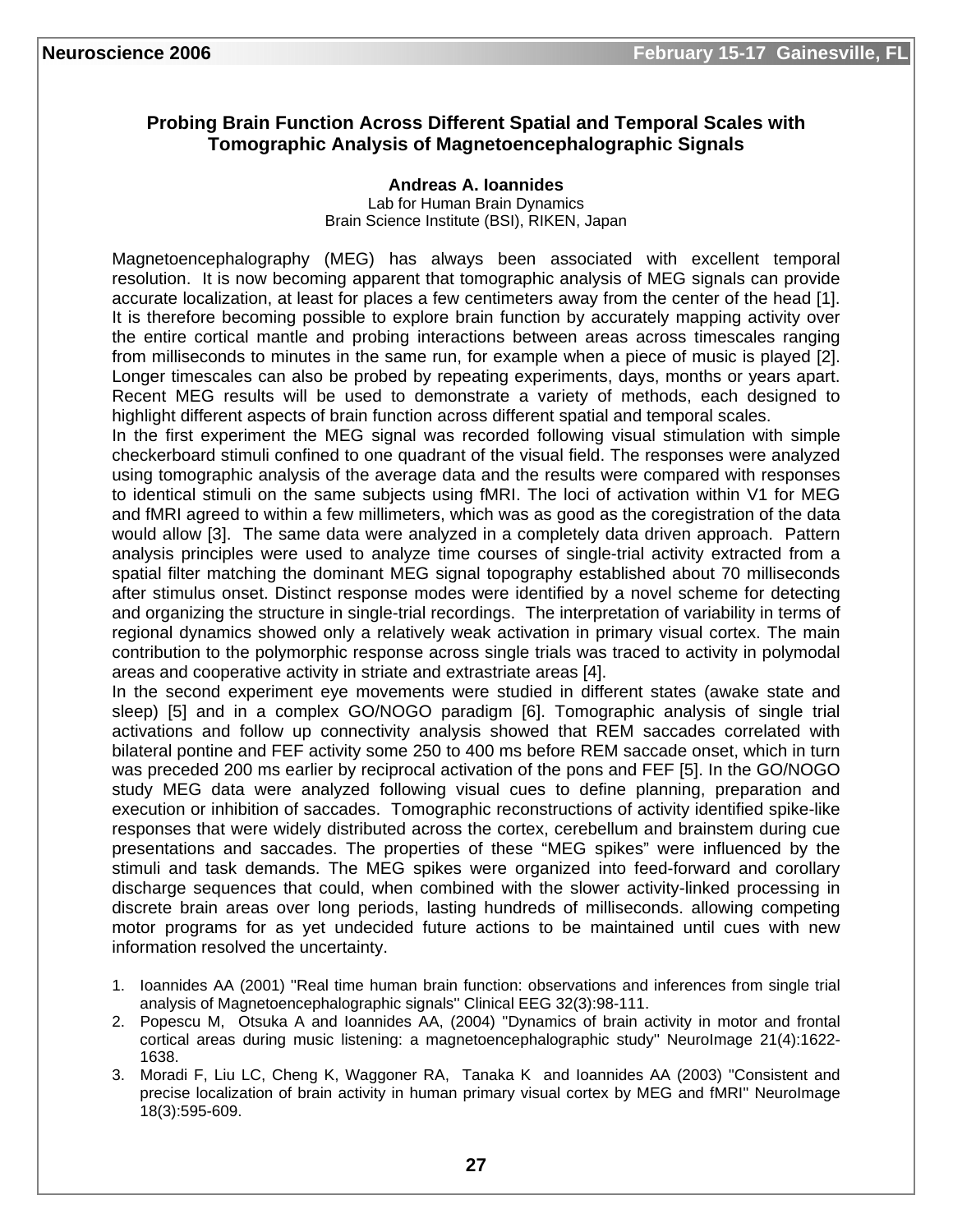- 4. Laskaris N., Liu L.C., Ioannides A.A **(**2003) ''Single-Trial Variability in Early Visual Neuromagnetic Responses: An Explorative Study Based on the Regional Activation Contributing to the N70m Peak'' NeuroImage 20(2):765-783.
- 5. Ioannides AA, Corsi-Cabrera M, Fenwick PBC, del Rio Portilla Y, Laskaris A, Khurshudyan A, Theofilou D, Shibata T, Uchida S, Nakabayashi T, Kostopoulos GK (2004) ''MEG tomography of human cortex and brainstem activity in waking and REM sleep saccades'' Cerebral Cortex 14(1):56- 72.
- **6.** Ioannides AA, Fenwick PBC and Liu LC (2005) ''Widely distributed Magnetoencephalography spikes related to the planning and execution of human saccades'' J. Neurosc. 25(35):7950-7967.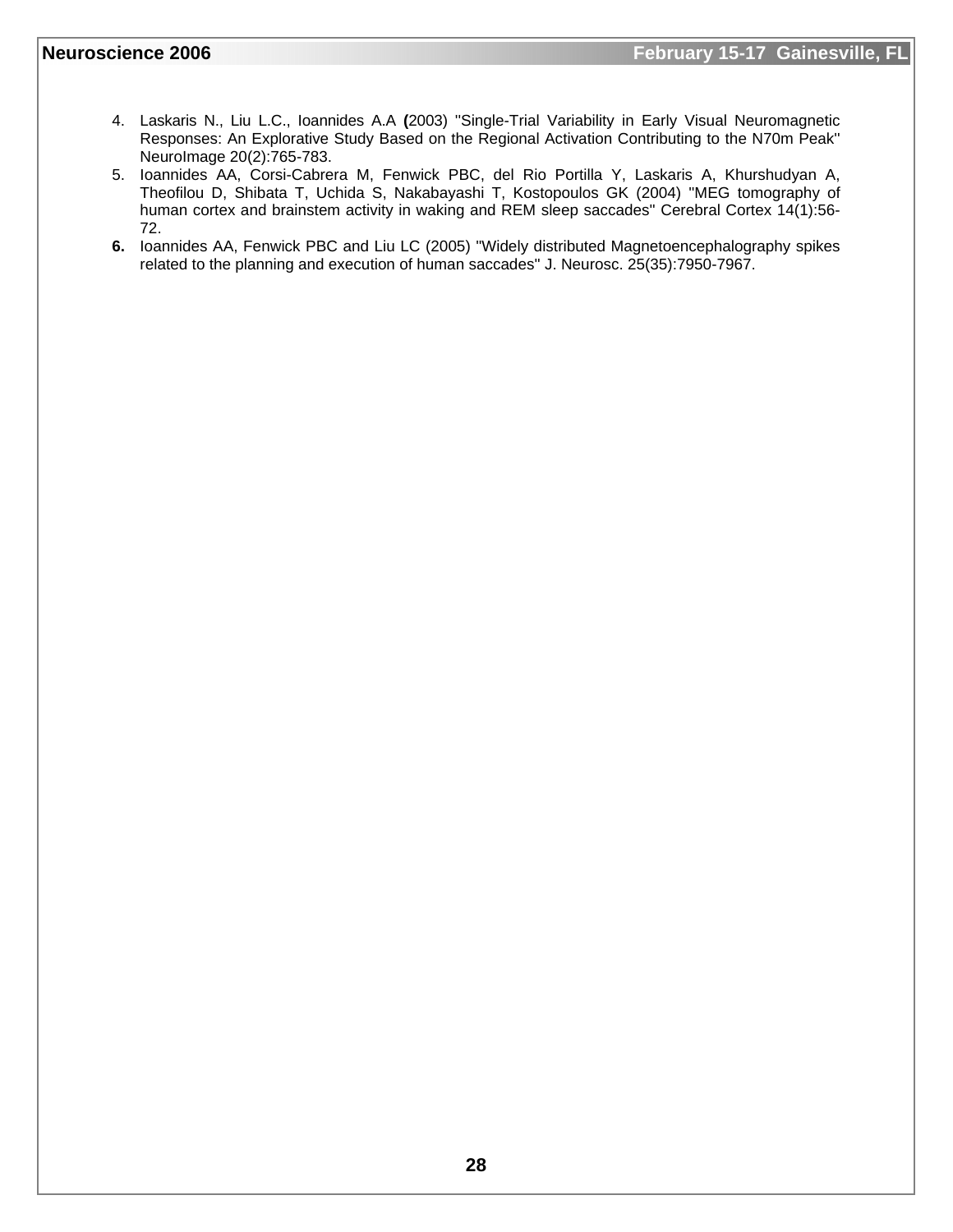# **Resetting of Brain Dynamics by Epileptic Seizures**

#### **Leonidas D. Iasemidis**

The Harrington Department of Bioengineering Arizona State University

Epileptic seizures occur intermittently as a result of complex dynamical interactions among many regions of the brain. By applying signal processing techniques from the theory of nonlinear dynamics and global optimization to the analysis of long-term, continuous multichannel electroencephalographic (EEG) recordings from epileptic patients, we will present evidence that epileptic seizures appear to serve as dynamical resetting mechanisms of the brain, that is the dynamically entrained brain areas before seizures disentrain faster and more frequently (p<0.05) at epileptic seizures than any other periods. We expect these results to shed light into the mechanisms of epileptogenesis, seizure intervention and control, as well as into investigations of intermittent spatiotemporal state transitions in other complex biological and physical systems.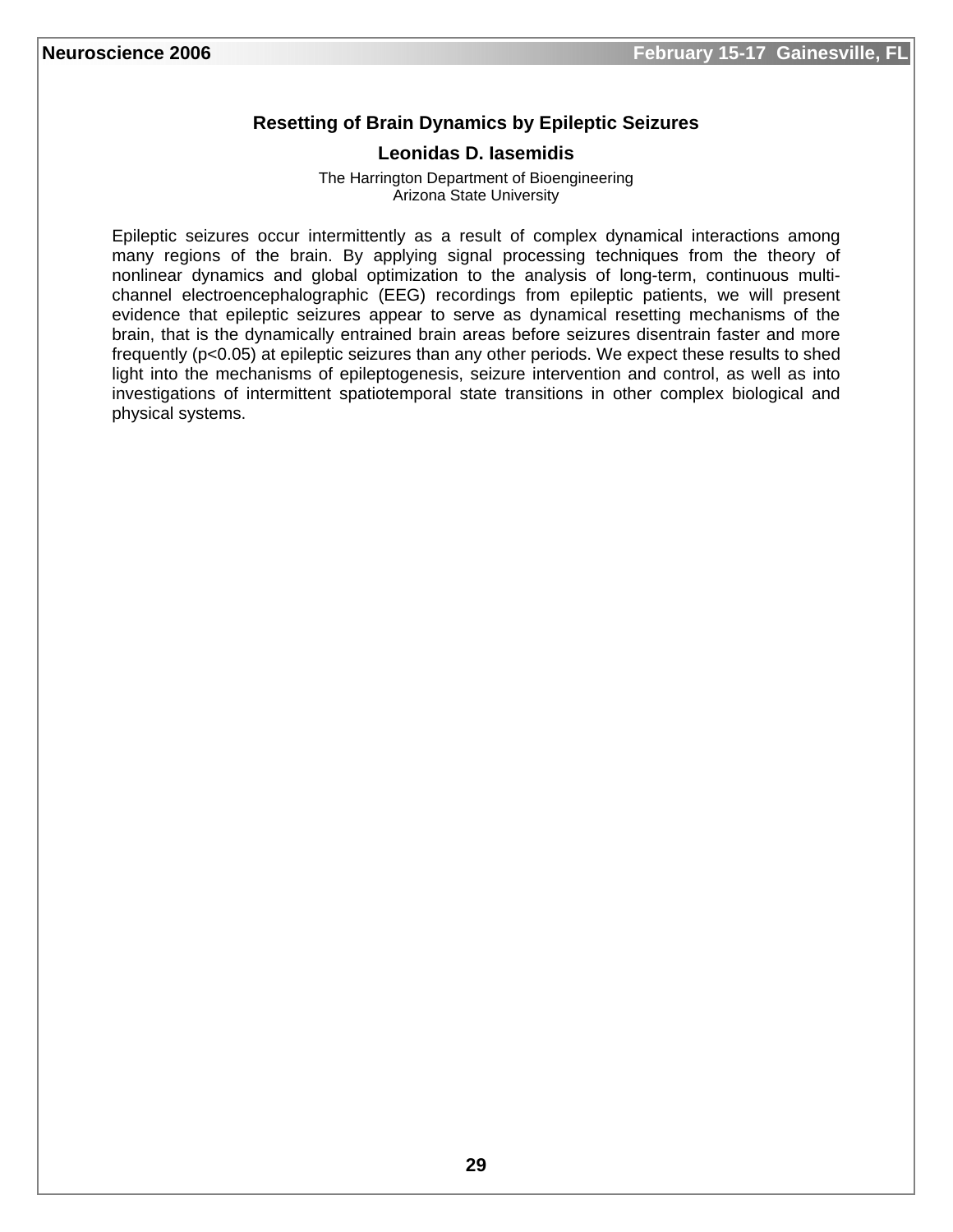# **Parallel Image Clustering using Level Set Methods**

#### **Moongu Jeon**

Department of Mechatronics Gwangju Institute of Science and Technology, Gwangju, Korea mgjeon@gist.ac.kr

#### **Cheonghee Park**

Department of Computer Science Chungnam National University, Daejeon, Korea cheonghee@cnu.ac.kr

#### **Joonmo Kim**

Department of Computer Science Dankook University, Seoul, Korea q888@dankook.ac.kr

This paper presents a parallel hierarchical image-pixel clustering (segmentation) method for multi-phase images based on a level set method and a semi-implicit Additive Operator Splitting (AOS) scheme which is stable, fast, and easy to implement. The method successively segments image sub-regions found at each step of the hierarchy using a decision criterion based on the variance of intensity across the current sub-region. The segmentation continues until a specified number of levels has been reached. The segmentation information for sub-images at each stage is stored in a tree data structure, and is used for reconstructing the segmented images. The method avoids the complicated governing equations of the multi-phase segmentation approach, and appears to converge in a fewer iterations. Most PDE-based image segmentation algorithms employ an explicit scheme to solve the system equations. However, an explicit scheme has a time step constraint and also when parallelized, data dependency is unavoidable at the boundary of the region assigned to processors, which requires communication between neighboring processors to share the boundary information. AOS is a semi-implicit scheme that effectively decomposes a multi-dimensional system into a series of independent onedimensional systems, which is composed of multiple tri-diagonal systems. Functional parallelism is made possible by this decomposition and within each one-dimensional processing step, data parallelism is achieved by solving the independent tridiagonal systems, resulting in a nested parallelism. Thus, implementation of parallelism is straightforward, and the parallel program will be subject to less communication overhead than explicit schemes. In this paper, we employ the AOS scheme for a level set formulation of the segmentation problem, and its parallelization will be examined for a couple of brain and other images with MPI and OpenMP.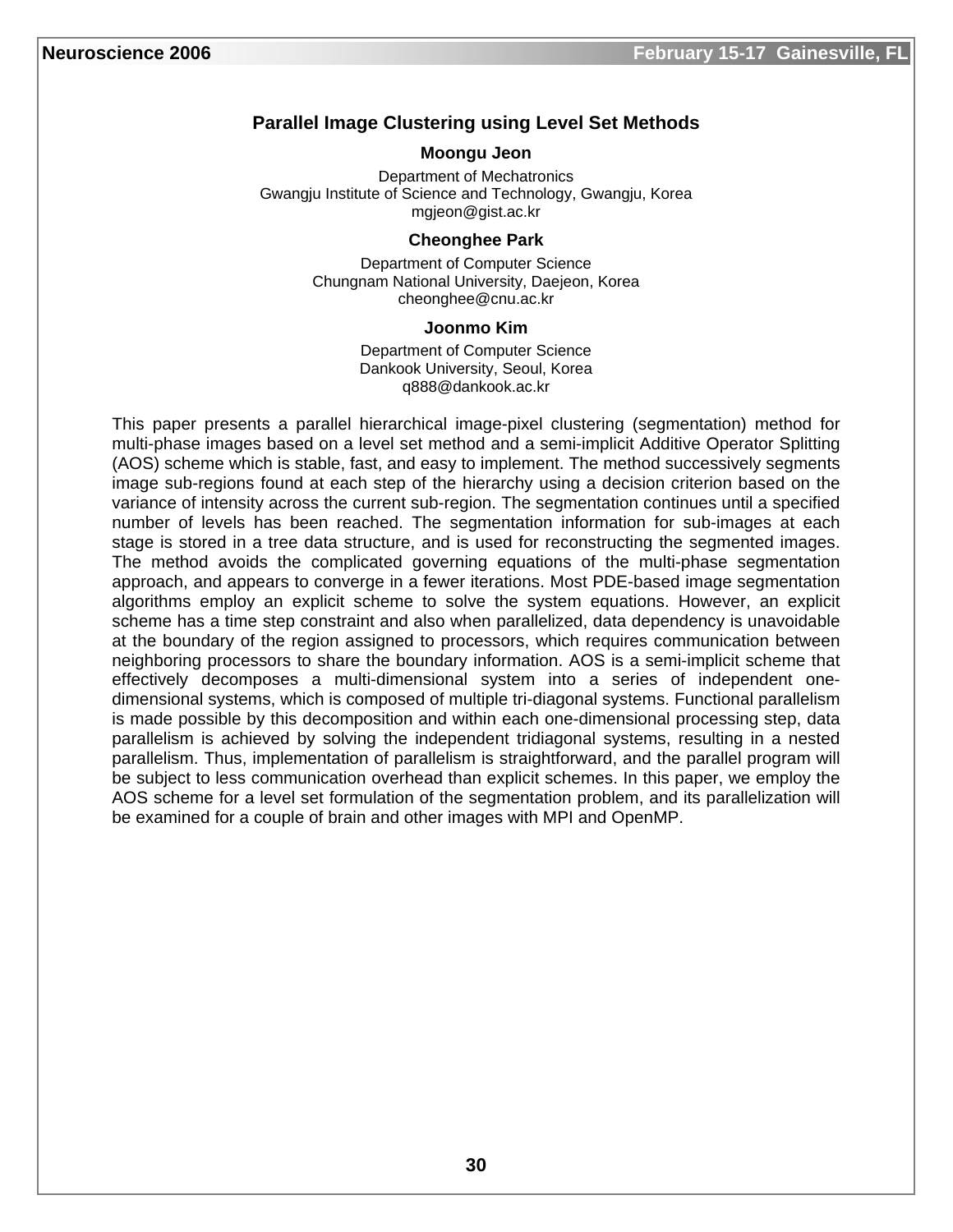## **Development of a Rodent Seizure Control System Using Intracerebroventricular Injections of Midazolam**

#### **Kevin M. Kelly**

Department of Neurology Drexel University College of Medicine Center for Neuroscience Research, Allegheny-Singer Research Institute Allegheny General Hospital, Pittsburgh, PA

Epileptic seizures that originate from the neocortex of the brain often do not respond to current medical or surgical therapies. Our recent studies in rats have focused on the development of a novel closed loop feedback control system for use in the treatment of poststroke seizures, a type of neocortical epilepsy. This control system is intended to ultimately interface with a patient's brain and includes EEG sensors and a processor that mathematically converts EEG signals to dynamical properties (spatiotemporal characteristics), analyzes these dynamical properties to anticipate seizure onset, and activates a medication delivery device to prevent seizure occurrence. Dynamical properties of interest include neuronal synchrony, assessed by the short-term maximum Lyapunov exponent (STLmax), and neuronal complexity, assessed by the pattern match regularity statistic (PMRS). Changes in neuronal synchrony and complexity can be recognized during the transition periods from pre-seizure to seizure to post-seizure states. Transition from the pre-seizure period to seizure occurrence may be prevented by infusing a fast-acting benzodiazepine, midazolam, into the brain and altering its dynamical state. In order to achieve this objective, we have begun a comprehensive evaluation of the pharmacological requirements of the system using an arterial occlusion model of poststroke epilepsy. Initial studies of the concentration-response characteristics of EEG signal dynamics in response to single intracerebroventricular (ICV) injections of midazolam have been conducted to determine the optimal concentration for effecting detectable changes in STLmax and PMRS while causing minimal disturbance of the animal's behavior. An optimal midazolam concentration will be used to determine whether the direction and magnitude of the change of STLmax or PMRS in response to a single ICV injection of midazolam vary as a function of the value of that property at the time of dosing. We anticipate that successful completion of these studies will enable the development of mathematical models to explain and predict dynamical changes in response to drug administration in an epileptic brain.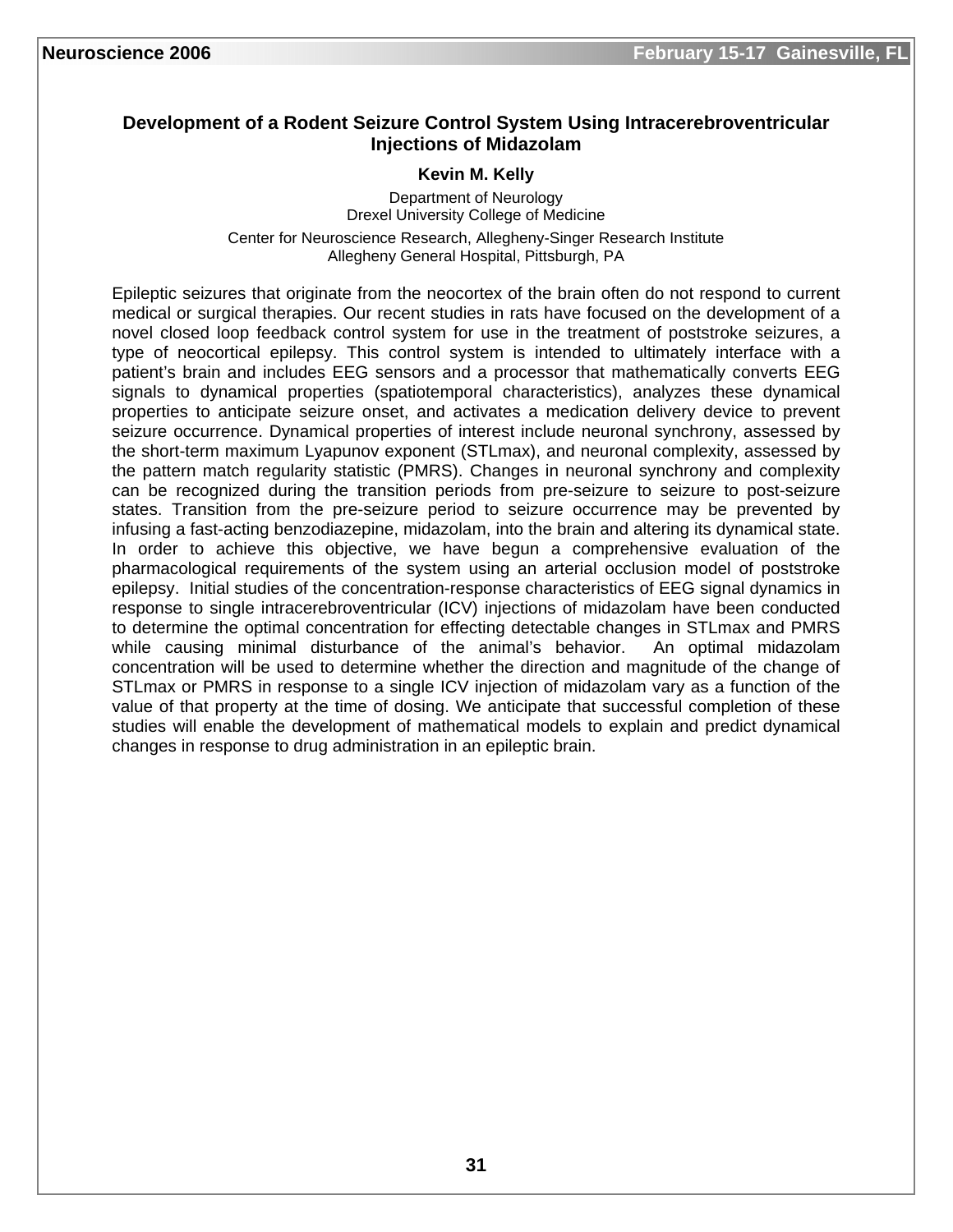# **Neural Networks, Monte Carlo Methods, and Real-world Neurons**

#### **Jeff Knisley**

Department of Mathematics East Tennessee State University knisleyj@etsu.edu

Although artificial neural networks (ANN's) can be used for data mining and analysis of large data sets, the use of ANN's may be complicated by slow convergence, spurious states, and other confounding factors. Incorporating Monte-Carlo methods can partially ameliorate these factors, especially in the analysis of microarray data. Additional features can be incorporated by comparison with dendritic electrotonic models with Hodgkin-Huxley ion channels (Glenn and J. Knisley, 2005). Such features include the use of ANN's not only as universal classifiers (Cybenko, 1989), but also as tools for estimating the significance of parameters in models of biological systems. In this presentation, the incorporation of Monte-Carlo techniques and concepts from models of real neurons will be described. In addition, an algorithm for combining Monte-Carlo methods with ANN's to analyze gene expression in microarray data will be given. A similar algorithm has been used in conjunction with graph-theoretic invariants in proteinfolding and RNA identification (D. Knisley, Haynes, and Seier, submitted).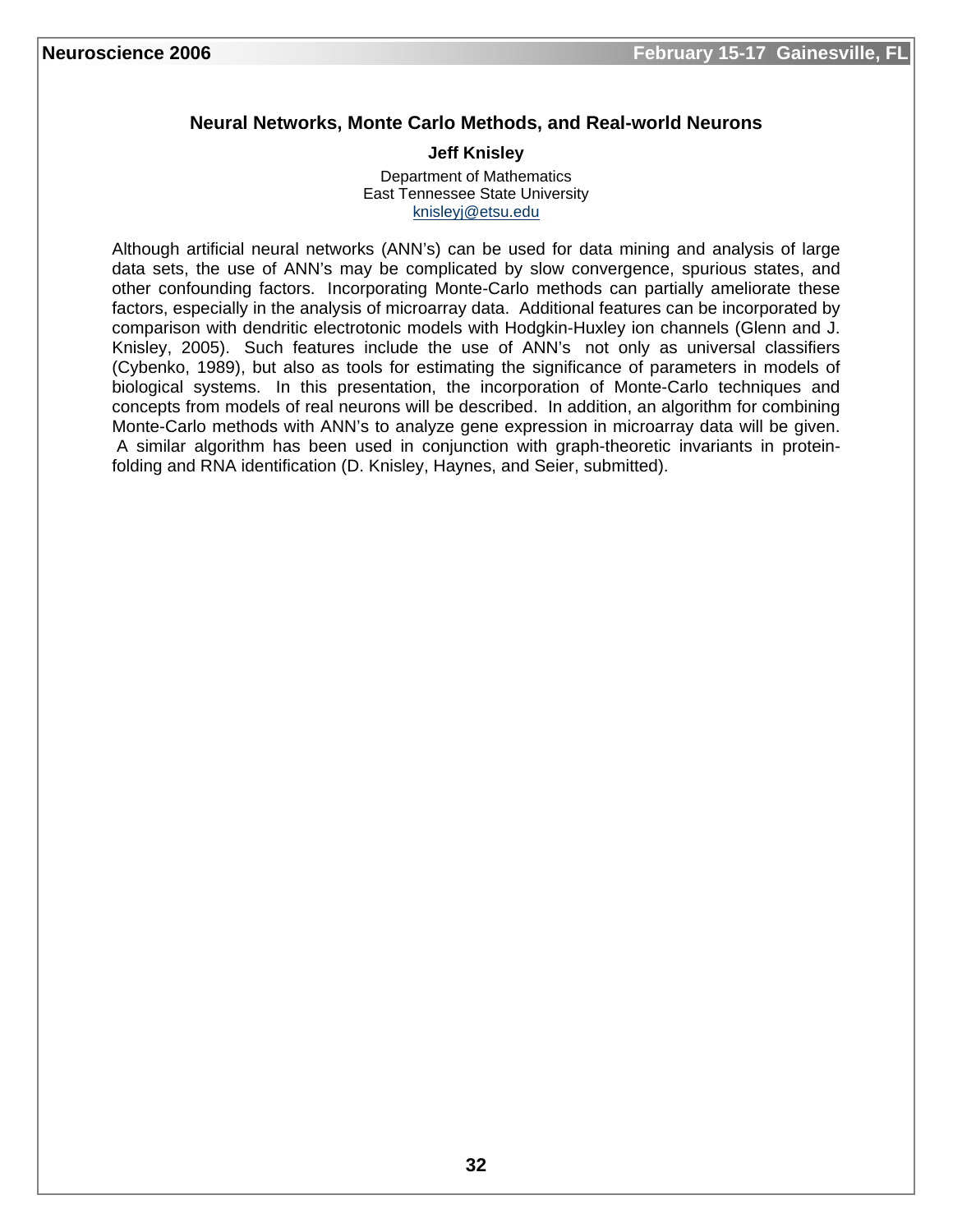# **Computational Evaluation of Mixed Integer Programming Models for Discrimination and Classification**

#### **Fang Liang, Marco Better,** and **Manoj Nanda**

Leeds School of Business University of Colorado, Boulder

#### **Michele Samorani**

#### DEIS - Università degli Studi di Bologna

We perform a computer study of mixed integer programming models for discrimination and classification proposed by Glen (2003, 2005) and by Glover and Kochenberger (2005). For the objective of minimizing the number of misclassified points, one version of these models seeks a single separating (or "partially separating") hyperplane, while another version seeks multiple hyperplanes as a basis for conditional (sequential) classification. Relative efficiency and effectiveness of the alternative models are analyzed on benchmark problems for classifying patients with breast cancer and for classifying banks with different solvency levels. We show that mixed integer programming is indeed effective in these applications, and identify the qualities that characterize the superior models.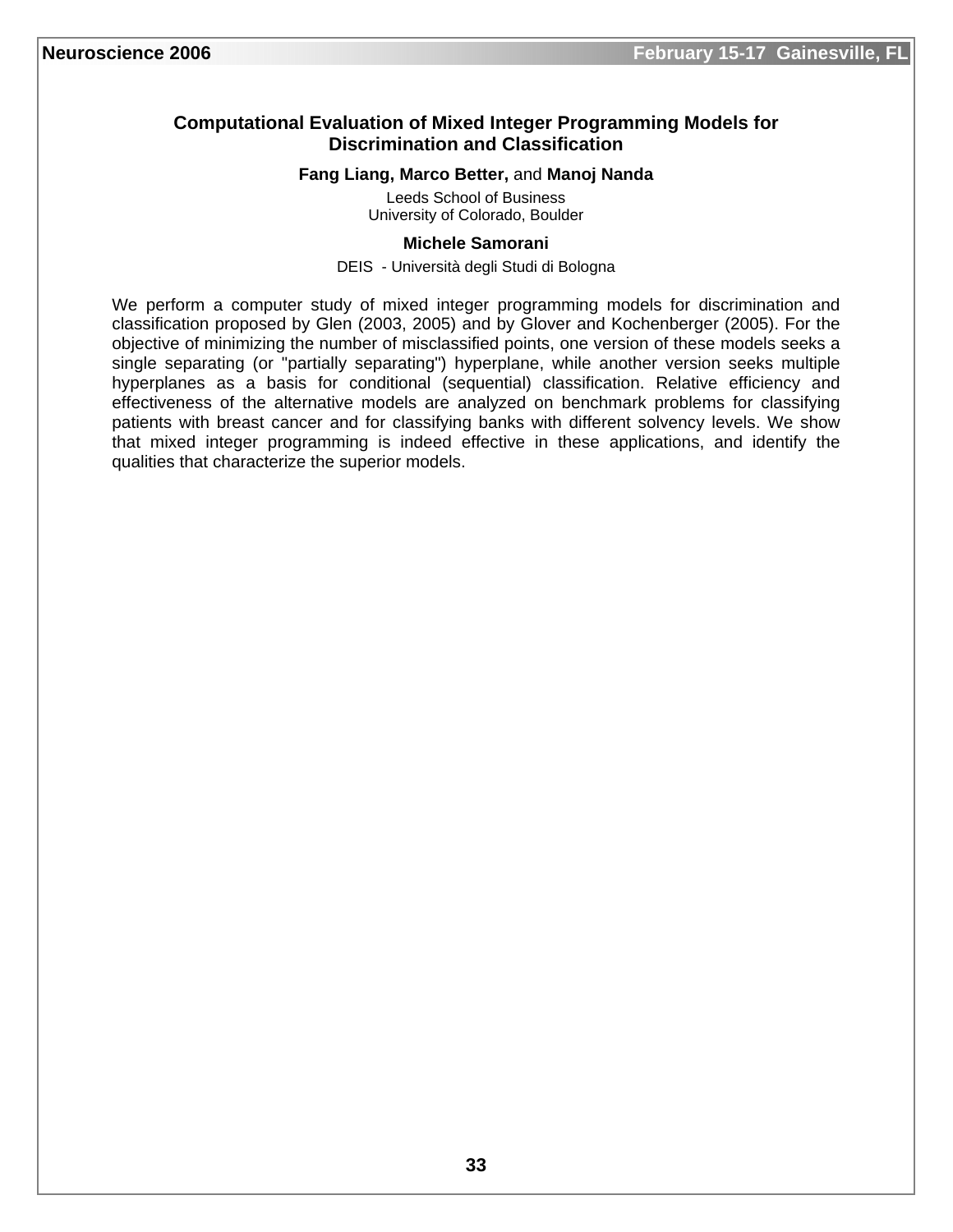# **Distinguishing Independent Bi-Temporal from Unilateral Onset in Epileptic Patients by the Analysis of Nonlinear Characteristics of EEG Signals**

# **Chang-Chia Liu**

McKnight Brain Institute University of Florida

Purpose: To investigate the difference in electroencephalographic (EEG) characteristics between epileptic patients with independent bi-temporal seizure onset zone (BTSOZ) and those with unilateral seizure onset zone (ULSOZ).

Methods: Eight adult patients with temporal lobe epilepsy were included in the study, five patients with ULSOZ and three patients with BTSOZ. The method was based on the test of nonlinear characteristics, defined as the distinction from a Gaussian linear process, in intracranial EEG recording signals. Nonlinear characteristics were tested by the statistical difference of the short-term maximum Lyapunov exponent (STLmax), a discriminating nonlinear measure, between the original EEG signals and its surrogate data sets. Distributions of EEG nonlinearity over different recording brain areas were investigated and were compared between two groups of patients.

Results: Results from the five ULSOZ patients showed that the nonlinear characteristics of EEG recordings are significantly inconsistent ( $p < 0.01$ ) over six different recording areas (left and right temporal depth, subtemporal and orbitofrontal). Further, the signals recorded from the temporal depth area on focal side consistently exhibited higher degree of nonlinearities than on the homologous contralateral areas. On the other hand, the nonlinear characteristics of EEG are uniformly distributed over recording areas in all three BTSOZ patients.

Conclusions: The results of this preliminary study suggest that it is possible to efficiently and quantitatively determine whether an epileptic patient has ULSOZ based on the nonlinear characteristics of their EEG recording signals. For the ULSOZ patients, it is also possible to identify the focal area by utilizing this method. However, these results will have to be validated in a larger sample of patients. Success of this study can provide more essential information to patients and epileptologists to increase the chances of successful surgery.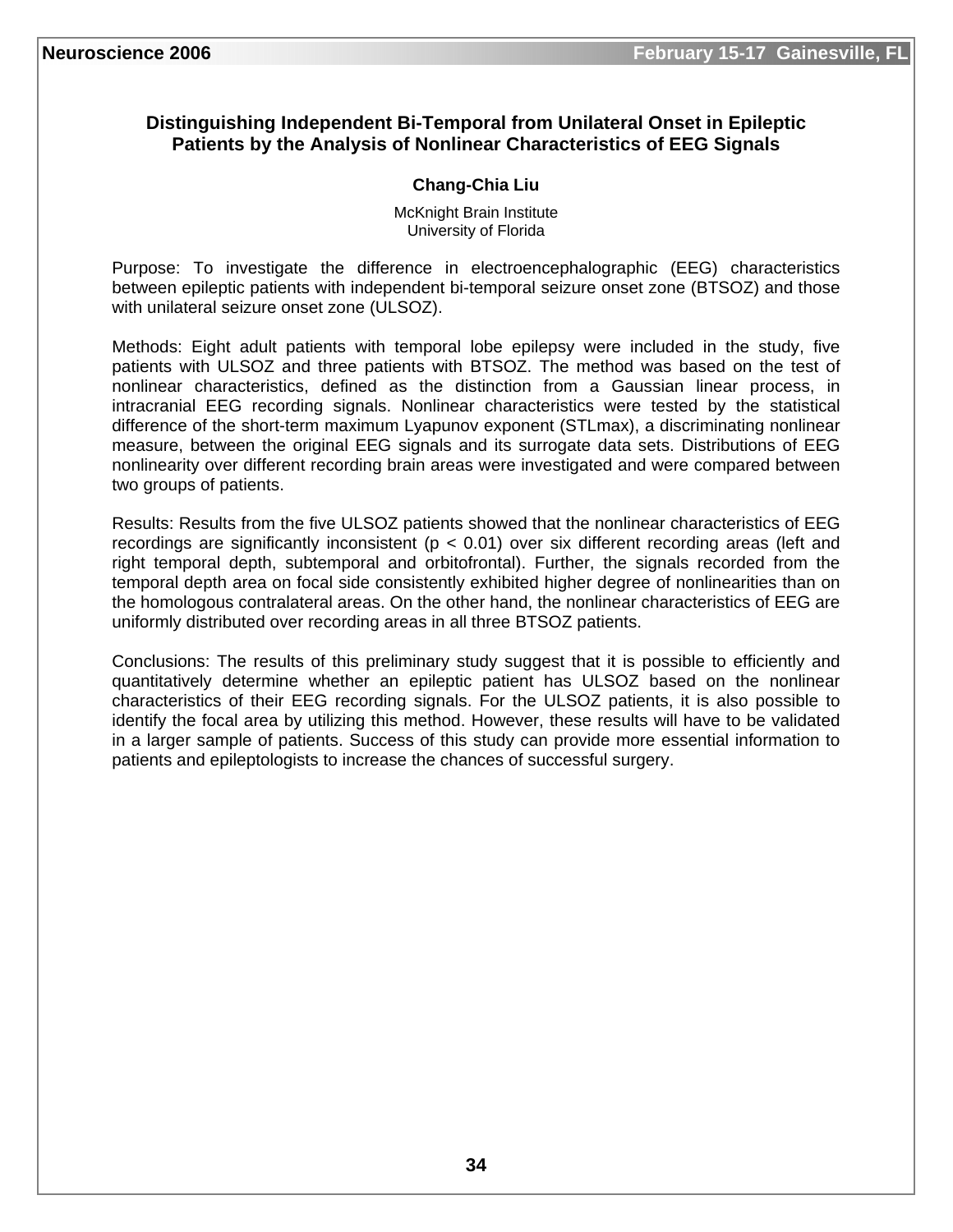# **A New Brain Mapping Based on the Visualization and Modeling of the Short Term Maximum Lyapunov Exponent**

#### **Nadia Mammone<sup>1</sup> , Francesco C. Morabito<sup>1</sup> , Jose C. Principe<sup>2</sup> , J. Chris Sackellares<sup>3</sup>**

(1) Dipartimento di Informatica, Matematica, Elettronica e Trasporti, Reggio Calabria, Italy (2) Departments of Electrical and Computer Engineering and Biomedical Engineering, University of Florida, Gainesville, FL 32611-6200 USA

(3) Departments of Neurology, Neuroscience and Biomedical Engineering, University of Florida, Gainesville, FL 32611-6595, and Malcolm Randall V.A. Medical Center, Gainesville, FL, USA.

In this paper, a new kind of brain topography is introduced and applied to data from two patients affected by intractable epilepsy. The epileptic brain can be modeled as a non-linear dynamic system and the largest Lyapunov exponent is a measure of the chaoticity of a dynamic system, the short term maximum Lyapunov exponent (STLmax) is a robust parameter optimized for the analysis of the chaoticity embedded in the Electroencephalographic (EEG). The objective of this work is to map and to model the spatial distribution of STLmax over the head. The STLmax is estimated from segments of each channel of long term continuous scalp EEG recordings, and a movie of the STLmax segment estimates is created over the head. The movie allows a visualization of the changes of the brain dynamics over time. Moreover, a Gaussian mixture model approximation of the STLmax spatial distribution was constructed. From the centers of the fitted model quantitative information about the spatial distribution of STLmax can be extracted. Analyzing the data segment preceding each seizure, we could automatically pick up which electrodes were been related to the highest or lowest chaoticity for the longest time and we found out that the epileptogenic region was been related to the highest chaoticity. The STLmax mapping seems to be a promising tool for monitoring the evolution of the dynamics of the epileptic brain and the Gaussian mixture model showed to fit very well the spatial distribution of STLmax and to provide precious information about the spatial organization of the epileptogenic focus dynamics.

Iasemidis, L.D.; Deng-Shan Shiau; Chaovalitwongse, W.; Sackellares, J.C.; Pardalos, P.M.; Principe, J.C.; Carney, P.R.; Prasad, A.; Veeramani, B.; Tsakalis, K., "Adaptive epileptic seizure prediction system", *IEEE Transactions On Biomedical Engineering*, Vol. 50, No. 5, May 2003, Pp: 616- 627

Iasemidis, L.D., Sackellares, J.C., Zaveri, H.P.,Williams,W.J., 1990. "Phase space topography and the Lyapunov exponent of the electrocorticograms in partial seizures.", *Brain Topogr*. 2, 187–201.

Iasemidis L. D., Principe J. C., Sackellares J. C.; "Measurement and Quantification of Spatio-Temporal Dynamics of Human Epileptic Seizures", *Nonlinear Signal Processing in Medicine*, IEEE Press, 1999.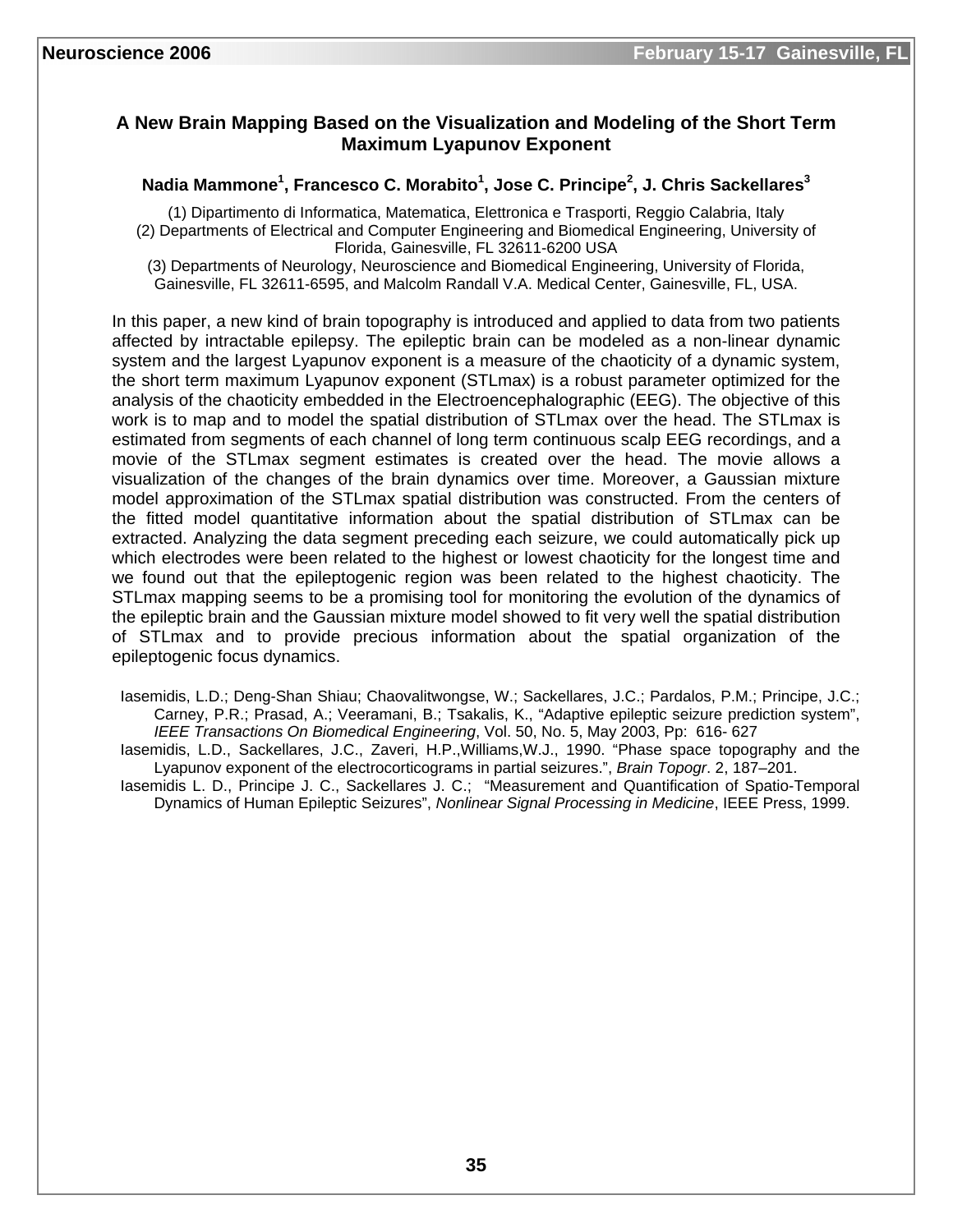# **A Simulation Tool Using Discrete Integrate and Fire Neurons: Modeling the Influence of Anatomy on Information Flow in Very Large Simulated Networks**

#### **Larry Manevitz** and **Maya Maimon**

Department of Computer Science University of Haifa

Formal models of neurons and neural networks provide a way to understand information processing principles in the brain. Currently, such models are usually based on differential equations and are numerically too intensive to be used in very large network simulations. Nonetheless, the Integrate and Fire model has proved particularly useful in elucidating the properties of large neural networks and the implications of large numbers of synaptic connections in such networks. However, using a temporally discretized Integrate and Fire model is simpler both logically and computationally. If all the important information from a computational perspective is represented in such temporally discrete neurons the computational challenges are mitigated and this allows us to experiment on very large artificial networks with different parameters, different architectures and different encoding techniques in a reasonable time.

To pursue this approach, we present here a computational tool following these ideas. Current capabilities allow us to run networks of up to 50 million such neurons in a reasonable time and the methods are scalable. In this tool, an information theory approach is used to quantify the flow and amount of information for various simulated stimuli. This enables us to test theories and ideas about the importance of architecture elements in the cortex, in terms of information flow in the brain. Changing the architecture of the network (which generates the spike history of the neurons) can be done by simply changing parameters during the processing of the model. Another software component measures the information of the results over time. Currently, this is done by implementing the ideas of Treves, Panzeri et al. The aim is to learn how different encoding methods and architectures change the rate and the flow of information in the brain through time. Analyzing the changes of information flow in those sequences provides a way to measure anatomical changes and to evaluate how it affects the computational capabilities.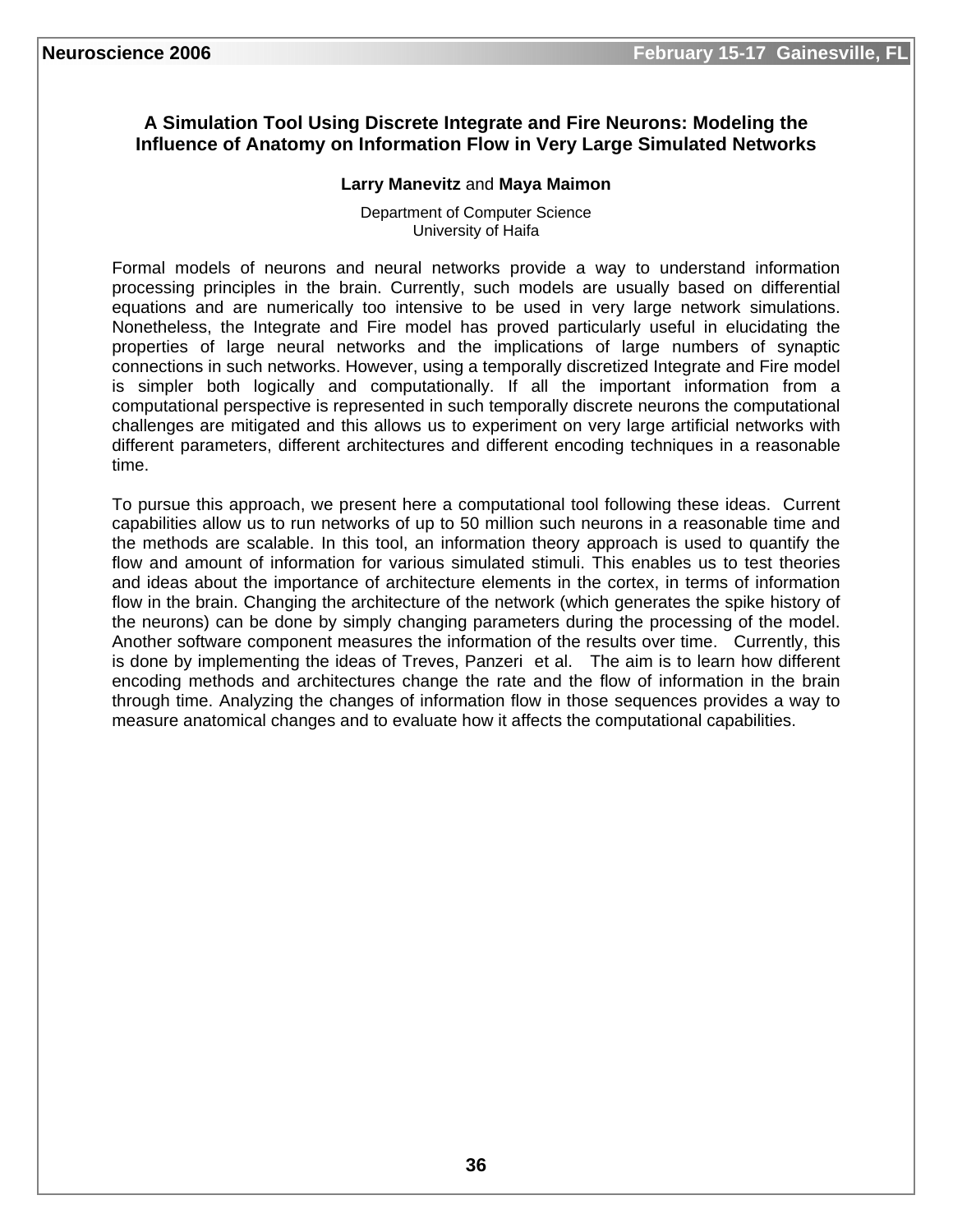#### **A Novel In-Vivo Model of Basal Frontal Forebrain Origin Seizures in Anolis Lizards**  M.A. Bewernitz<sup>2,6,7</sup>, J.A. Riley<sup>5,6</sup>, Z. Liu<sup>1</sup>, P.R. Carney<sup>1,2,4,6,7</sup>, J.C. Sackellares<sup>2,3,4,5,6,7</sup>, L.R. Baxter LR<sup>5,6</sup>

<sup>1</sup>Pediatrics, <sup>2</sup>Biomedical Engineering, <sup>3</sup>Neuroscience, <sup>4</sup>Neurology, <sup>5</sup>Psychiatry, <sup>6</sup>McKnight Brain Institute, University of Florida, Gainesville, FL 32611 7 <sup>7</sup> Malcolm Randall V.A. Medical Center, Gainesville, FL 32611, USA

Epilepsy is a group of brain disorders characterized by spontaneous, recurrent stereotyped behaviors and a wide range of psychiatric conditions, including disturbances of mood, thought, and personality. In order to better understand basic mechanisms underlying the physiological and behavioral disturbances of specific types of epilepsies, it is important to develop animal models that closely approximate the human conditions. Most seizure and epilepsy models have been produced in rodents or other mammals. Currently, we are investigating a novel reptile model for complex partial seizures.

Anolis lizards possess 3 characteristics which are desirable for an epilepsy model. 1) Anolis have easy to describe and quantitative behavioral social rituals. Pentylenetetrazol (PTZ)induced activation of basal frontal forebrain (BFB) circuitry can be easily observed by excessive aggressive behavior such as push-ups, throat, dew-lap and crest inflation, and eyespot darkening. Depending of circuits activated, other behaviors may be seen. 2) The Anolis brain has a well-defined homology to the mammalian BFB-systems, in terms of receptor pharmacology and neuronal circuitry. 3) Anolis posses a natural split brain. There are no commissures (corpus callosum, etc.) in the telencephalon. The lack of interhemisphereic connections allows for the use of the contralateral brain as a control for experimental interventions in one cerebral hemisphere, as we have done to date in a few animals with seizure-genic visual stimuli to low-dose PTZ treated animals with one eye covered.

In this model, seizures are induced by intra-peritoneal (i.p.) injection of PTZ to activate the basal forebrain bundle in Anolis lizards (A. carolinensis, A. equestris and A. garmani) which vary in size and several key behaviors. This drug-induced activation of the basal forebrain typically produces seizures characterized by a tonic-clonic generalized fit of approximately 5 minutes in duration. Following the clonic phase is usually a series of distinct behavioral displays including; ambulation in a fore-limb strut posture with head cocked and dewlap partly distended (characteristically seen in dominant anoles when socially confronted), multiple simple motor tics of the head, limbs, and torso, occasional tail lashing, and often scores of forelimb pushups. In the case of A. euqestris, a display of tonic-clonic activity was followed by motor tics. During these behavioral displays the animals do not respond to visual stimuli (e.g. waiving a red-tipped pen). Without intervention, such activity lasted > 1 hr. When such animals were given 1 mg/Kg pentobarbital i.p., the behavioral displays ceased within several minutes. Several animals have survived multiple inductions of such seizures over several days without apparent ill-effect.

To confirm the presence of brain electrical activity characteristic of seizures, simple surface EEGs have been recorded from bilateral scalp electrodes located ~1 mm superior to the anole's ear. In one A. garmani showing only partial seizure activity, paroxysmal rhythmic delta activity

(1-2 Hz) was seen. More animals will be done with electrodes implanted in the brain itself to allow correlation of regional EEG activity with specific behaviors.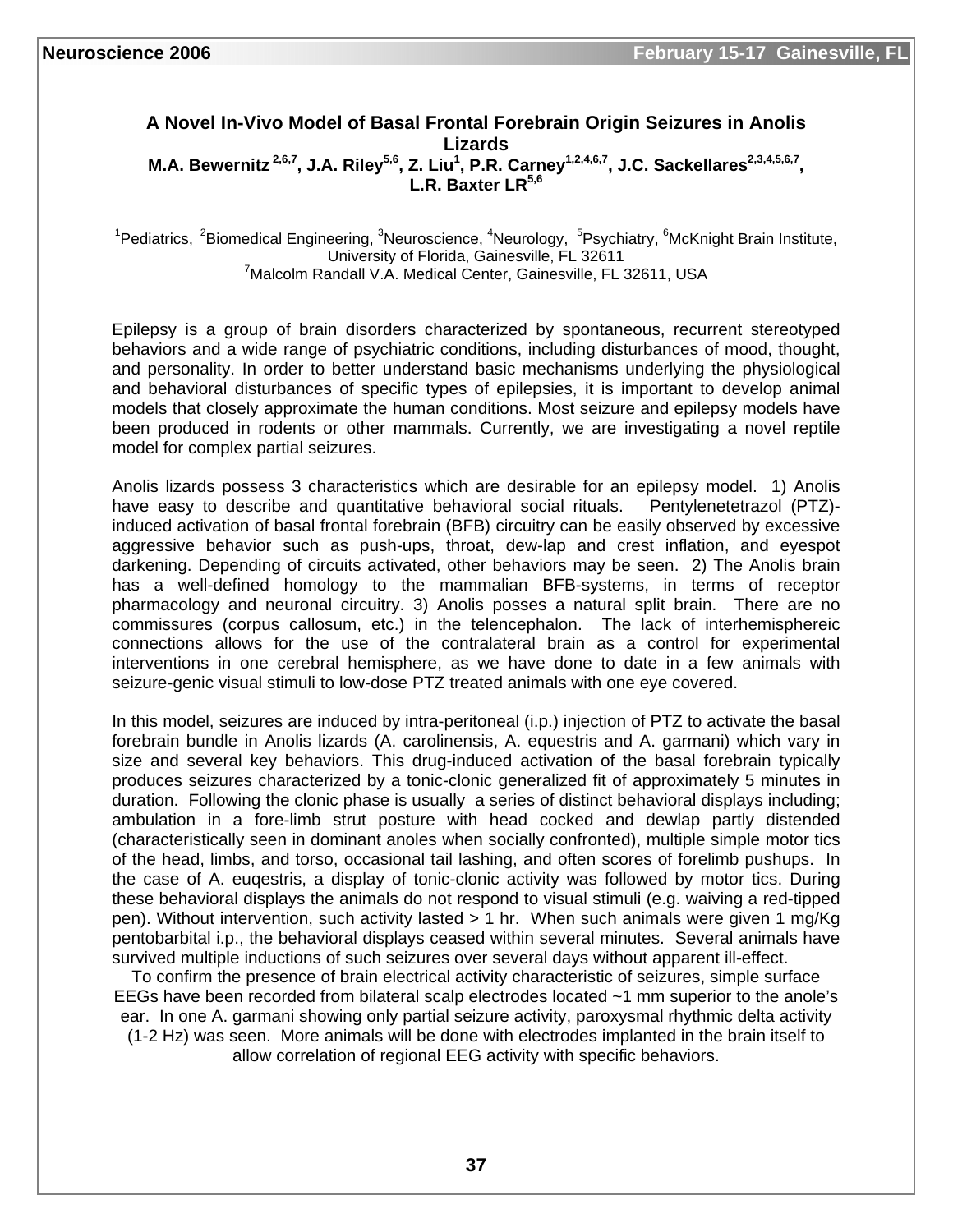# **Dynamical State Dependent Electrical Stimulation for Seizure Control in a Chronic Limbic Epilepsy Model**

#### **Sandeep P. Nair**

McKnight Brain Institute University of Florida

Epilepsy represents a group of heterogeneous syndromes affecting at least 2 million people in the USA and Canada and about 0.8% of the total world population (Hauser, 1997). Despite many advances in the treatment of epilepsy, there continue to be a large number of individuals who do not respond to currently available therapeutic interventions and have to resort to alternative methods of seizure control which include electrical stimulation of deep brain structures and related bodies such as the vagus nerve. Current applications of electrical stimulation as targeted therapy for chronic condition such as temporal lobe epilepsy do not take into the potential improvements that could be achieved by taking into account the state of the epileptic brain. The goal in this research is to use strategic stimulus delivery to affect brain dynamics and define conditions necessary for directing the brain towards a desired state. A systematic approach was taken to address the question at hand. First, a chronic limbic epilepsy (CLE) animal model that captures many of the hallmarks of the human condition was utilized to test whether dynamical descriptors of intracranial EEG (iEEG) behave in a similar fashion as observed in humans. Second, the ability of these dynamical descriptors to warn of a seizure susceptible state was investigated. Third, a seizure warning and intervention scheme (based on state space regional coupling) was designed and implemented to study the effect of state dependent electrical stimulation. Promising results of the state dependent stimulation scheme are presented including effects on EEG dynamics as well as seizure frequency.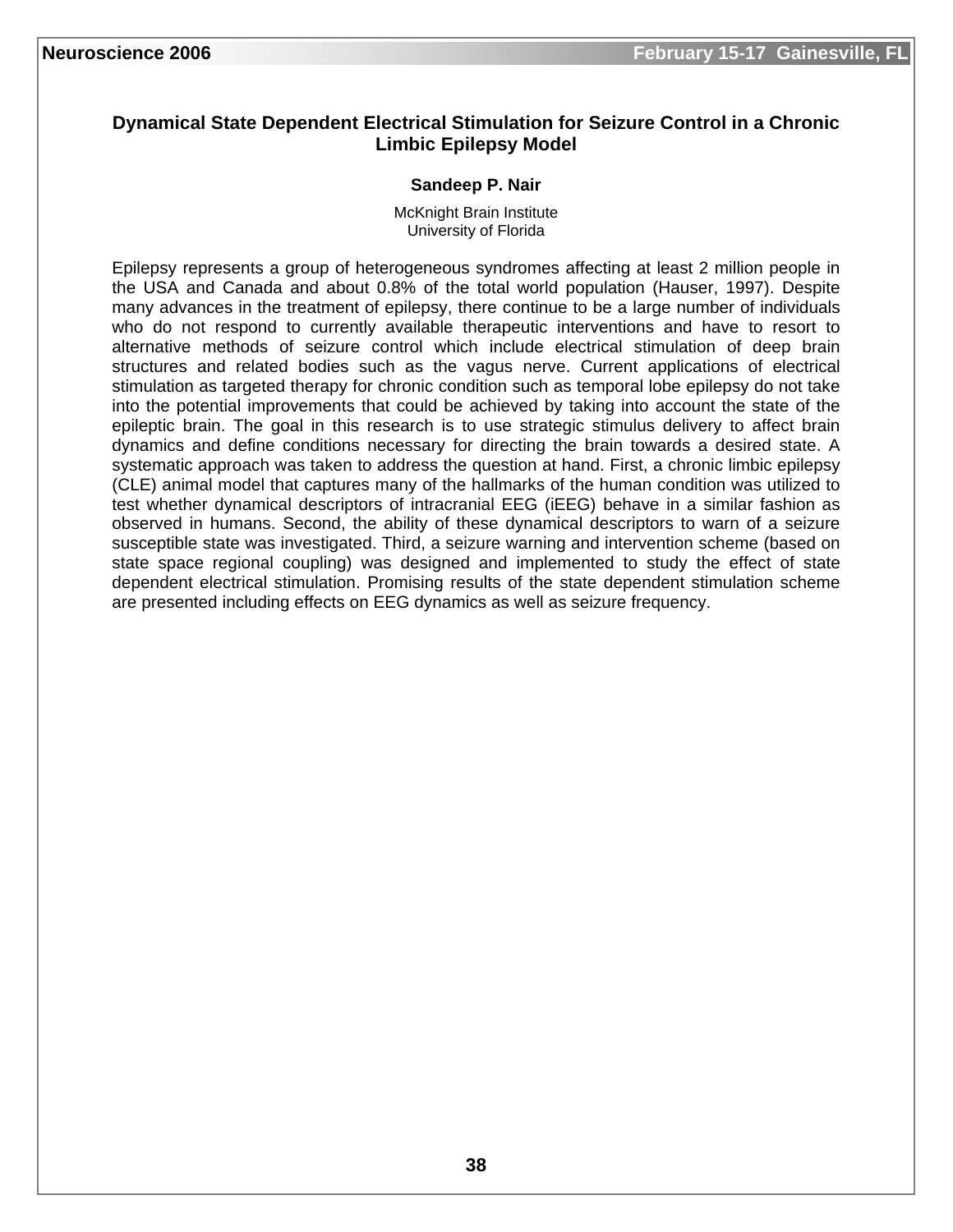# **Biomarker Discovery in Ischemic Stroke - A Neuroproteomic Study**

#### **Andrew K. Ottens**

McKnight Brain Institute, University of Florida

Stroke is a leading cause of death and disability among the elderly. Over 700,000 incidents occur annually resulting in 275,000 deaths in the US alone. Ischemia through blood vessel occlusion in the brain comprises over 80% of stroke incidents. Ischemia is characterized by loss of oxygen and nutrients resulting in extensive oncotic cell death followed by neuronal remodeling and recovery. Techniques in neuroproteomics have been applied to characterize molecular changes as a result of ischemic stroke that may be useful as putative biochemical markers.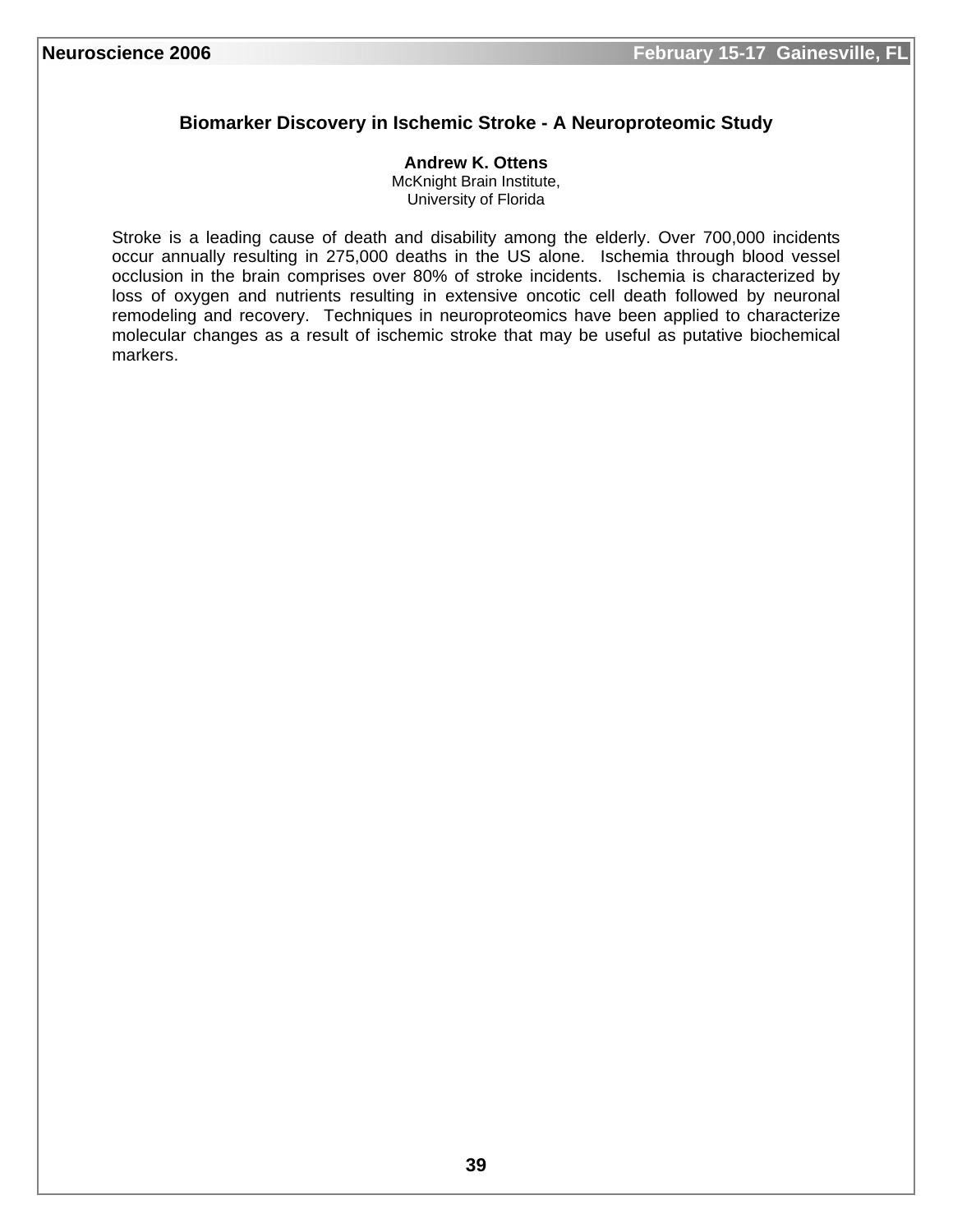# **Visual Analysis for Comparing Structure, Timing and Synchronization Properties of Neural Populations**

#### **Kay A. Robbins,**

Department of Computer Science and Cajal Neuroscience Research Center University of Texas at San Antonio krobbins@cs.utsa.edu

The cortex has a rich structure of neurons inter-connected by excitatory and inhibitory synapses. Advances in recording and modeling technology have made it possible to measure response of a spatially distributed population of neurons at high temporal resolution. However, once acquired, analysis or comparison of such data sets remains a challenge. We have developed several analysis techniques and supporting visualization tools to elucidate structure and timing of space-time data such as those obtained from neural models, voltage sensitive-dye imaging or multi-electrode array experiments. These tools are designed to help scientists explore their data and to make side-by-side comparisons of structure as parameters or experimental conditions are varied. The tools are implemented in Java as part of Davis (Data Viewing System), a general-purpose data viewer designed for the simultaneous display and comparison of dynamic data sets. Davis allows scientists to study the detailed behavior of individual elements and the interaction of these elements to achieve cortical function. We demonstrate how Davis can be used to understand and compare the dynamic behavior across models, as well as to reveal relationships between underlying variables. We examine in particular detection of waves and synchronization properties in experimental and model data sets.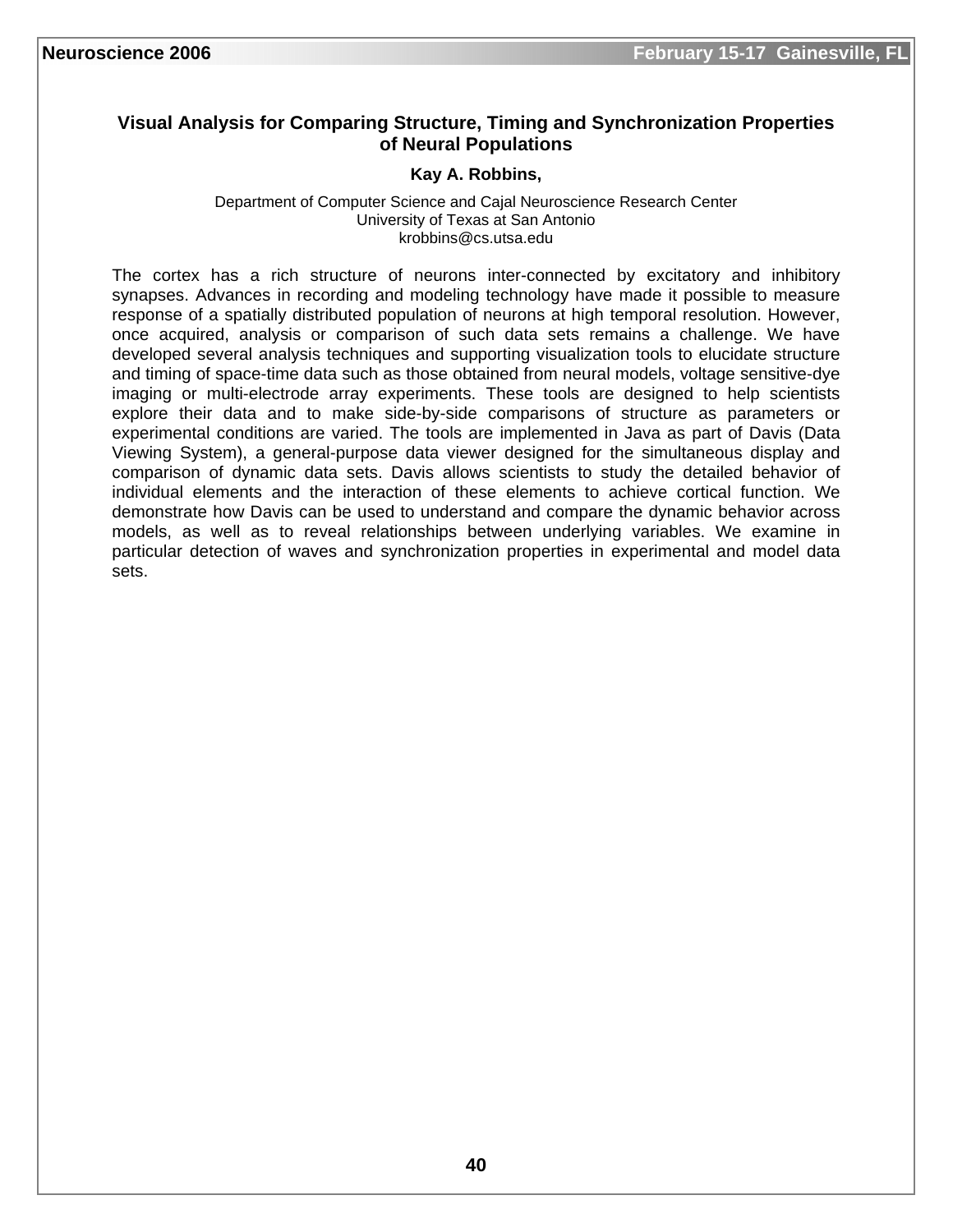# **Group Sensing with Electroencephalograms (EEG)**

#### **David Rosenbluth**

Telecordia, NJ

#### **S. Muthu Muthukrishnan** and **Smriti Bhagat**

Department of Computer Science Rutgers University

Low signal to noise ratio of single-trial surface EEG signals makes the dynamic detection of event-related potentials (ERP) a challenging task. Traditional trial averaging methods for enhancing the signal-to-noise ratio of ERP signals are inappropriate for realtime spatio-temporal analysis of neuro-physiological dynamics. We propose and present analysis results for a novel method of improving signal-to-noise of single trial EEG that is based upon averaging of EEG signals over individuals rather than over trials. This technique, while not relevant for clinical applications, is relevant for BCI applications in which the objective is to detect, interpret, and act on neuro-physiological signals. We call this approach Group EEG. This paradigm is used in the simple task of detecting visual evoked potentials (VEPs) simultaneously witnessed by multiple observers (Group Sensing).

In this paper we present several techniques that compensate for inter-subject variation in EEG signal characteristics and neuro-physiological responses to stimuli, enabling combination of signals across subjects. We compare the performance of several different approaches to improving the signal-to-noise of surface VEPs including: averaging multiple trials from a single subject; averaging multiple channels from a single subject; and averaging single trials over multiple subjects. These results were obtained for 64 Channel EEG data recorded from 11 subjects performing a visual target detection task. Our results show that combining single-trial EEG signals from pairs of subjects improved the detectability of ERPs by up to 20% (average 10%) over single subject detection when using simple threshold detection algorithms.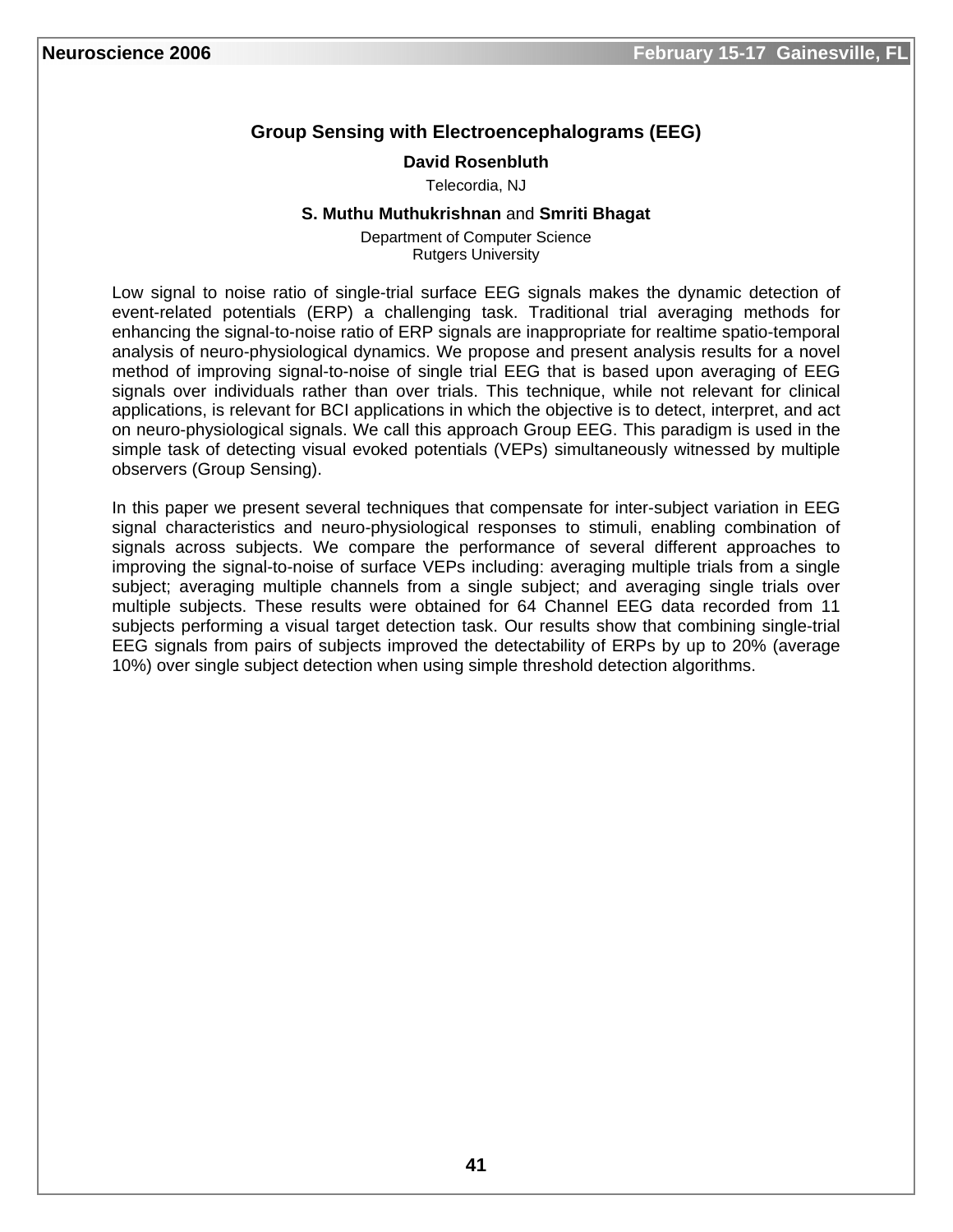# **Hyperplane-Based Decision Trees and Their Optimization**

**Michele Samorani**  DEIS - Università degli Studi di Bologna msamorani@thesis.deis.unibo.it

Several approaches have been proposed for discriminating (classifying) the elements of two or more data sets based on generating successive hyperplanes, following an original proposal by Glover (1990). Many of the corresponding algorithms are greedy algorithms, since they do not change a hyperplane after building it. Our multi-hyperplane approach produces a tree which is a particular case of Decision Tree. We show how it is possible to modify this tree using heuristic and meta-heuristic algorithms in order to create a clearer separation between the groups and improve the performance of the classifier.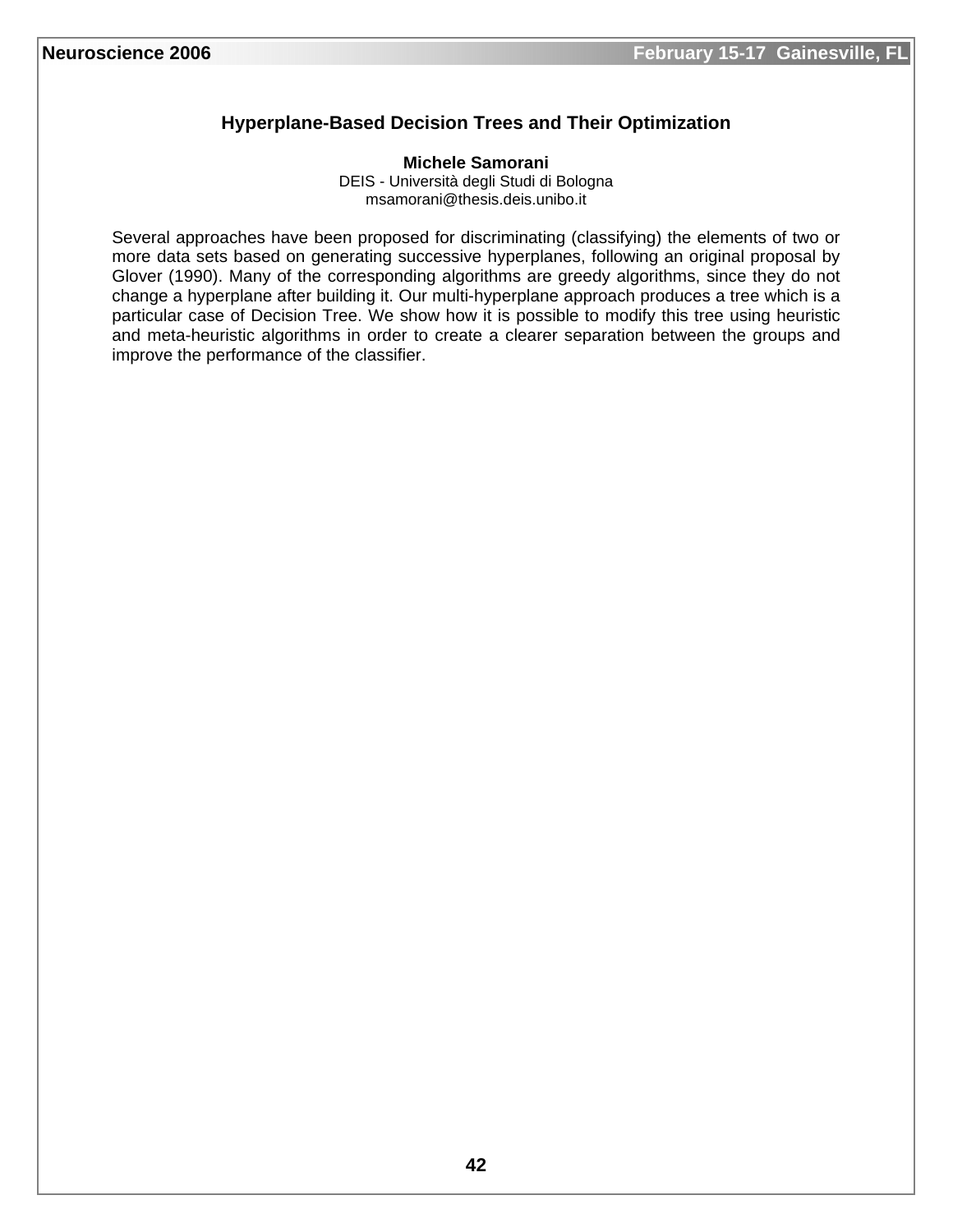# **Choosing the Appropriate Level of Abstraction for Brain Machine Interfaces: Data Collection and Analysis Insights**

### **Justin C. Sanchez<sup>1</sup> , Jose C. Principe<sup>2</sup> , and Paul R. Carney1**

<sup>1</sup>Department of Pediatrics, Division of Neurology jcs77@ufl.edu, carnepr@peds.ufl.edu PH: (352) 392-4827, FAX: (352) 392-2515 2  $2$ Department of Electrical and Computer Engineering principe@cnel.ufl.edu University of Florida, Gainesville, FL 32611

Brain Machine Interface (BMI) experimental paradigms offer a new avenue to study and understand brain function because they provide functional electrophysiological and behavioral data that is synchronized over time. The choice of available brain signals and recoding methods can greatly influence the ability to extract control features, ease of implementation, and operating performance. Several hypotheses for the level of BMI performance can be attributed to selection of electrode technology, choice of model, and methods for extracting rate, frequency, or timing codes. Review of the state of the art in BMI design, clearly indicates a need for rethinking the fundamental techniques used to record and quantify the interactions of ensembles of neurons (namely which activity to sample, what information to extract, and how to preprocess the information). We will discuss the relative capacities and limitations of noninvasive (i.e., EEG from scalp electrodes), minimally invasive (ECoG activity from subdural electrode arrays), and maximally invasive (single neuron activity or local field potentials (LFP) from multi-electrode intracortical implants) techniques. We will explore the ongoing research at the University of Florida to analyze the BMI control capacities of ECoG, LFPs, and single neuron intracortical signals, the stability of invasive recordings, and the clinical recording challenges associated with human implants.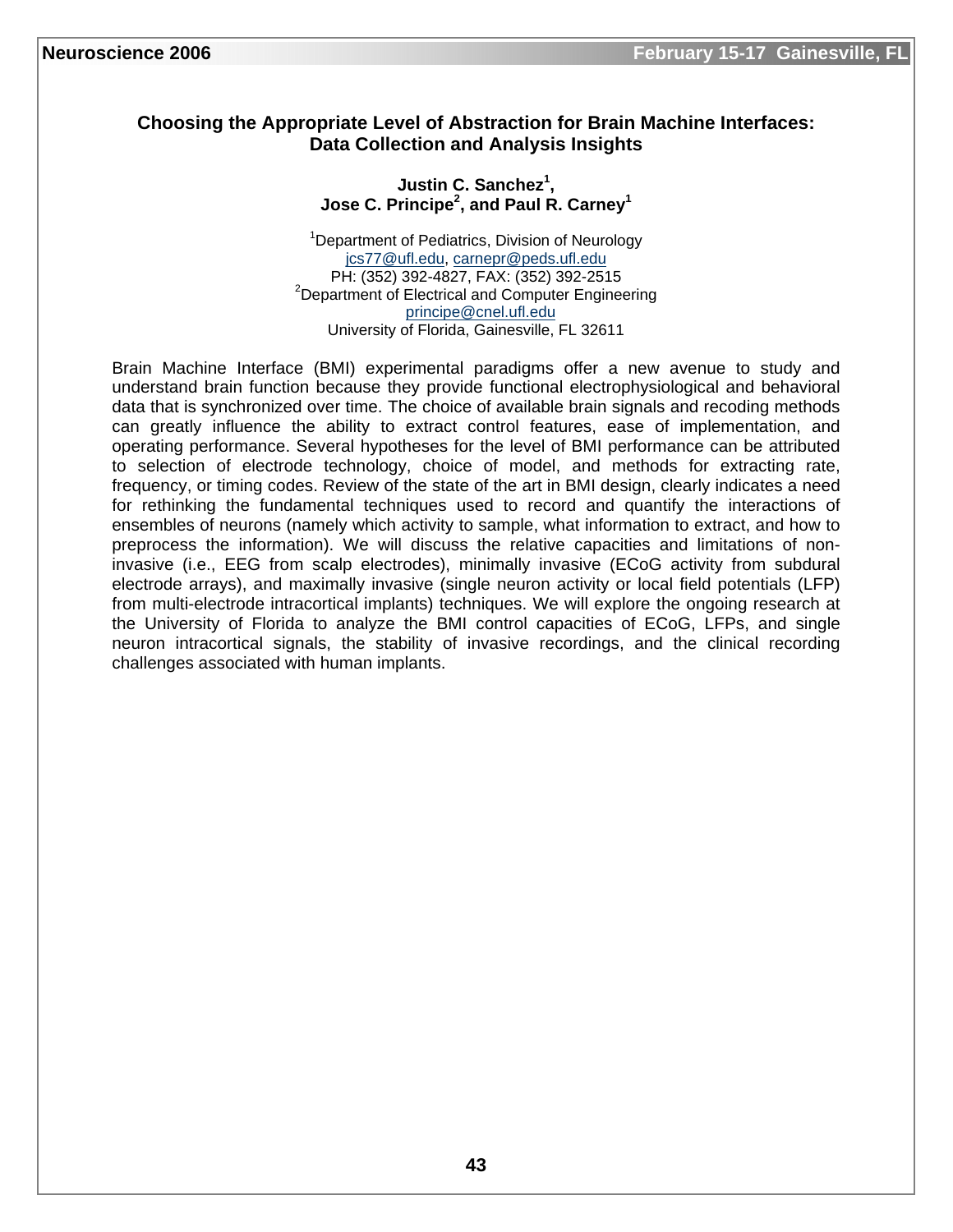# **Kernel Based Methods Applied to Single Trial Neural Signals**

#### **Onur Seref**<sup>1</sup> **, Claudio Cifarelli**<sup>2</sup> **, Mingzhou Ding**<sup>3</sup> **, Richard E. Frye**4 and **Panos M. Pardalos**<sup>1</sup>

<sup>1</sup> Center for Applied Optimization, University of Florida, Gainesville, FL<br><sup>2</sup> Dept. of Statistics, Prehability and Applied Statistics, University of Bame, Bam  $2$ Dept. of Statistics, Probability and Applied Statistics, University of Rome, Rome, Italy  $3$ Dept. of Biomedicla Engineering, University of Florida, Gainesville, FL <sup>4</sup>Department of Neurology, College of Medicine, University of Florida, Gainesville, FL

Analyzing single-trial data is one of the most common ways of studying neural signals. In this study, we use kernel based classification and feature selection algorithms to study the spatiotemporal interactions between different cortical sites of the brain on two different neural data sets. In the first set, we analyze local field potentials (LFPs) collected from macaque monkeys as they performed a visual discrimination task. We use classification to distinguish the temporal phases of the task, and feature selection to determine the relative contribution of the cortical sites to the classification. A similar methodology is applied on a second set of neural signal data set, which comprises EEG recordings from dyslexic and normal brains to study the spatiotemporal differences between them.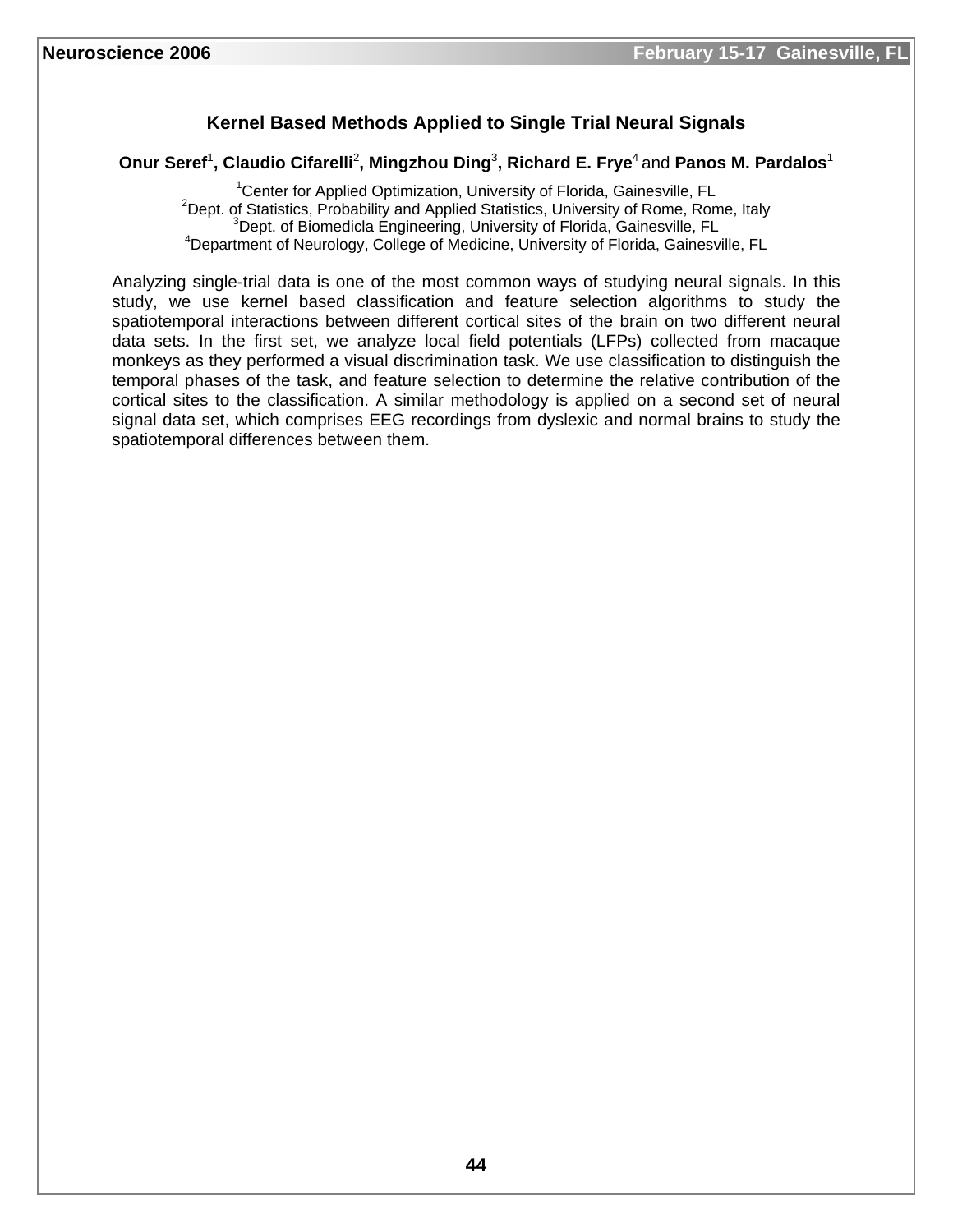# **Graph Theory-Based Data Mining Techniques to Study Similarity of Epileptic Brain Network**

#### **Wichai Suharitdamrong**

Department of Industrial and Systems Engineering University of Florida

#### **W. Art Chaovalitwongse**

Department of Industrial and Systems Engineering Rutgers University

#### **Panos M. Pardalos**

Department of Industrial and Systems Engineering University of Florida

In the study of epileptic brain, the similarity measure among pairs of two electrodes has been studied for years. However, the study of pair-wise similarity on several pair of electrodes is limited due to a large number of combinations among electrode pairs which exponentially increase as the number of electrodes increases. With this large amount of information from several electrodes pairs, we cannot visually examine each individual electrode pair to find the significant pattern. In this work, we applied spectral partitioning and maximum clique to study the pattern of similarity network in epileptic brain. From constructing brain similarity network (BSN) of electrodes site, we can study the result of spatial connection from all electrodes in BSN to learn the connectivity pattern among different brain areas. After that, we use this information to construct spatio-temporal patterns to understand the pattern of epileptic seizure efficiently.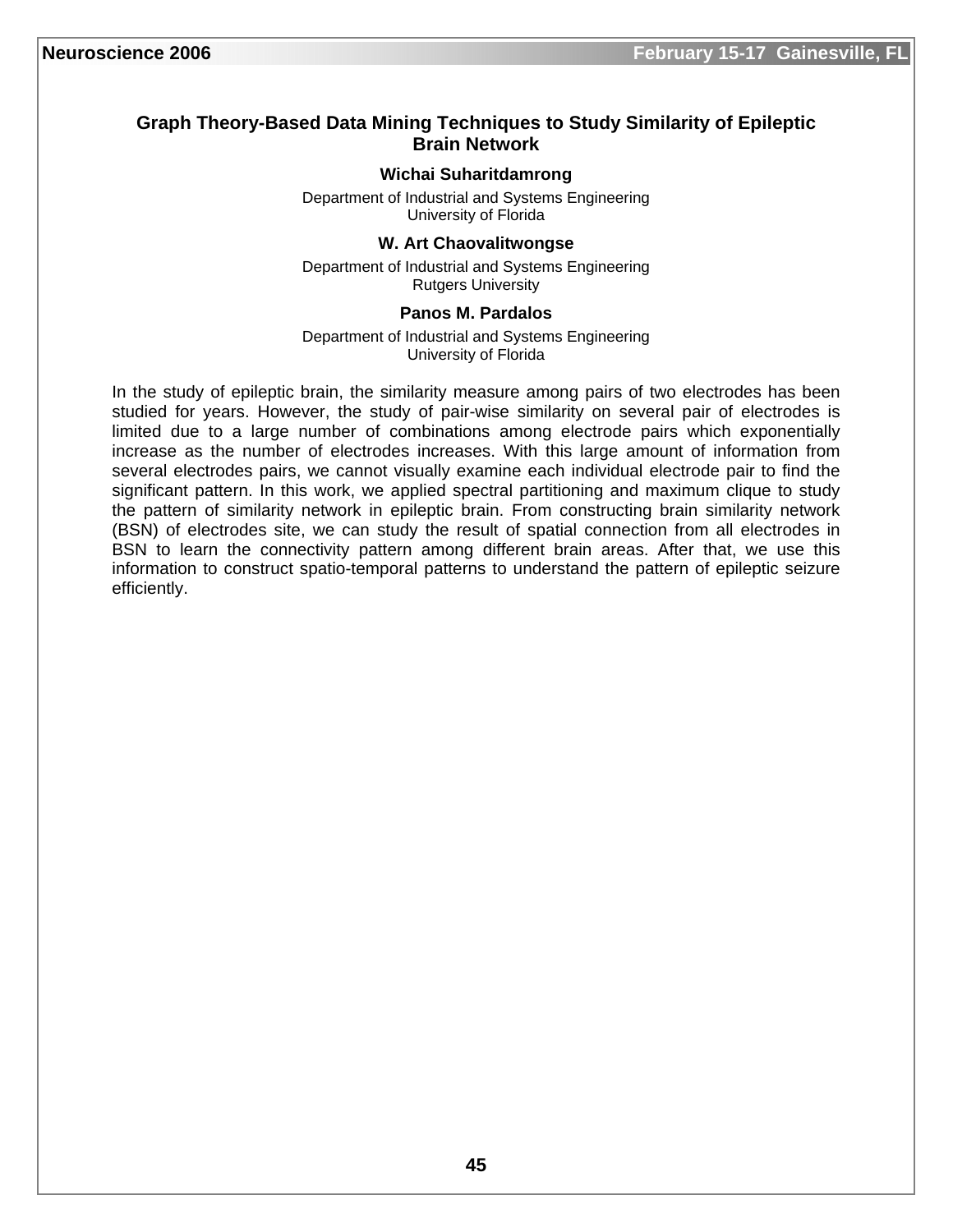# **A Feedback Control Systems View of Epileptic Seizures**

#### **Kostas Tsakalis**

Department of Electrical Engineering Arizona State University

Networks of coupled chaotic oscillators offer interesting possibilities to investigate functional mechanisms of seizure-like phenomena and potential control strategies for their suppression. In search of such a model and a mechanism to explain the observed behavior of the epileptic brain, the authors in [1] followed Freeman's approach (e.g., see [2]) of representing the brain as interconnections of nonlinear chaotic oscillators, connected with each other via diffusive coupling. They showed that an increase in the strength of coupling results in progressive synchronization between the oscillators, that is consistent with the preictal entrainment behavior of the epileptic brain [1], [3].

While this coupled oscillator model can exhibit chaos-to-order-to-chaos transitions, changes in the employed diffusive coupling do not produce the explosive growth of signals observed during seizures. Using a similar network of oscillators with varying coupling, we demonstrate that a plausible cause of seizures is pathological feedback. Although far from being a model for epilepsy, the presented mechanism has interesting semi-physical interpretation and close ties with a variety of recent practical observations and theories from adaptive systems, optimization, and chaotic systems. We classify "network seizures" depending on the number of paths and location of the pathological feedback and we discuss structural requirements of seizure suppression strategies. In particular, we show that for a single pathological path, seizure suppression can be achieved by stimulating the focus. But when seizures involve multiple pathological feedback paths, distributed sensing and stimulation is necessary to suppress seizures. Offering an intriguing interpretation of the observed behavior, this result is consistent with clinical studies of electrical stimulation in epileptic patients, e.g., [4], [5], [6].

- [1] Iasemidis, L.D., Prasad, A., Sackellares, J.C., Pardalos, P.M. and Shiau, D.S., [2001/2003] ``On the prediction of seizures, hysteresis and resetting of the epileptic brain: insights from models of coupled chaotic oscillators," in Order and Chaos, Bountis, T. and Pneumatikos, S., Eds. vol. 8, Publishing House of K. Sfakianakis, Thessaloniki: Greece, pp. 283-305 (Proc. of the 14th Summer School on Nonlinear Dynamics: Chaos and Complexity, Patras, Greece, 2001).
- [2] W.J. Freeman, R. Kozma, and P. Werbos, "Biocomplexity: Adaptive behavior in complex stochastic dynamical systems," BioSystems, vol. 59, pp. 109-123, 2001.
- [3] Iasemidis, L.D., Shiau, D.S., Chaovalitwongse, W., Sackellares, J.C., Pardalos, P.M.,Principe, J.C.,Carney, P.R., Prasad, A., Veeramani, B. & Tsakalis, K., "Adaptive Epileptic Seizure Prediction System", IEEE Transactions on Biomedical Engineering., v50, pp. 616-627, 2003.
- [4] Kerrigan, J.F., Litt, B., Fisher, R.S., Cranstoun, S., French, J.A., Blum, D.E., Dicher, M., Shetter, A., Baltuch, G., Jaggi, J., Krone, S., Brodie, M.A., Rise, M. and Graves, N., ``Electrical stimulation of the anterior nucleus of the thalamus for the treatment of intractable epilepsy," Epilepsia, vol. 45(4), pp. 346-354, 2004.
- [5] E.H. Kossoff, E.K. Ritzl, J.M. Politsky, A.M. Murro, J.R. Smith, R.B. Duckrow, D.D. Spencer, G.K. Bergey, ``Effect of an External Responsive Neurostimulator on Seizures and Electrographic Discharges during Subdural Electrode Monitoring," Epilepsia, 45(12): 1560-1567, 2004.
- [6] Osorio, I., Mark G. Frei, Sridhar Sunderam, Jonathon Giftakis, Naresh C. Bhavaraju, Scott F. Schaffner, and Steven B. Wilkinson, ``Automated Seizure Abatement in Humans Using Electrical Stimulation,'' Annals of Neurology, Vol 57, No 2, 258-268, February 2005.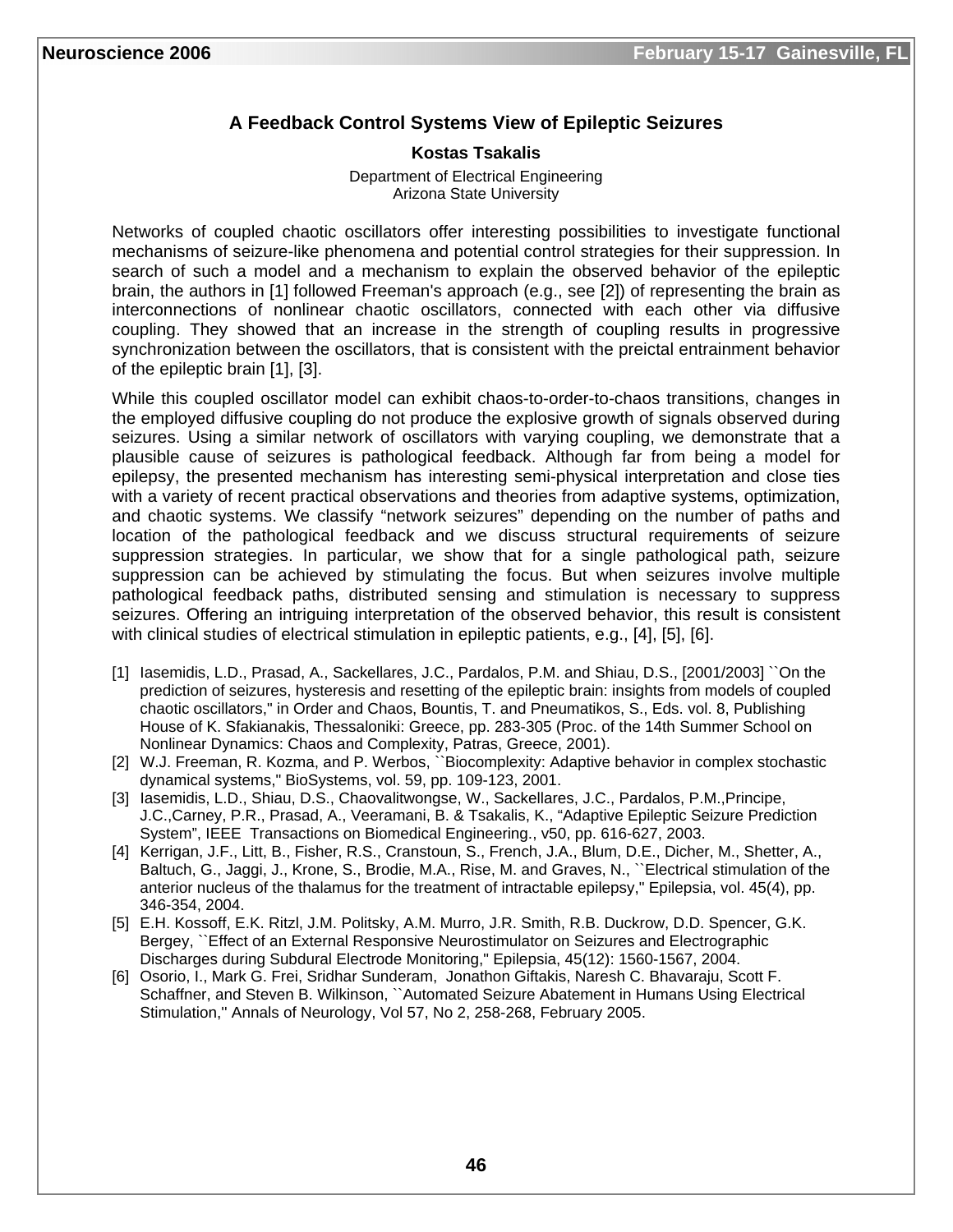# **Differential proteomic analysis of traumatic brain injury biomarker study**

**Kevin K.W. Wang, Firas H. Kobeissy, Ronald. L. Hayes, Andrew K. Ottens** 

Departments of Psychiatry and Neuroscience University of Florida

Traumatic brain injury (TBI) has an annual incidence of approximately 2 million persons in the United States, yet no affective treatment is available despite many clinical trials. The absence of diagnostic endpoints in the form of biochemical markers of brain injury hampered assessment of therapeutic trials. In this study, a neuroproteomics approach was utilized to characterize differential protein changes after controlled cortical injury to develop potential biomarkers of TBI. Proteins from control and injured rat cortical samples were separated by cationic-anionic exchange chromatography - polyacrylamide gel electrophoresis (CAX-PAGE). Differential targets were subsequent analyzed by reverse phased liquid chromatography tandem mass spectrometry (RPLC-MSMS) for semi-quantitative confirmation and protein identification. (Leave out experimental details from abstract) Results were analyzed to produce a concise list of 90 differential protein components: 35 decreased and 53 increased after TBI. In addition, we also identified at least 4 proteins that might be subjected to proteolysis. Differential data of the more interesting proteins were confirmed by western blot analysis as potential biochemical markers of TBI. Further, some of the results provide insight into mechanisms brain injury, and provide an avenue into understanding TBI pathology to facilitate therapeutic evaluation by monitoring severity and progression of disease.